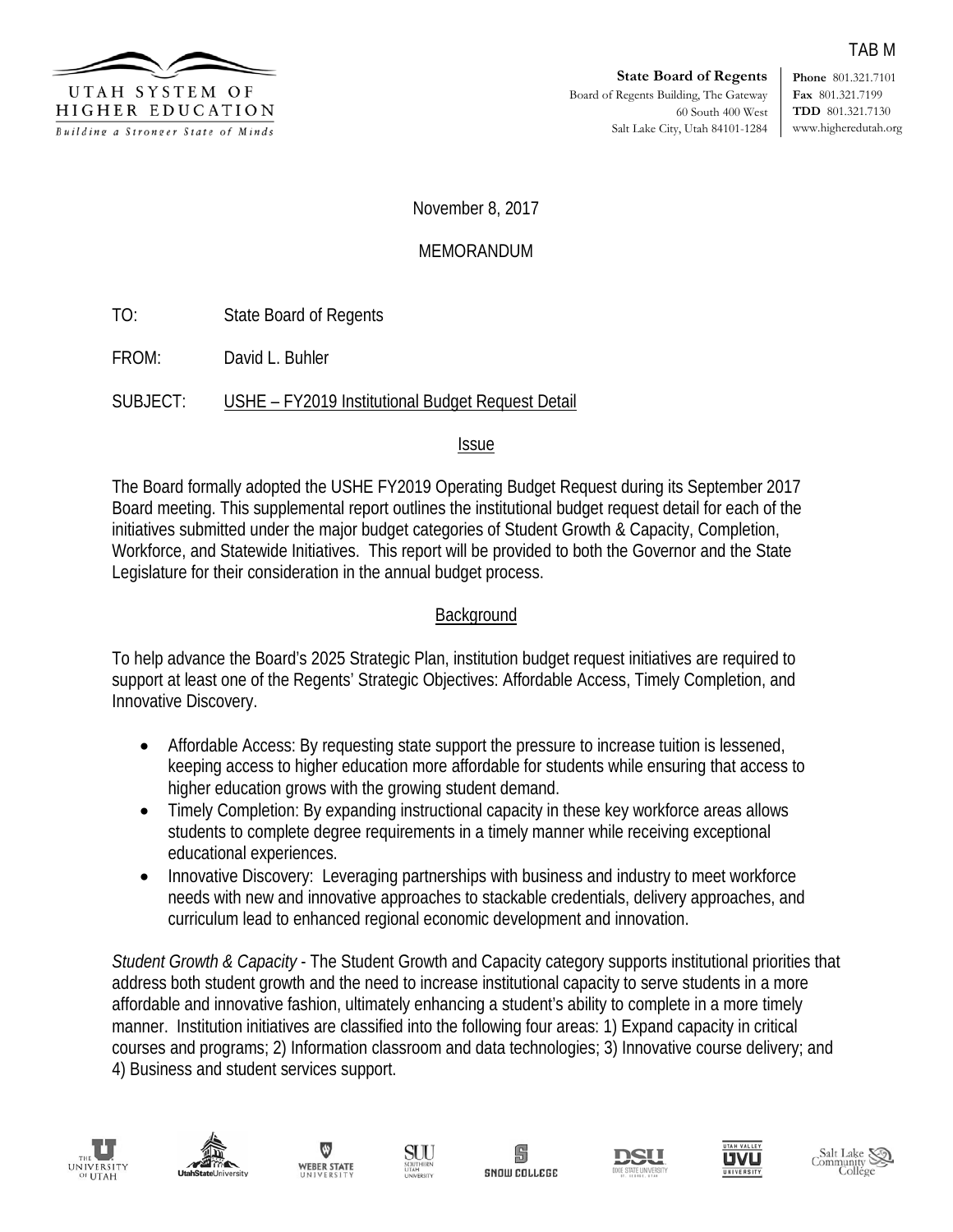| Institution                  | Capacity        | Technology    | Courses       | Support       | Total           |
|------------------------------|-----------------|---------------|---------------|---------------|-----------------|
| University of Utah           | \$2,750,000     |               |               |               | \$2,750,000     |
| <b>Utah State University</b> | 1,000,000<br>\$ |               | 500,000<br>\$ |               | 1,500,000<br>S. |
| Weber State University       | 800,000<br>\$   | 800,000<br>\$ |               | 300,000       | 1,900,000<br>\$ |
| Southern Utah University     | 500,000<br>\$   |               |               |               | 500,000         |
| Snow College                 | 385,000         |               | 300,000<br>\$ | 160,000<br>S. | 845,000         |
| Dixie State University       | \$1,065,000     | 340,000<br>\$ |               | 290,000<br>\$ | 1,695,000<br>\$ |
| Utah Valley University       | \$3,093,300     | \$1,389,700   | 650,000<br>\$ |               | 5,133,000<br>S. |
| Salt Lake Community College  | 790,000         |               | 426,000<br>\$ | 430,000<br>S. | 1,646,000<br>S. |
| Totall                       | \$10,383,300    | \$2,529,700   | \$1,876,000   | \$1,180,000   | \$15,969,000    |

*Completion* - The Completion category supports institutional priorities that focus on ways to reduce specific barriers to completion, and enhancing the use of student analytics and guided pathways to improve the overall completion rate of students in the Utah System of Higher Education. Total request is \$7,958,000.

| Institution                  |    | <b>Barriers</b> |     | Pathways    | Total          |
|------------------------------|----|-----------------|-----|-------------|----------------|
| University of Utah           |    |                 | \$  | 750,000     | 750,000<br>\$  |
| <b>Utah State University</b> | \$ | 800,000         | \$  | 600,000     | \$1,400,000    |
| Weber State University       |    |                 |     | \$1,500,000 | \$1,500,000    |
| Southern Utah University     | S. | 700,000         | \$. | 400,000     | \$1,100,000    |
| Snow College                 | \$ | 505,000         |     |             | 505,000<br>\$  |
| Dixie State University       |    |                 | \$  | 220,000     | 220,000<br>\$. |
| Utah Valley University       | \$ | 305,000         | \$  | 953,000     | \$1,258,000    |
| Salt Lake Community College  | \$ | 70,000          |     | \$1,155,000 | \$1,225,000    |
| Total                        |    | \$2,380,000     |     | \$5,578,000 | \$7,958,000    |

*Workforce* - This budget request is to help build capacity in programs that support regional workforce needs in higher demand, high wage positions conveyed by industry, GOED and DWS. By investing in these programs, USHE will further advance its ongoing efforts to strengthen the economic base for the future. Funds received in this category will help address workforce need in the following industry clusters: 1) Nursing, Heath, and Wellness; 2) Computer Science and Information Technology; 3) Engineering; 4) Science, Aviation, and Career Technology Education (CTE) Programs; and 5) Business, Hospitality, and Tourism. Total request is \$15,848,900.

|                              | <b>Nursing</b>   | Comp Sci.     | Engineering                     |    | <b>Business</b> |              |
|------------------------------|------------------|---------------|---------------------------------|----|-----------------|--------------|
| Institution                  | Health, Wellness | Info Tech.    | Science, Aviation Hosp./Tourism |    |                 | Total        |
| University of Utah           | \$<br>2,500,000  |               | \$<br>2,500,000                 |    |                 | \$5,000,000  |
| <b>Utah State University</b> | \$<br>1,850,000  | \$1,000,000   |                                 | \$ | 300,000         | \$3,150,000  |
| Weber State University       | \$<br>500,000    |               | \$<br>800,000                   |    |                 | \$1,300,000  |
| Southern Utah University     | \$<br>400,000    |               | \$<br>550,000                   | \$ | 300,000         | \$1,250,000  |
| Snow College                 | \$<br>300,000    | \$<br>250,000 | \$<br>400,000                   | S  | 200,000         | \$1,150,000  |
| Dixie State University       | \$<br>800,000    | \$<br>160,000 | \$<br>477,000                   | \$ | 350,000         | \$1,787,000  |
| Utah Valley University       | \$<br>581,400    | \$<br>465,500 |                                 |    |                 | \$1,046,900  |
| Salt Lake Community College  | \$<br>425,000    | \$<br>520,000 |                                 | \$ | 220,000         | \$1,165,000  |
| Total \$                     | 7,356,400        | \$2,395,500   | \$<br>4,727,000                 | S. | 1,370,000       | \$15,848,900 |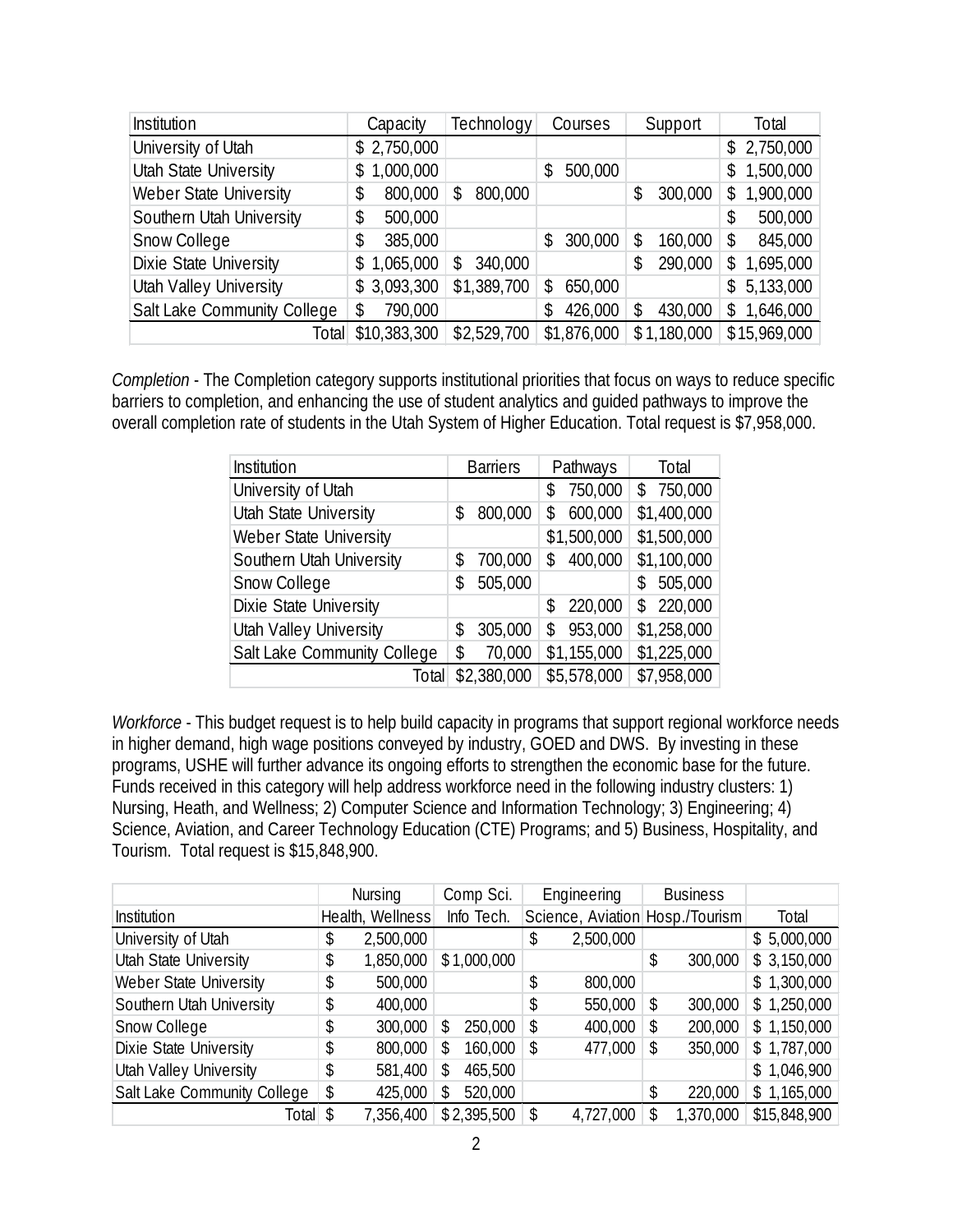*Statewide Initiatives* – This budget request helps to address statewide priorities that support affordable access through state investment in the information technology network and wireless infrastructure needs of the institution, student financial aid received through the Regents' and New Century Scholarship, and additional funding to support cost escalations associated with library materials used across the USHE system. Additionally, this request supports the ongoing efforts of institutions to enhance and improve key completion metrics through performance based funding.

|                                        | Affordable  |             |                 |
|----------------------------------------|-------------|-------------|-----------------|
| Initiative                             | Access      | Completion  | Total           |
| Performance Funding                    |             | \$3,850,000 | \$3,850,000     |
| Regents' & New Century Scholarships    | \$3,345,000 |             | \$3,345,000     |
| IT Network and Wireless Infrastructure | \$4,900,000 |             | \$4,900,000     |
| Utah Academic Library Consortium       | \$1,300,000 |             | 1,300,000<br>S. |
| Totall                                 | \$9,545,000 | \$3,850,000 | \$13,395,000    |

## Commissioner's Recommendation

This is an information item only; no action is needed.

David L. Buhler Commissioner of Higher Education

\_\_\_\_\_\_\_\_\_\_\_\_\_\_\_\_\_\_\_\_\_\_\_\_\_\_\_\_\_\_\_

DLB/KLH/BLS **Attachments**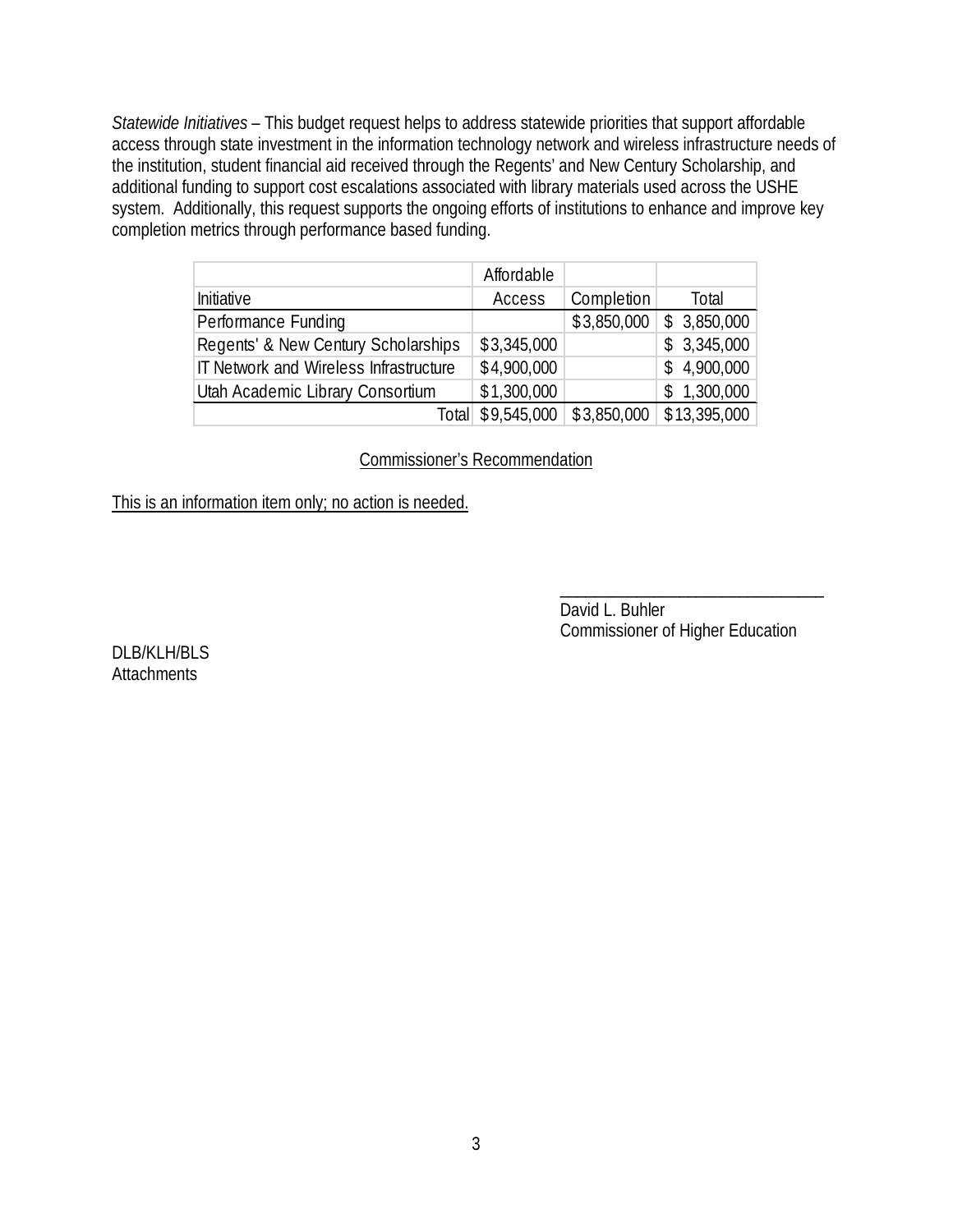# **UTAH SYSTEM OF HIGHER EDUCATION 2018-2019 OPERATING BUDGET REQUEST**

# **Student Growth & Capacity USHE Total \$15,969,000**

The Student Growth and Capacity category supports institutional priorities that address both student growth and the need to increase institutional capacity to serve students in a more affordable and innovative fashion ultimately enhancing a student's ability to complete in a more a timely manner. Institution initiatives are classified into the following four areas: 1) Expand capacity in critical courses and programs, 2) Information classroom and data technologies, 3) Innovative course delivery, and 4) Business and student services support.

*Expand capacity in critical courses and programs***:** Funds received will be used to increase the number of students in targeted courses - specifically general education courses that are overcapacity and feeder programs that support workforce-critical programs (e.g. biology, mathematics, and writing). This includes expansion of high impact student experiences such as capstone projects, personalized courses, internships and student-industry partnerships also recognized as best practices within higher education.

Requests in this category support each of the Regents Strategic Objectives of Affordable Access, Timely Completion, and Innovative Discovery.

- Affordable Access: These initiatives will help to increase the number of Utahns who access and succeed in higher education by expanding academic infrastructure to meet the needs of actual and anticipated growth, and focus on improving student affordability by creating more opportunities to help students to complete course work sooner, resulting in reduced overall tuition and fees.
- Timely Completion: These initiatives will help to increase the percentage of students who persist in and graduate from higher education by creating more courses when students need them, and appropriate academic advising staff to guide students through their respective course work.
- Innovative Discovery: This request supports Regents' strategic objective of engaging students in high impact learning practices, and leveraging technology in new ways to enhance the student learning experience.

# **UNIVERSITY OF UTAH Total \$2,750,000**

*Description –* Funds will be used to hire additional faculty and support staff to expand the number of writing and science course sections available for students. These courses are often prerequisites required for progression through most majors including critical workforce majors. If they are not available in the first two semesters of an incoming freshman's study, there is a high probability that the student will not be able to complete in four years.

*Rationale and Justification –* The University of Utah has developed course maps for degree programs designed to help guide student completion. Advisors work with students to develop a personalized Plan to Finish. The University of Utah will use these funds to ensure that students can enroll in and complete the courses they need as outlined in their plan in order to graduate on time. As enrollments increase and workforce demands for specific majors change, the University of Utah is being strategic in how it manages hiring faculty and determines course offerings. Currently college deans have the ability to direct vacated faculty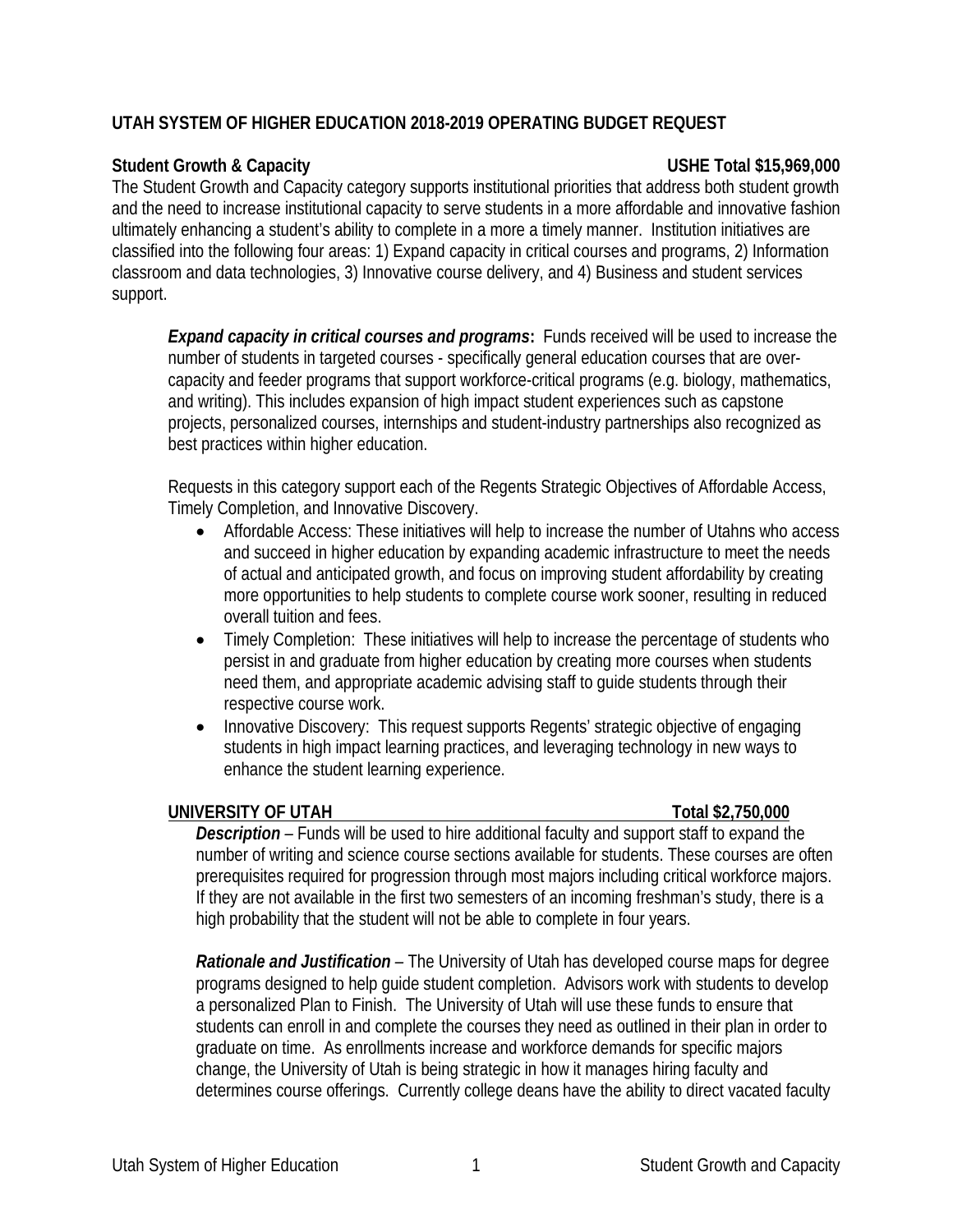positions to where there is the greatest need. To date, the University of Utah has worked hard to leverage online classes and intensive classes taught during fall and spring break to give students more class access. Online courses have helped in managing classroom inventory; however, despite these efficiencies, with increased growth the institution needs additional faculty. As enrollment increases, the institution knows it needs more resources to offer increased sections of writing and science courses.

*Outcomes –* Students will be successfully progressing in their courses of study and completing degree. They will be prepared to pursue quality advanced education and careers that will benefit both the students and the State of Utah.

*Assessment –* Tracking our students' progression through their undergraduate degrees by measuring progress in classwork and engaged experiences on campus and in the community. Primary metrics used will be the change in retention and completion rates for students.

*Budgetary Plan –* Funds would be used to hire 5 regular faculty, 12-15 career line faculty for writing, math, chemistry, biology and physics and 5 additional advisors to ensure students stay on track and are successful in their courses and technical staff for class labs.

| \$2,455,000 |
|-------------|
| \$295,000   |
| \$2,750,000 |
|             |

## **UTAH STATE UNIVERSITY (USU) Total \$1,000,000**

*Description –* Funds will be used to maintain the quality of instruction that USU prides itself in, by providing ongoing funding to support additional teaching assistants who will be assigned to high-demand courses. The teaching assistants will help instructors set up laboratories, answer student questions, organize study sections, provide tutoring, etc.

*Rationale and Justification–* High touch, high quality instruction in large classes will enhance student retention and timeliness of completion because students will be able to complete classes at the appropriate time in their degree pathways. The impact of large class sizes on students will be offset by enhanced overall instructional experiences. Increased enrollment at USU over the last four years has resulted in large sections of high-demand courses. Additional instructional support through the use of teaching assistants is needed in order for students to succeed in their classes. Timely completion of classes will allow students to progress through their college degree programs in an appropriate timeline. USU has addressed the pressure of increasing enrollments by increasing the number of students within sections of high demand courses. While this has allowed the university to mitigate increased student demand without adding more faculty, the attention that the instructor can give to each student is limited in large enrollment classes.

*Outcomes –* Programs receiving ongoing funds will gain instructional capacity. Students will have better access to instructors, as well as the academic support that can be provided by the teaching assistants. Thus, students will be able to complete required courses at the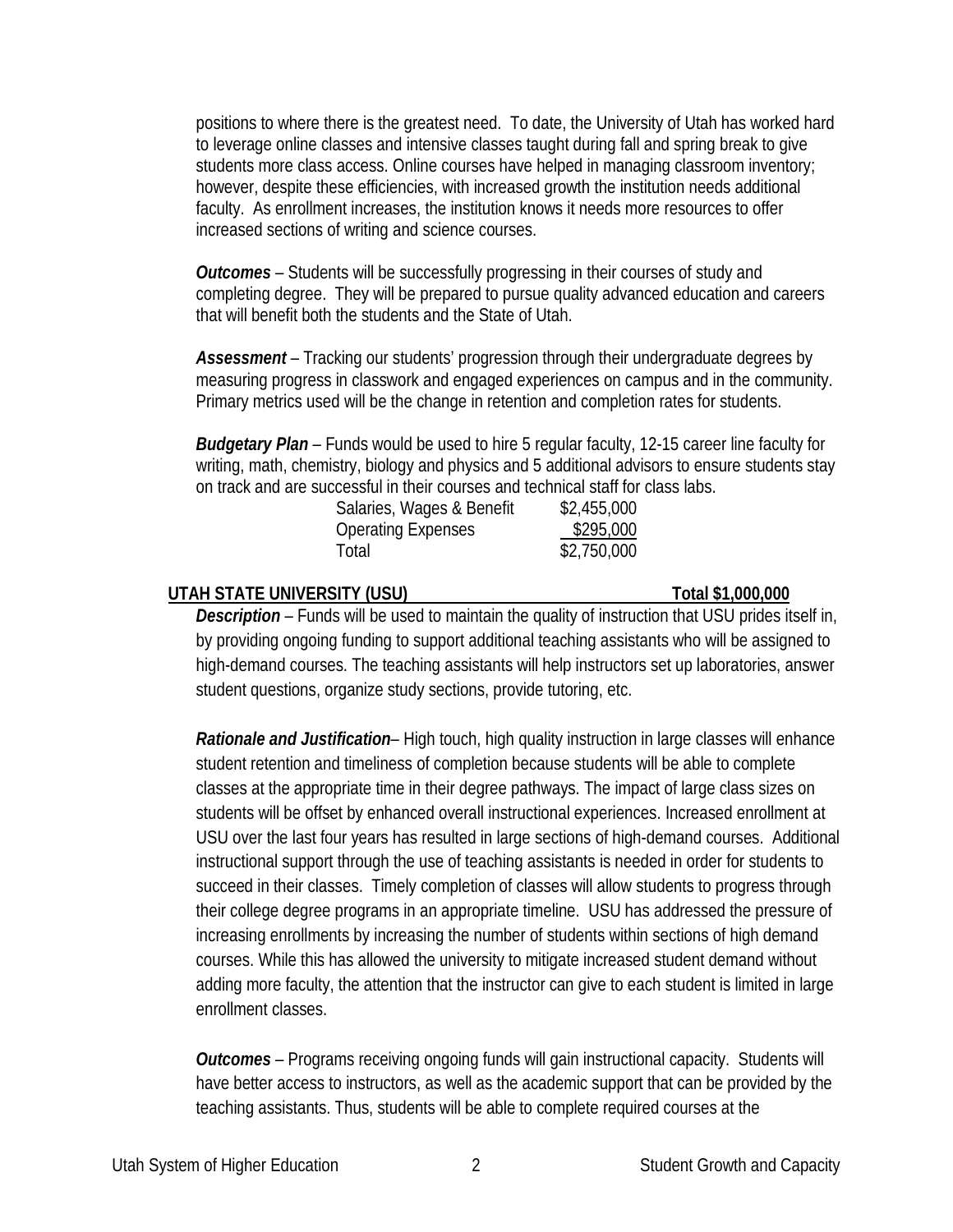appropriate point in their academic pathways, thereby ensuring timely completion of their degrees.

Assessment – Effectiveness in increasing capacity will be measured by the increased number of teaching assistants hired, number of students enrolled, and number of student credit hours per academic year as compared.

|  |  | <b>Budgetary Plan</b> – Wages & Benefits (50 Graduate Students x .5 FTE) | \$1,000,000 |
|--|--|--------------------------------------------------------------------------|-------------|
|  |  |                                                                          |             |

### WEBER STATE UNIVERSITY (WSU) **Total \$800,000**

*Description –* Funds will be used to hire additional faculty to increase instructional capacity in: Math Education, Microbiomics, Chemistry, Business Administration, Digital Film Studies, and Integrated Design.

*Rationale and Justification –* Students graduating with degrees in the areas listed above are in high demand in Utah, regionally, and nationally. As a university, WSU has been unable to keep up with market demands in these areas due to an insufficient number of tenure-line faculty to offer required courses.

*Outcomes –* A greater number of faculty members will ensure that students have greater access to faculty, will allow faculty to engage in teaching and research necessary to sustain departmental productivity, and will bolster WSU's capacity to provide well-educated employees in these high-demand areas.

*Assessment –* Comparative number of graduates pre and post-hiring; comparative evaluation of graduation rates; comparative analysis of post-graduate employment options; comparative salary figures for recent graduates.

| <b>Budgetary Plan</b> – 6 FTE Regular Faculty |           |
|-----------------------------------------------|-----------|
| Salaries, Wages & Benefits                    | \$707,850 |
| <b>Operating Expenses</b>                     | \$92,150  |
| Total                                         | \$800,000 |

## **SOUTHERN UTAH UNIVERSITY (SUU) Total \$500,000**

*Description –* Funds will be used by SUU to add five additional faculty to increase instructional capacity in its "bottleneck" General Education (GE) courses in Math and Science.

*Rationale and Justification –* With a growing freshman class and an already compressed set of General Education (GE) courses, additional faculty and support services are needed to ensure accessibility to entry level coursework and sustain improved student advancements toward completion or graduation. Additional capacity in General Education courses early in a students' academic career facilitates a more timely progress toward graduation. SUU has already invested in additional academic advisors, who have primary responsibility to build each incoming freshman's class schedule ensuring they have a solid foundation on which to complete their program of study, and now needs resources to add sections of general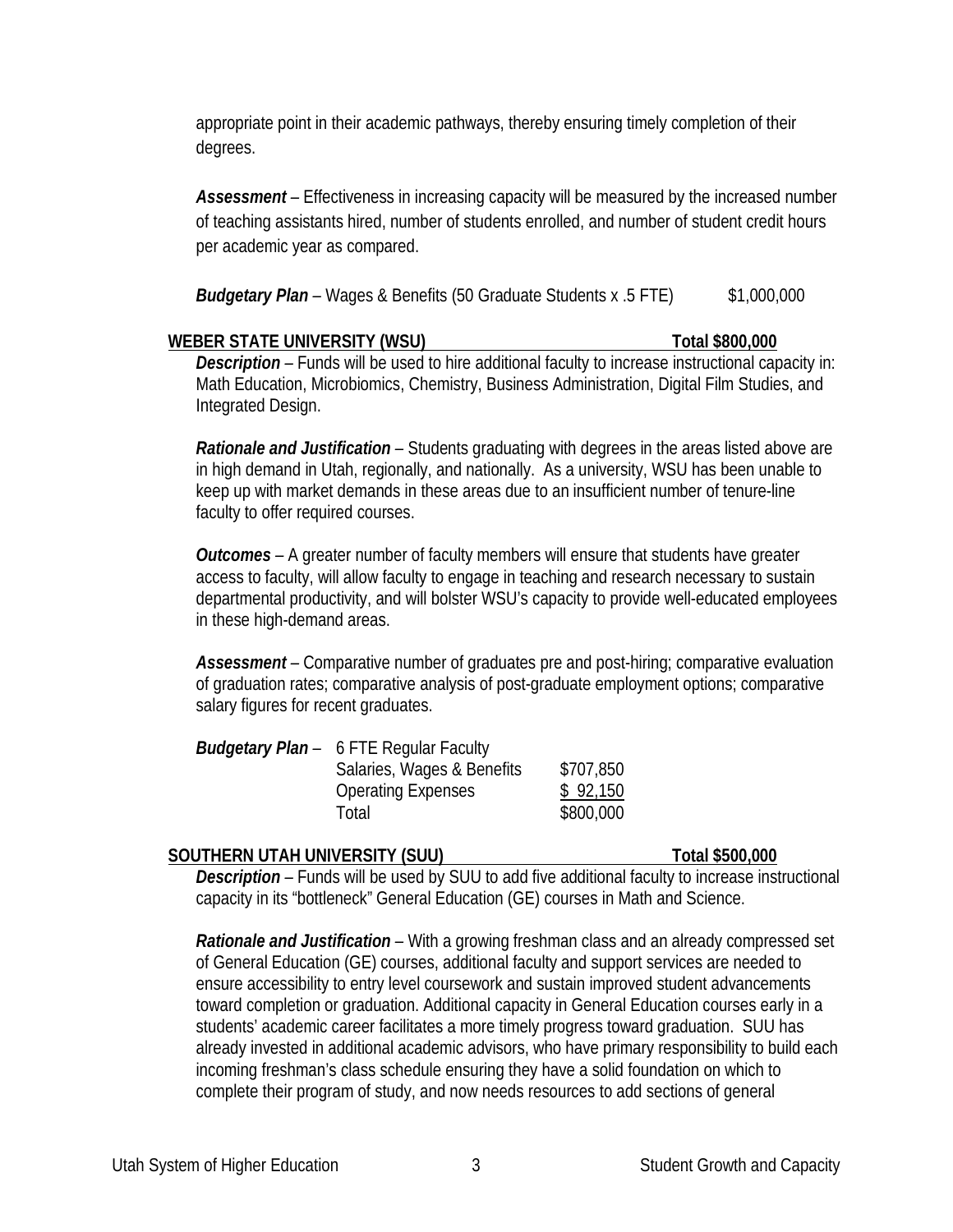education courses for incoming freshmen. These courses will expand access and capacity to general education in the most critical early semesters for SUU students.

*Outcomes –* Hiring an additional 5 FTE faculty members to support GE and entry level coursework that will ultimately lead to more students taking general education in the first and second semester and improving the students ability to graduate in a timely manner.

*Assessment –* SUU will measure the number of general education credit hours completed per first-time, full-time student during the student's first semester and compare that to the prior year to show improvement and progress toward graduating on time.

| <b>Budgetary Plan</b> – 5 Faculty FTE and associated operating support for new faculty. |           |
|-----------------------------------------------------------------------------------------|-----------|
| Salaries, Wages & Benefits                                                              | \$490,000 |
| <b>Operating Expenses</b>                                                               | \$10,000  |
| Total                                                                                   | \$500,000 |

### **SNOW COLLEGE (SNOW) Total \$385,000**

*Description –* Funds will be used to hire critical positions in both academic and support staff areas to focus on helping students gain access to critical courses that will prepare them for transfer and completion of their programs in a timely manner.

*Rationale and Justification –*Snow College is a small institution and its departments have minimal faculty and staff. However, it is Snow's goal to help each individual student succeed and to feel they belong and are supported. It is increasingly difficult to maintain that level of support when the college has areas that are understaffed or where faculty are overwhelmed with the number of classes and students they are required to teach. In some cases, Snow is not able to offer courses students need when they need them. Not being able to fill these positions has created bottleneck courses and has made it difficult to offer all of the classes needed for students to complete on time.

*Outcomes –* By fully staffing both the academic areas and essential staff support, Snow will be able to support the students and its employees better. Snow will be able to reduce bottleneck courses allowing students to complete on time.

*Assessment –* Snow's Office of Institutional Research tracks completion and transfer rates. This is the bread and butter of our two-year mission. This office provides and will provide ongoing information that will help Snow continue to raise our transfer and completion rates.

**Budgetary Plan** – Increase Salaries, Wages & Benefits \$385,000

## **DIXIE STATE UNIVERSITY (DSU) Total \$1,065,000**

*Description –* Funds will be used to create additional instructional capacity needed in multiple general education disciplines, including mathematics, English, biology, nutrition and food science, geography, and psychology.

*Rationale and Justification –* Dixie State University is growing rapidly. More than 500 additional students are expected on campus for the Fall 2017 semester, and the number of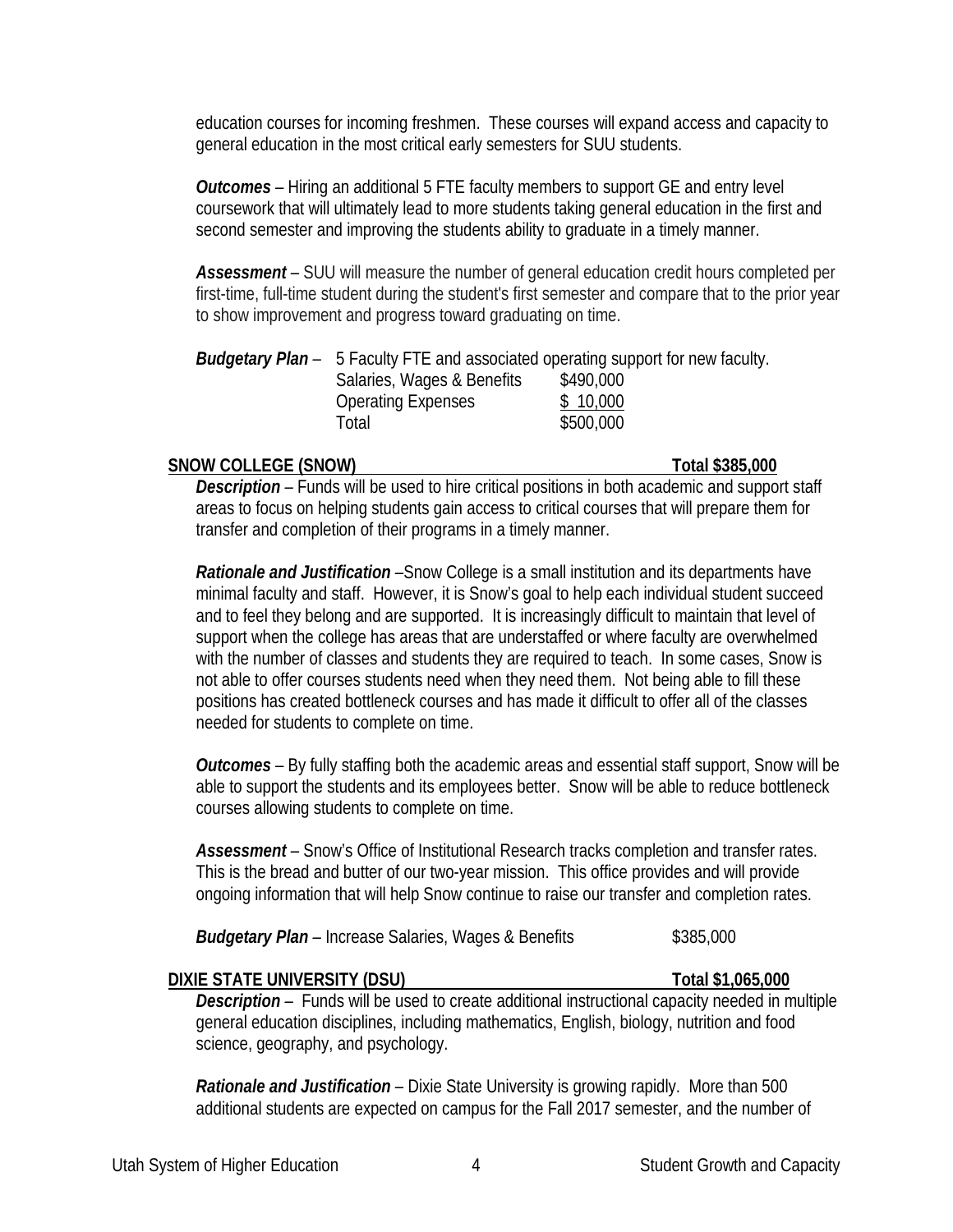completed applications from prospective students is increasing each year. DSU has absorbed recent enrollment growth by expanding the use of adjunct faculty, but the supply of qualified adjunct instructors has been exhausted. Additional full-time faculty will help ease capacity constraints and are also needed to meet program accreditation standards and support highimpact learning practices such as undergraduate research and experiential learning.

*Outcomes –* New full-time faculty positions created in bottleneck areas to facilitate continued enrollment growth and academic quality improvements.

*Assessment –* Total campus-wide enrollment and total enrollment in targeted general education course sections and degree programs after new faculty have been added.

*Budgetary Plan –* 12 new full-time faculty positions Salaries, Wages & Benefits \$1,065,000

# **UTAH VALLEY UNIVERSITY (UVU) Total \$3,093,300**

*Description –*Funds will be used to meet educational needs of new students arriving and existing students persisting in their studies by providing additional full-time faculty and academic support staff (including academic advisors) as well as expanded academic services.

*Rationale and Justification –* As an open admission, cost effective university located in a high-growth region of Utah, UVU anticipates continued enrollment growth for the coming decade. Ensuring appropriate access and support for a changing student demographic while simultaneously aligning programs with regional educational needs is a focal point of UVU's strategic planning. Since 2000, 50 percent of K-12 enrollment growth has occurred in Utah County elementary and secondary schools. While this K-12 growth continues to fuel UVU's enrollment growth, the largest segment of UVU's growth is continuing students (students persisting toward graduation). Significant growth is occurring in the Woodbury School of Business, College of Science, College of Humanities and Social Sciences, and the College of Technology and Computing.

In order for these continuing students to successfully complete their programs of study in a timely manner, additional sections of "bottleneck" general education and program majors' courses must be offered. While UVU students are well-served by qualified adjunct faculty, certain disciplines (particularly in STEM and Business) are unable to recruit the increasing number of adjunct faculty needed to meet growing student demand; thus, additional full-time faculty are needed. Studies indicate that "students who have frequent contact with faculty members in and out of the class during their college years...are less likely to drop out.<sup>[1](#page-7-0)</sup>"

*Outcomes –* Recognizing the importance of full-time faculty in access, retention, persistence, and completion, a decade ago UVU established a university-wide goal of no less than 55 percent of instruction delivered by full-time faculty. Fall 2016 was the first semester this target was achieved. Maintaining this level requires the addition of one full-time faculty per additional 22 FTE students. This funding would allow UVU to hire 20-25 new full-time faculty to teach in

<span id="page-7-0"></span> $\overline{a}$ 1 K. Patricia Cross, About Campus, 1998. The Role of Faculty in Student Retention, WASC Academic Resource Conference, 2015.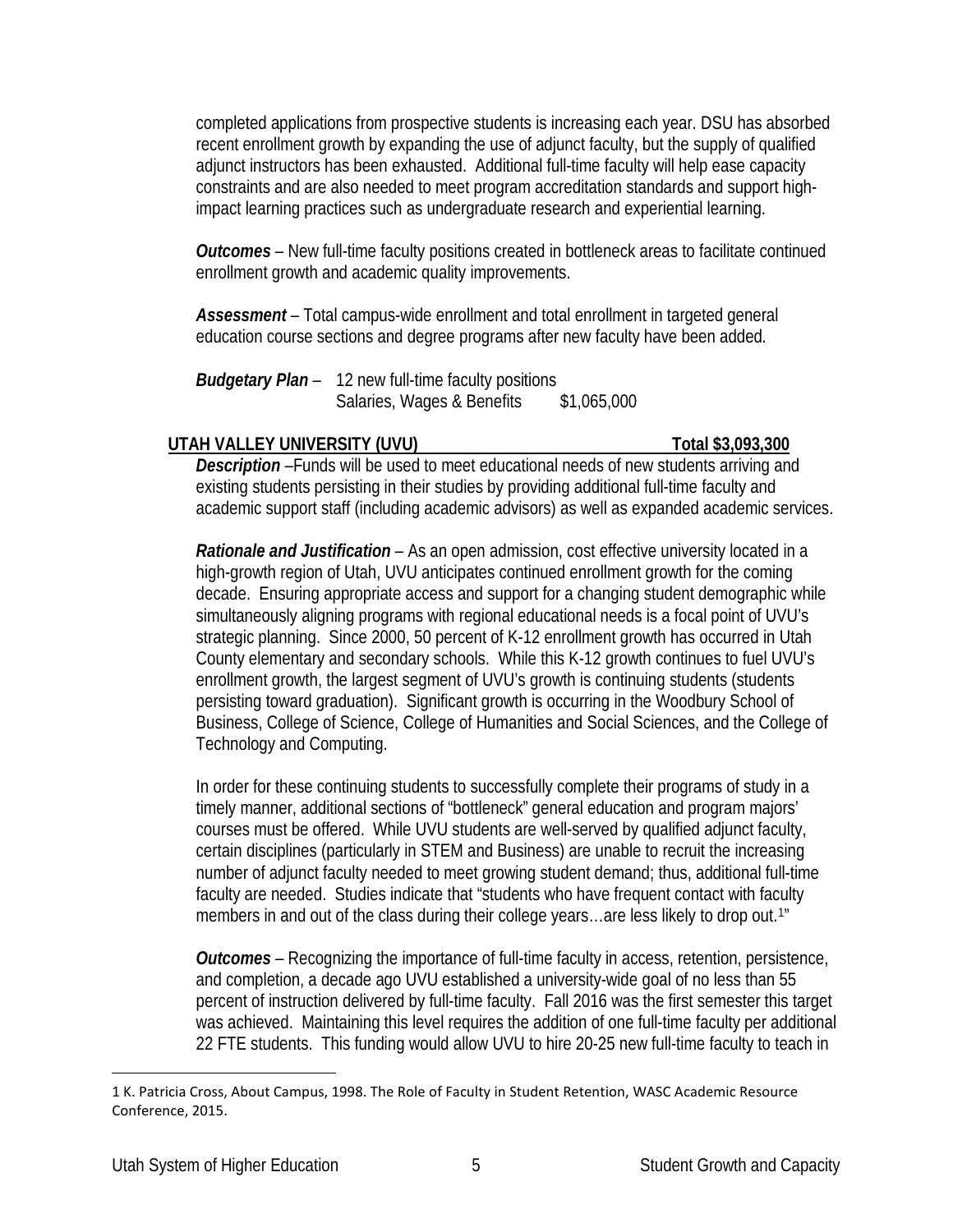high demand general education and upper division courses in programs such as Personal Financial Planning, Management, Finance & Economics, Marketing, Computer Science, Information Systems and Technology, Digital Media, English, Languages, Mathematics, Biology, Physiology, Psychology, and Chemistry.

Academic staff play key roles in advising students, supporting high impact learning practices such as internships, assisting students in laboratory courses, and accessing instructional materials. Maintaining an appropriate student-to-advisor ratio requires the addition of one advisor for every 350 additional students. Funding would allow UVU to hire 6-8 new academic staff such as advisors, lab managers, librarians, and coordinators for high impact learning practices.

*Assessment –* Performance will be assessed based on the percent of instruction delivered by full-time faculty ( $\geq$  55%), student-to-advisor ratio ( $\leq$  350 to 1), expansion of high impact learning practices, and improved student retention completion rates.

*Budgetary Plan –* Funding will support the addition of 20-25 full-time faculty to teach in high demand general education and upper division courses in programs such as Personal Financial Planning, Management, Finance & Economics, Marketing, Computer Science, Information Systems and Technology, Digital Media, English, Languages, Mathematics, Biology, Physiology, Psychology, and Chemistry; 6-8 new academic staff such as advisors, lab managers, librarians, and coordinators for high impact learning practices; hourly staff; and general faculty and staff operating expenses.

| Salaries, Wages & Benefits | \$2,998,300 |
|----------------------------|-------------|
| Operating Expenses         | \$95,000    |
| Total                      | \$3,093,300 |

### **SALT LAKE COMMUNITY COLLEGE TOTAL COMMUNITY COLLEGE**

*Description –*Funds received will be used to hire additional full-time faculty positions in: Math, English, History, Biology, Humanities, Fine Arts and Communication which will help SLCC meet student demand, minimize shortages of qualified faculty in critical gateway programs and thereby enhance the ability for students to complete in a timely manner.

*Rationale and Justification –* SLCC student demand for General Education and Chemistry courses continually strains the capacity to supply quality full-time and adjunct faculty support. This strain is especially exacerbated when the local economy improves causing shortages of qualified adjunct instructors.

*Outcomes –* Student demand will be met for key General Education courses, thereby facilitating and accelerating student course completion and eliminating the need to cancel classes due to the inability to staff with qualified faculty.

*Assessment –* Enrollment data, class fill rates, cancellation data, ratio of full-time, adjunct faculty credit hour data, Gen Ed completion and transfer data per faculty FTE, and faculty load data will be used to assess the impact of adding faculty to address student demand.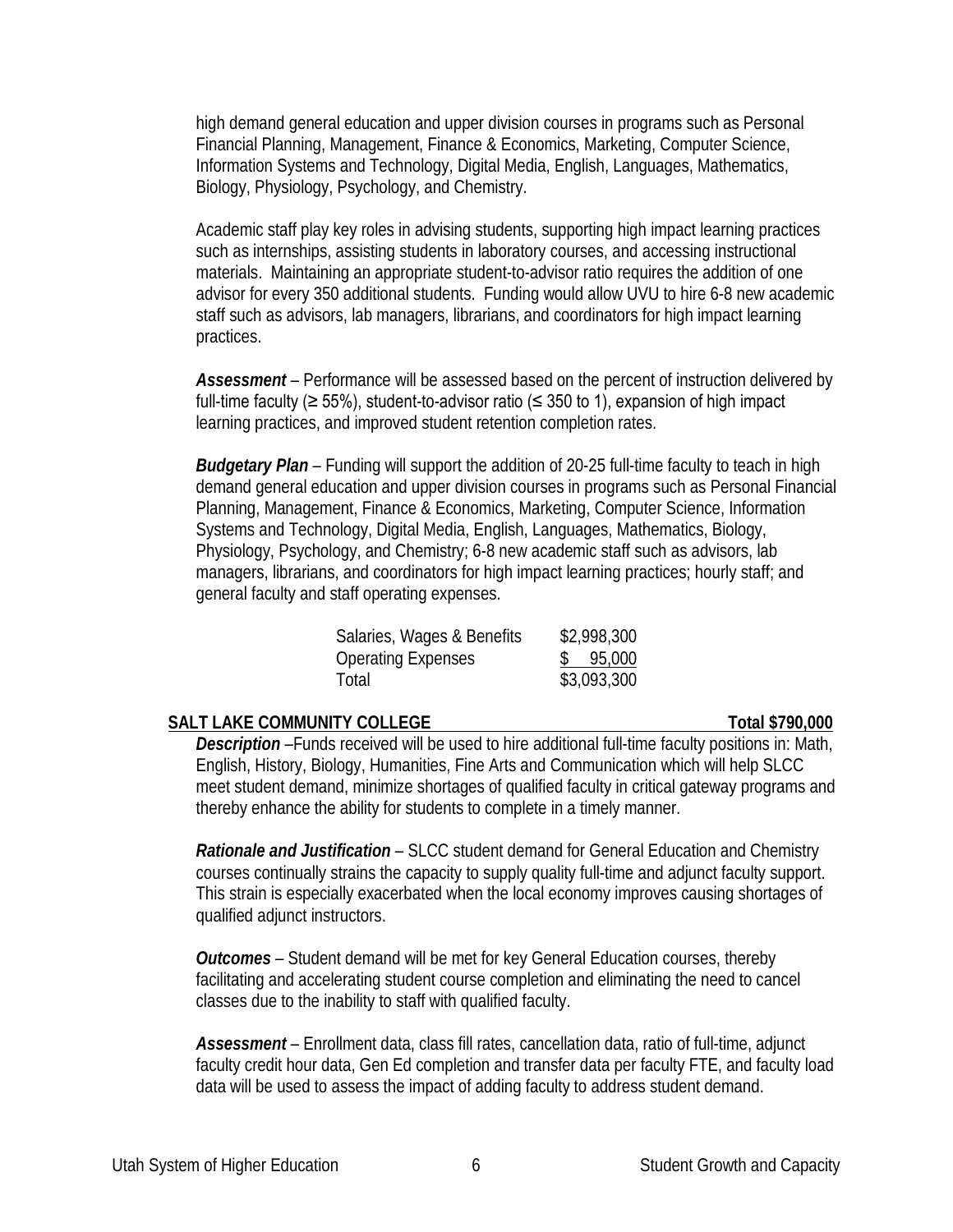*Budgetary Plan –* The funding will support 8 full-time faculty positions. Salaries, Wages & Benefits \$790,000

*Information, classroom & data technologies*: Funds received in this category will be used to Advance institutions' abilities to align the classroom experience to industry standards (software, classroom and lab technologies, machinery, etc.).

Requests in this category support each of the Regents Strategic Objectives of Affordable Access, Timely Completion, and Innovative Discovery.

- Affordability: Institutions must continually assess equipment, software and other technologies that make education accessible and affordable to students. Initiatives that centralize the management and ongoing maintenance needs of information classroom data technologies allows for economies of scale, and implementation of best practices to ensure the funding and security of technology resources are used efficiently.
- Completion: Providing students access to appropriate information and classroom data technologies enhances the educational experience, which help to improve retention and complete their degrees, and better prepares them to meet the workforce expectations.
- Innovation: Modern equipment in classrooms, labs, and back-office IT are key to leveraging faculty and staff efforts to ensure students are fully prepared to enter the workforce with up-to-date skills and knowledge.

# **WEBER STATE UNIVERSITY (WSU) Total \$800,000**

*Description –* Funds will be used to support WSU annual software maintenance and cloud subscriptions and initiatives to provide EIT standards and Section 508 compliance.

*Rationale and Justification* – The IT infrastructure and equipment is necessary to provide the bandwidth to keep up with technology and mobile usage demands of students that will continue to increase. Providing standardized classroom technology will allow colleges to focus on customizing the learning experience for their discipline or program for student success. Technology demands and costs continue to increase while the funding remains stagnant. The goal is to keep up with demands and costs escalation from vendors.

# *Outcomes* –

- Upgraded and consistent technology on campus
- Classrooms with standardized equipment to provide a best practice model
- Sufficient bandwidth to meet the demands for student success
- ADA accessibility when interacting with technology
- Improved security

*Assessment* – Ability to maximize infrastructure and meet the demands of students

|                                | \$166,000                                           |
|--------------------------------|-----------------------------------------------------|
| IT Infrastructure/Equipment    | \$470,000                                           |
| Classroom Tech. Infrastructure | \$164,000                                           |
| Total                          | \$800,000                                           |
|                                | <b>Budgetary Plan</b> – Annual Software Maintenance |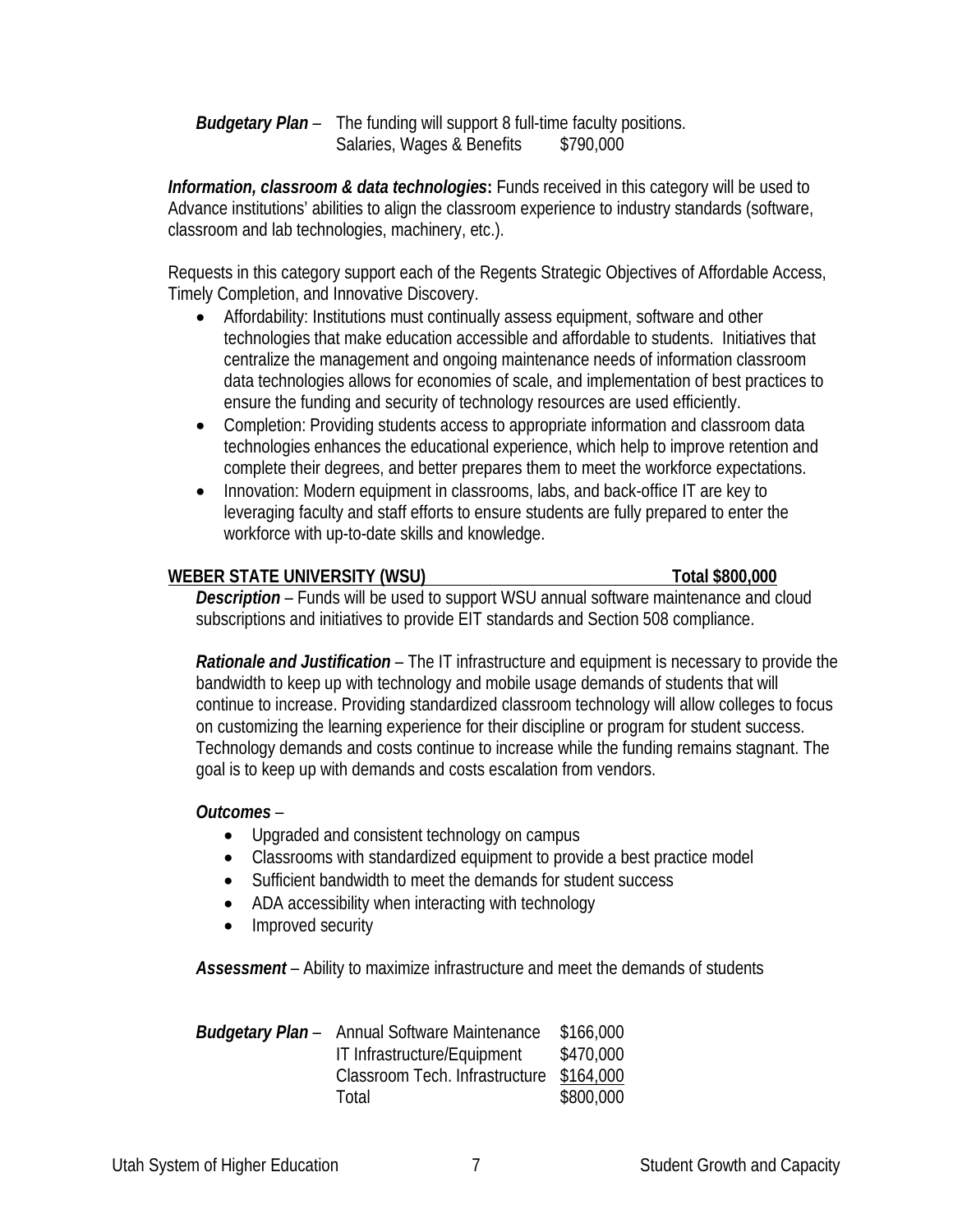## **DIXIE STATE UNIVERSITY (DSU) Total \$340,000**

*Description –*Funds will be used to support Information, classroom and data technologies necessary to meet growing student demands and industry expectations.

*Rationale and Justification –* Many degree programs at DSU are reliant on technology and equipment to maintain accreditation and provide a high-quality academic experience for students, especially in the health and natural sciences. The rapid pace of technological developments in these fields requires significant funding to stay current. In addition, central information technology equipment and software are subject to continual obsolescence and market inflation. DSU has successfully maintained low tuition and fee rates compared to peer institutions for many years. One method of controlling costs has been sharply limiting purchases of equipment and technology in academic programs and central IT. However, due to student expectations and workforce demands, this strategy is no longer viable. For instance, imaging equipment in DSU's dental hygiene and medical radiography programs is still filmbased even though most health providers have transitioned to digital imaging. New legislative funding will reduce the need for tuition/fee increases to stay current with technology and equipment requirements.

*Outcomes –* Successful continued accreditation of technology-dependent academic programs and improved quality of instruction for all students.

*Assessment –* Post-graduation placement of students in technical fields and surveys of student/faculty/staff satisfaction with the availability of modern equipment and technology across campus.

## *Budgetary Plan –*

- Health Sciences diagnostic equipment (\$50,000)
- Classroom audiovisual technology (\$50,000)
- IT storage and networking infrastructure (\$50,000)
- Science lab equipment (\$50,000)
- Academic program accreditation requirements (\$50,000)
- Campus-wide software licenses (\$90,000) Total Operating Expenses \$340,000

# **UTAH VALLEY UNIVERSITY (UVU) Total \$1,389,700**

*Description –*Funds will be used to effectively meet the educational needs of new students arriving and existing students persisting in their studies, up-to-date and additional learning and information technology staff, infrastructure, systems, and software are needed.

*Rationale and Justification –* Technology plays an integral role in the educational experience at UVU. Faculty require technology-based instructional support from learning management systems (Canvas) to online/hybrid course delivery and library resources. From admissions applications through financial aid processing, class scheduling, advising, and graduation, students expect online, technology-based student services and state-of-the art learning environments with multi-media classrooms. Stakeholders expect appropriate security and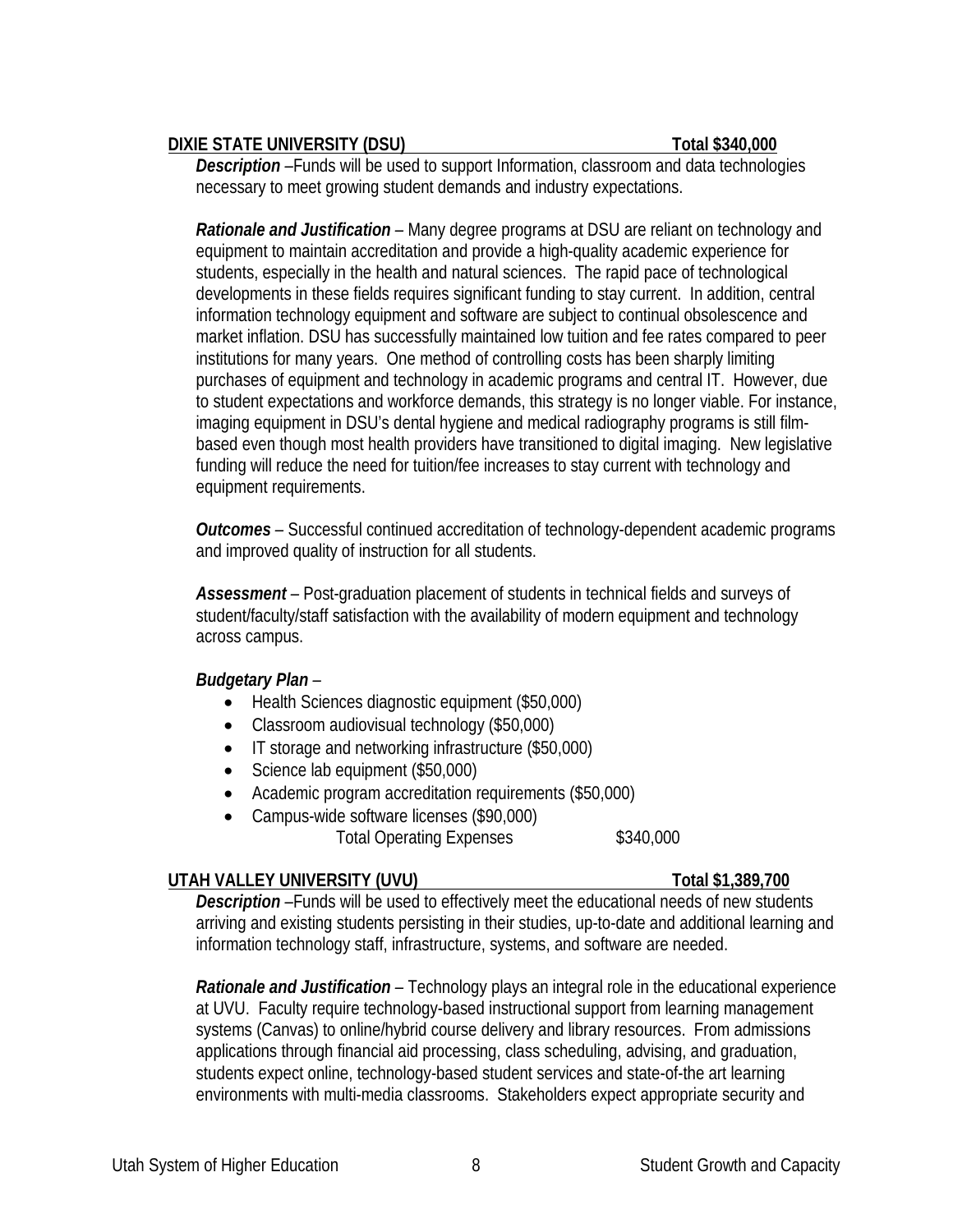privacy protection. As an open admission, cost effective university located in a high-growth region of Utah, UVU anticipates continued enrollment growth for the coming decade. An adequate classroom and information technology infrastructure is a critical component of UVU's efforts to meet the needs of a growing student population and in achieving greater efficiencies.

UVU's Office of Information Technology works closely with CIO's from across USHE to identify cost efficiencies and strategies for technology. While initial infrastructure or systems may be purchased with one-time funds, ongoing funding is needed to support repair and replacement of the infrastructure and to fund ongoing software and systems support.

*Outcomes –* UVU strives to provide students, faculty, and staff with secure, accessible, and reliable information technology services. Regular repair and replacement of instructional technology and infrastructure as well as adequate security protection of systems and information are key to achieving this goal.

*Assessment –* Performance will be assessed based on the replacement cycle of key information and classroom technology infrastructure and successful IT security audits.

*Budgetary Plan –* Funding will support the addition of 4 full-time staff plus hourly staff for security and infrastructure support, implementation of advanced malware protection and cloud security, and network, security, and classroom technology equipment.

| Salaries, Wages & Benefits | \$430,000   |
|----------------------------|-------------|
| <b>Operating Expenses</b>  | \$959,700   |
| Total                      | \$1,389,700 |

**Innovative course delivery:** Funds received will be used to support innovative course delivery methodologies including: expanding rural concurrent enrollment services, summer course availability, hybrid tech-intensive courses, "big data" capabilities for students, and competencybased programs.

Requests in this category support each of the Regents Strategic Objectives of Affordable Access, Timely Completion, and Innovative Discovery.

- Affordable Access: These requests support the creation and implementation of innovative delivery options to higher education including concurrent enrollment, expanded online offerings, hybrid courses, and additional summer courses and programs to meet student education needs in different, yet, cost effective ways.
- Timely Completion: These requests support timely completion initiatives by helping to establish quality initiatives/standards for rural school districts in the state related to higher education, expanded access to help students persist in and graduate from higher education by providing more opportunity for program completion (upper division courses) through innovative delivery options.
- Innovation: These requests leverage the use of technology to help provide innovative ways to access to higher education and provide unique learning experiences to students through the use of technology.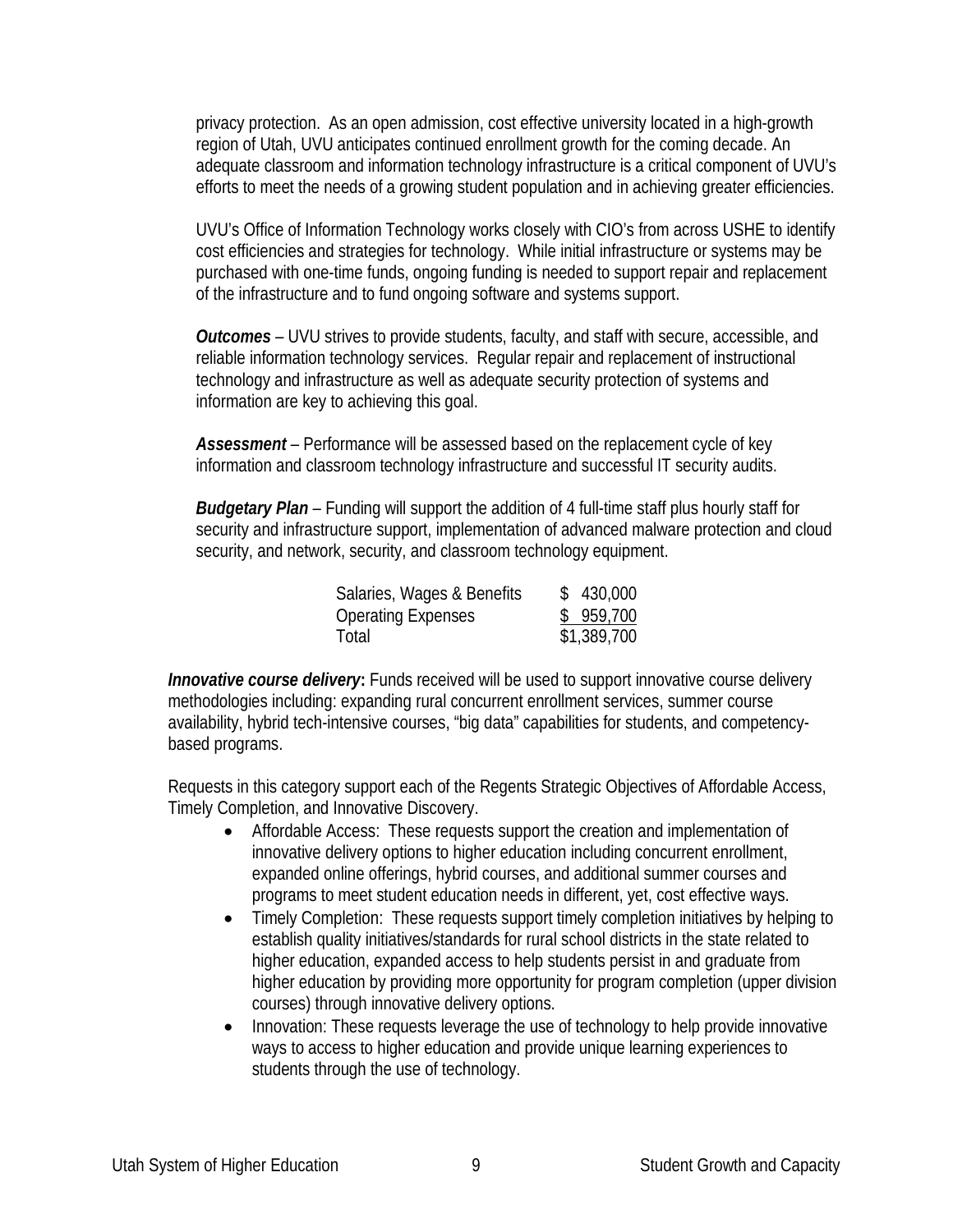### UTAH STATE UNIVERSITY (USU) **Total \$500,000**

*Description –* Funds will be used to support the development and operation of the "Utah Data Solutions Center" in conjunction with the professional master's degree in data Science by hiring a director or "executive in residence" and half-time staff assistant, and supporting graduate assistantships.

*Rationale and Justification–* Utah State University has recently initiated a Data Science program with new and existing faculty across five colleges (Agriculture, Business, Engineering, Natural Resources and Science). USU intends for the university to become a regional leader in the development of new ways to analyze massive data structures. These methods of analysis will be applied to several areas of research including the biomolecular analyses of organisms, geospatial analyses of earth and high resolution temporal analyses of data strings.

A professional master's degree in data science will be one of the degrees developed under this program. The Utah Data Solutions Center facilitates capstone experiences for data analytics students, focusing on applications in business and industry that involve interacting with, and working for, a company along the Wasatch Front. While in the graduate program, students will work side-by-side with faculty in the Utah Data Solutions Center, which will provide services to Utah businesses that have large datasets that need cleaning and analysis.

*Outcomes –*The real-life experiences provided through the Data Solutions Center will enhance the students' educational experiences as well as help businesses address their data needs. Once graduated, students in the Data Science program will find employment in businesses along the Wasatch Front, providing critical state-of-the-art data science expertise to the Utah business community.

*Assessment -* Number of businesses served, number of students involved in projects, number of graduate students receiving degrees.

| <b>Budgetary Plan</b> – Salary & Benefits (1 Staff FTE)<br>Wages & Benefits (8 Graduate Students x .5 FTE)<br><b>Operating Expense</b> | \$240,000<br>\$160,000<br>\$100,000 |
|----------------------------------------------------------------------------------------------------------------------------------------|-------------------------------------|
| Total                                                                                                                                  | \$500,000                           |

## **SNOW COLLEGE Total \$300,000**

*Description –* Additional funding is needed to meet the rapid growth of concurrent enrollment that Snow is experiencing and to maintain quality and equitable service to the rural districts and their students.

*Rationale and Justification –* Snow College has received legislative funding to provide increased concurrent enrollment opportunities for students, especially in rural school districts through electronic delivery. This program is established, has grown, and has enhanced concurrent enrollment opportunities for students, primarily in rural school districts. Because of this growth, a need for additional sections and larger sections has created a challenge in providing this program to rural schools and the other schools that are enrolling their students. Enrollment in concurrent enrollment continues to climb but funding has not kept pace. The \$1.3 million dollars the College received a couple of years ago no longer covers all of the costs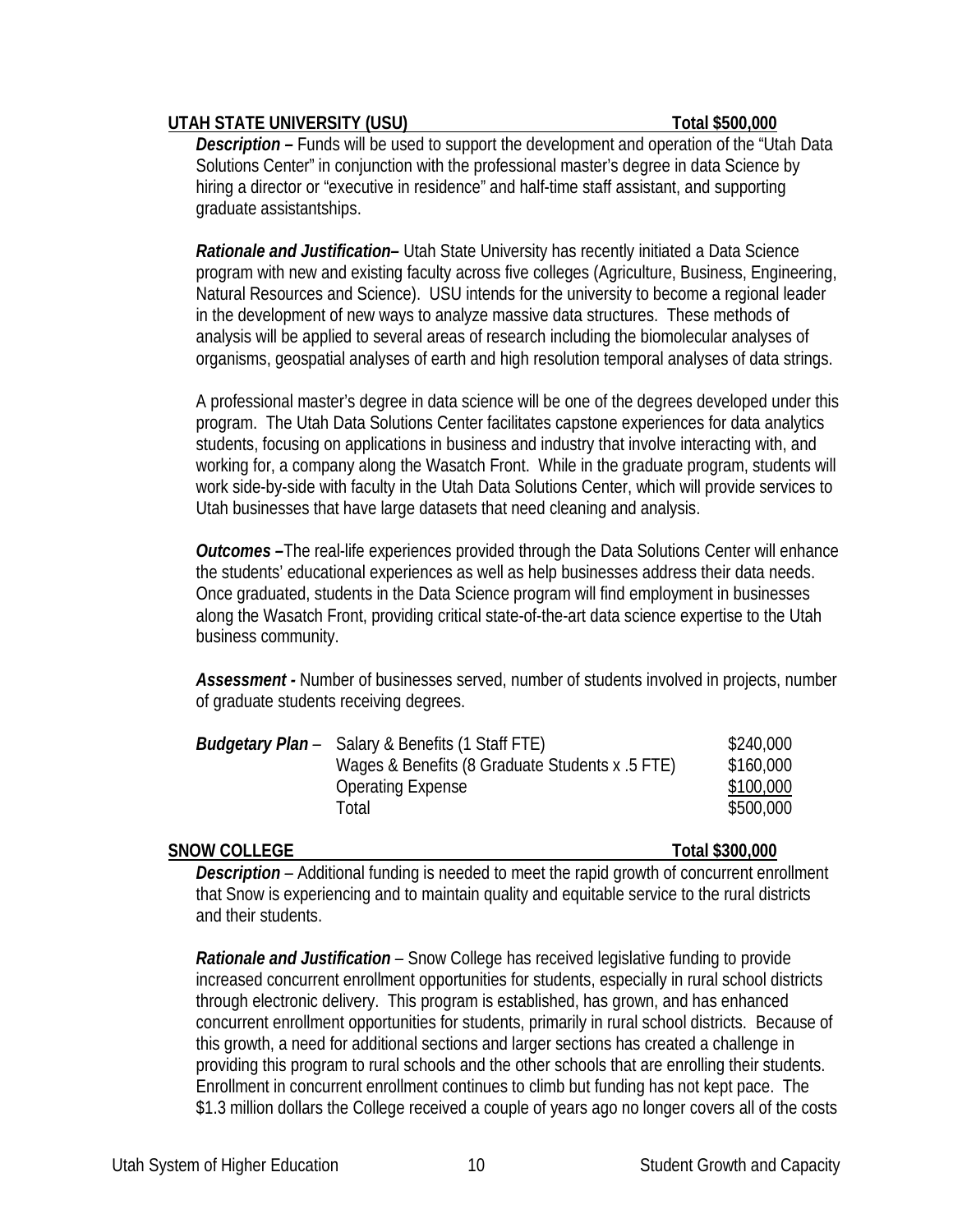to run the concurrent enrollment program. A primary purpose of offering concurrent enrollment classes is to provide early college exposure and to develop a desire to continue education after high school graduation; however, concurrent enrollment increases the college's headcount and needed faculty and support staff with almost no tuition revenue.

In addition, students who would normally have been full tuition-paying students for two academic years at Snow College are no longer spending two years on campus because they have completed CE courses in high school and are transferring sooner to four-year institutions. This has reduced previously-available revenue sources. Due to the growth of the program over the last couple of years, the college has had to use other General Fund monies to cover costs of program growth while watching tuition revenues decrease. Snow is committed to offering this service to the high schools but will need additional funding in order to keep up with the growth that has taken place within in concurrent enrollment.

*Outcomes –*Operational resources will be available to support the administrative costs that related to the Registrar's Office, Admissions, Teaching and Technology, and IT support realized by expanding the concurrent enrollment program.

*Assessment –* Snow will use its internal auditing process and qualitative feedback from directors and managers to help us know how well it is handling the extra load that the Concurrent Enrollment program puts on their offices. In addition, Snow has an active program of working with high school facilitators and send faculty regularly to individual high schools to monitor Snow's delivery options.

*Budgetary Plan –* Cover Salaries, Wages & Benefits to fund growth of program \$300,000

## **UTAH VALLEY UNIVERSITY Total \$650,000**

*Description –* Funds will be used to meet educational needs, particularly of existing students persisting in their studies by supporting expansion of online, hybrid, and summer offerings with a focus on timely program completion.

*Rationale and Justification –* As an open admission, cost effective university located in a high-growth region of Utah, UVU anticipates continued enrollment growth for the coming decade. Ensuring appropriate access and support for a changing student demographic while simultaneously aligning programs with regional educational needs is a focal point of UVU's strategic planning. Since 2000, 50 percent of K-12 enrollment growth has occurred in Utah County elementary and secondary schools. While this K-12 growth continues to fuel UVU's enrollment growth, the largest segment of UVU's growth is continuing students (students persisting toward graduation). The number of online/hybrid courses and programs offered continues to grow which creates greater efficiency for space and provide greater access for students to fit courses into their work schedules and personal commitments. Further, Many of UVU's students receive PELL grants. With the federal government expanding PELL grants for summer beginning in summer 2018, UVU will renew efforts to expand summer course offerings toward program completion.

*Outcomes –* While UVU anticipates increased summer semester enrollments, UVU will target resources, particularly access to full-time faculty during the summer, toward high demand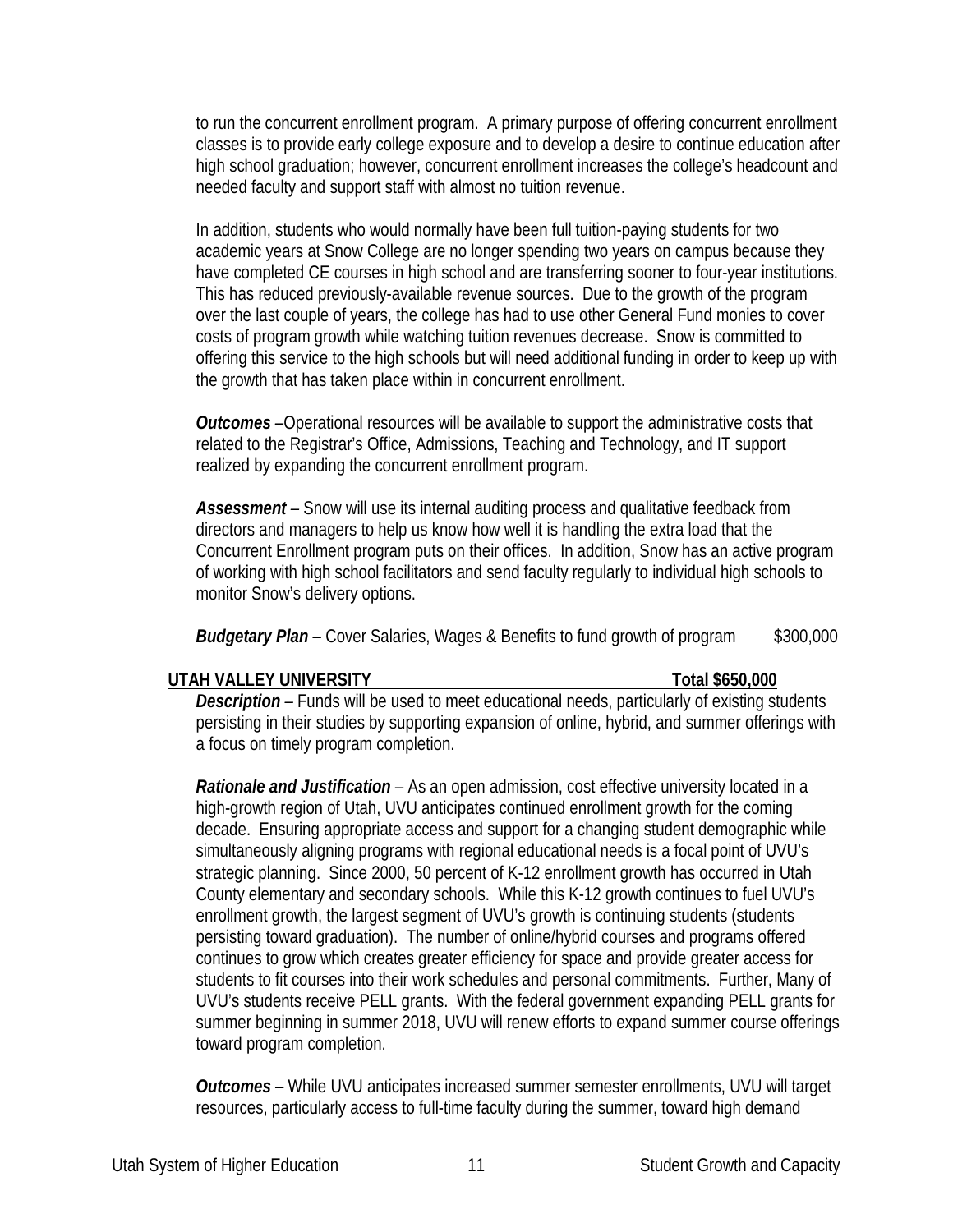program completion in an effort to reduce total time to graduation. The addition of instructional designers will allow UVU to expand and support online/hybrid program offerings.

*Assessment –* Increased Summer enrollments in targeted programs; reduced time to graduation for PELL recipients; increased number of online/hybrid program completion offerings.

*Budgetary Plan –* Funding will support the addition of 2 instructional designers and summer teaching appointments for full-time faculty.

| Salaries, Wages & Benefits | \$643,000 |
|----------------------------|-----------|
| <b>Operating Expenses</b>  | \$7,000   |
| Total                      | \$650,000 |

## **SALT LAKE COMMUNITY COLLEGE (SLCC)** Total \$426,000

*Description –* Funds will be used to expand SLCC's efforts to utilize a state-of-the-art Competency Based Education (CBE) model for instruction in key workforce areas.

*Rationale and Justification –* The new CBE model allows students to advance at their own pace to gain mastery of essential knowledge and skills in specific workforce areas. Students who have prior learning in these areas will be able to validate competencies at an accelerated pace as they progress toward completion and certification. Instructional design, continuous analysis and assessment expertise is essential for effective course development for this type of delivery and learning environment. The college has developed this program using grant funds and other institutional resources up to this point. SLCC will need new resources for a sustainable implementation, continuous improvement and program alignment with industry and career expectations moving forward.

*Outcomes –* Hiring a data analyst, instructional designers and assessment designer will accelerate completion and faculty implementation of CBE curriculum, program assessment and industry alignment. This will result in increased enrollment, completion and certification rates for workforce training for SATTS students.

*Assessment –* Improved program quality, clear CBE pathways, increased completions and certifications.

*Budgetary Plan –* The funding will support 5 FTE positions: 1 Data Analyst, 3 Instructional Designers (supporting CBE e-learning), and 1 Assessment Designer. Salaries, Wages & Benefits \$426,000

**Business & student services support:** Funds received will be used to enhance service levels to students, faculty, and staff in areas such as admissions support, financial aid processing, human resources, information technology personnel, compliance, campus security, and other business needs.

Requests in this category support the Regents Strategic Objective of Affordable Access.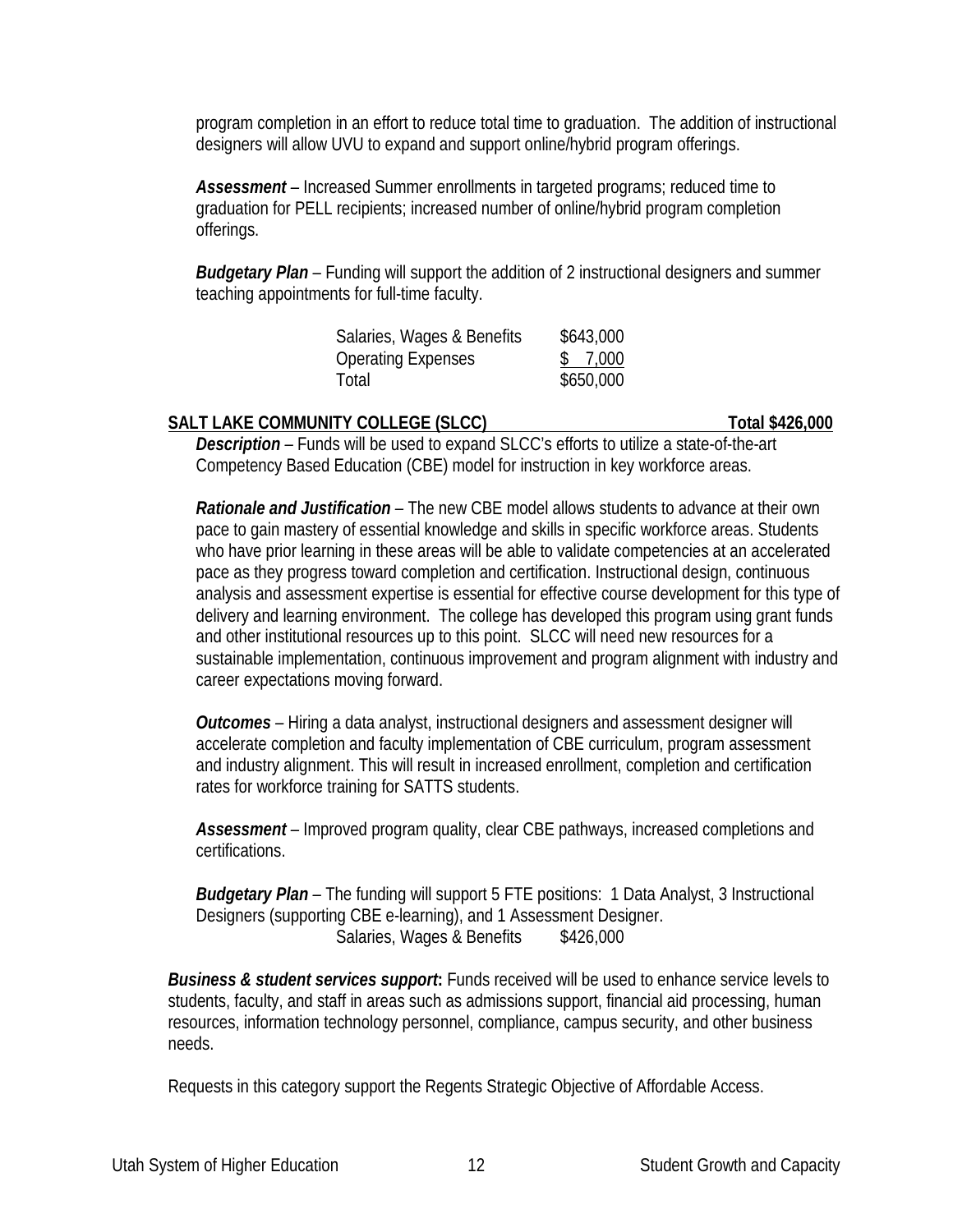• Affordable Access: By funding cost increases to support business operations, student support services, and other support costs using tax funds it keeps overall costs lower for students.

### **WEBER STATE UNIVERSITY (WSU) Total \$300,000**

*Description –* Funds will be used to help WSU address cost increases related to critical operating needs including Workers Compensation, State Audit Fees, Risk and Property Insurance with state tax funds rather than student tuition.

*Rationale and Justification –* Overtime state funding for mandated cost increases related to utilities, workers compensation, audit fees, risk and property insurance rates has not been fully addressed with state tax funds. The underfunded cost increases experience by WSU has resulted in the need to increase student tuition rates to cover the shortfalls. WSU requests ongoing state tax funds to fund the portion of these costs currently supported with tuition resources.

*Outcomes –* Full funding for these vital budgets

*Assessment –* NA

*Budgetary Plan –* Operating Expense \$300,000

## **SNOW COLLEGE Total \$160,000**

*Description –*Funds would be used to strengthen the Snow College partnership with its local economic development and elected leaders by consolidating efforts and creating a full-time director of economic development for the College. The director would focus completely on bringing economic development opportunities to its service area.

*Rationale and Justification –* Snow College works closely with the economic developers in its service region. The College has developed a close relationship with industry and has developed programs in Agriculture Technology, Composite Manufacturing and Software Engineering to meet the needs of its six county area. The role of the College is important and essential to helping its service area grow. Five of the six counties in its service area are among the seven poorest counties in the state. Governor Herbert and Lieutenant Governor Cox have a focus on rural economic development in the State of Utah. Snow believes this partnership to be essential to its role in providing economic growth in the six county area. A liaison who can work directly with business representatives and economic developers will help the college fine tune its curricular offerings to more effectively meet the needs of its service region.

*Outcomes –* Curriculum development in areas that will support economic development in the six country area through job growth and economic expansion. The College will play a direct role in expanding current businesses and attracting more businesses to its six county area.

*Assessment –* Feedback from economic developers and reports from the Utah Department of Workforce Development.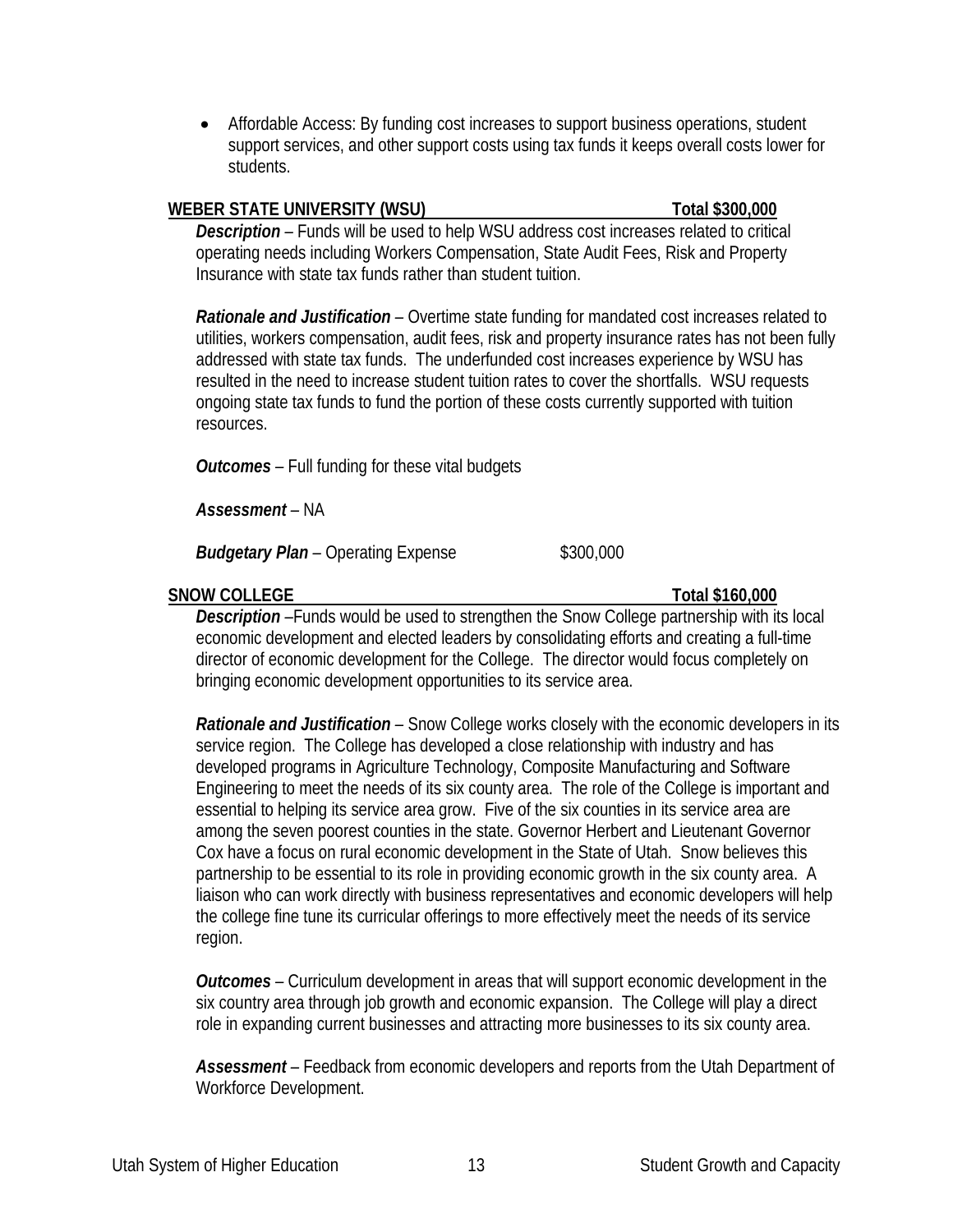*Budgetary Plan –* Provide salary and benefits for the economic development liaison as well as office expense and travel costs

| \$100,000 |
|-----------|
| \$60,000  |
| \$160,000 |
|           |

### **DIXIE STATE UNIVERSITY Total \$290,000**

**Description** – Funds will be used to create new staff positions to help relieve administrative pressures related to unprecedented enrollment growth.

*Rationale and Justification –* Recent enrollment growth has created increased administrative pressures across campus. The most acute needs for additional capacity and support are in the following areas:

- Academic department administration
- Information technology system administration
- Financial aid and admissions processing
- Facilities preventative maintenance
- Accounting, purchasing, and general business functions

Many of the needs outlined above have been covered through part-time staff and overtime, but have reached a point where additional full-time employee coverage is necessary. Part-time and overtime resources will be combined with new funding to support the creation of new fulltime positions.

*Outcomes –* New full-time staff positions created to support continued enrollment growth and proactively improve campus administrative processes and services.

*Assessment –* Total enrollment growth, number of applications processed by admissions, and financial aid departments, and IT/facilities maintenance backlogs.

*Budgetary Plan –* Six new full-time staff positions Salaries, Wages & Benefits \$290,000

## **SALT LAKE COMMUNITY COLLEGE Total \$430,000**

*Description:* Funds will be used to strengthen SLCC campus security efforts and hire two new staff positions to support Information Technology data security and human resources.

*Rationale and Justification –* The College contracts with Utah Highway Patrol to cover Campus Safety. As costs have increased in state employee compensation, UHP did not pass those costs to the College. In 2016, the contract was adjusted to include these cost increases. Cost escalations in state compensation increases over the last few years were not reviewed by UHP until 2016. This funding is needed to cover the increased costs to cover public safety. 18 UHP employees are supported with the current contract. (\$255,000)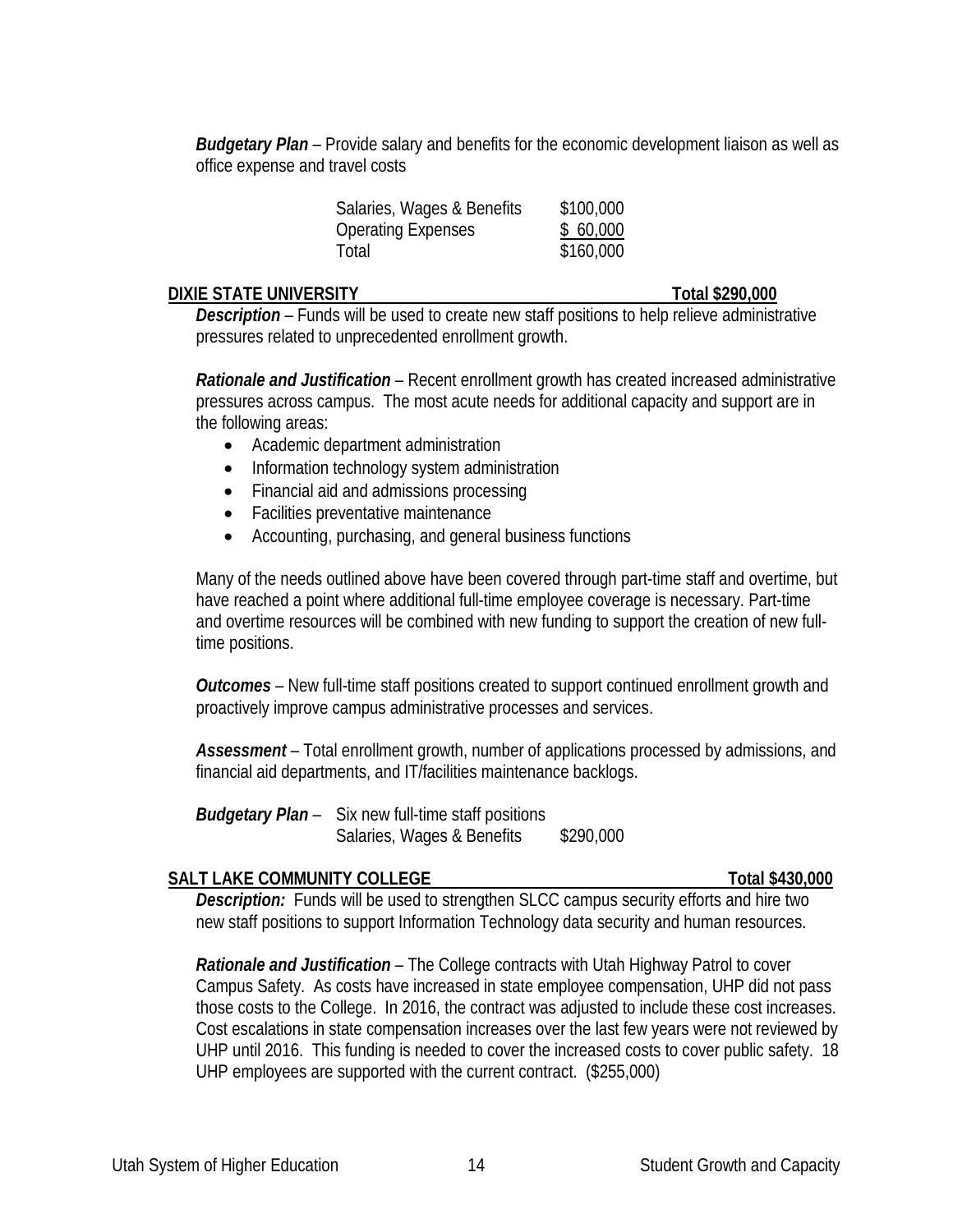As students come to the institution with multiple electronic devices this causes an increased demand on IT infrastructure. Couple the demand with the increased threats of hacking, the institution is in need of an additional IT security person. The College's Office of Information Technology recently completed a program review from an outside consultant that recommended that an additional person be hired for IT security. The security landscape is constantly changing and the threats and vulnerabilities to information technology continue to increase at a rapid pace. The need for additional personnel is required to mitigate and prevent the attacks the institution faces on a daily basis. (\$120,000)

With the growing demand of federal compliance on the Office of Human Resources, the College is in need of an additional full-time, HR benefits position to cover the demand of operations. Personnel costs comprise 80 percent of the College's operational budget. As federal regulations continue to grow, an additional benefits assistant is needed to help manage compliance with regulations as well as the benefits of the personnel. (\$55,000)

### *Outcomes –*

- Provide for increased campus security over 10 campus sites. Allow for better coverage of SLCCs multiple campus sites
- Provide for increased IT security for the College
- Provide for better oversight and more efficient benefits management.

## *Assessment –*

- Public safety officers per student
- Improvements related to IT security efforts
- Increased and enhanced oversight of federal regulations related to personnel issues.

*Budgetary Plan –* The funding will support contracted Utah Highway Patrol officers who provide campus security, hire 1 additional IT position and 1 additional HR position. Salaries, Wages & Benefits  $$430,000$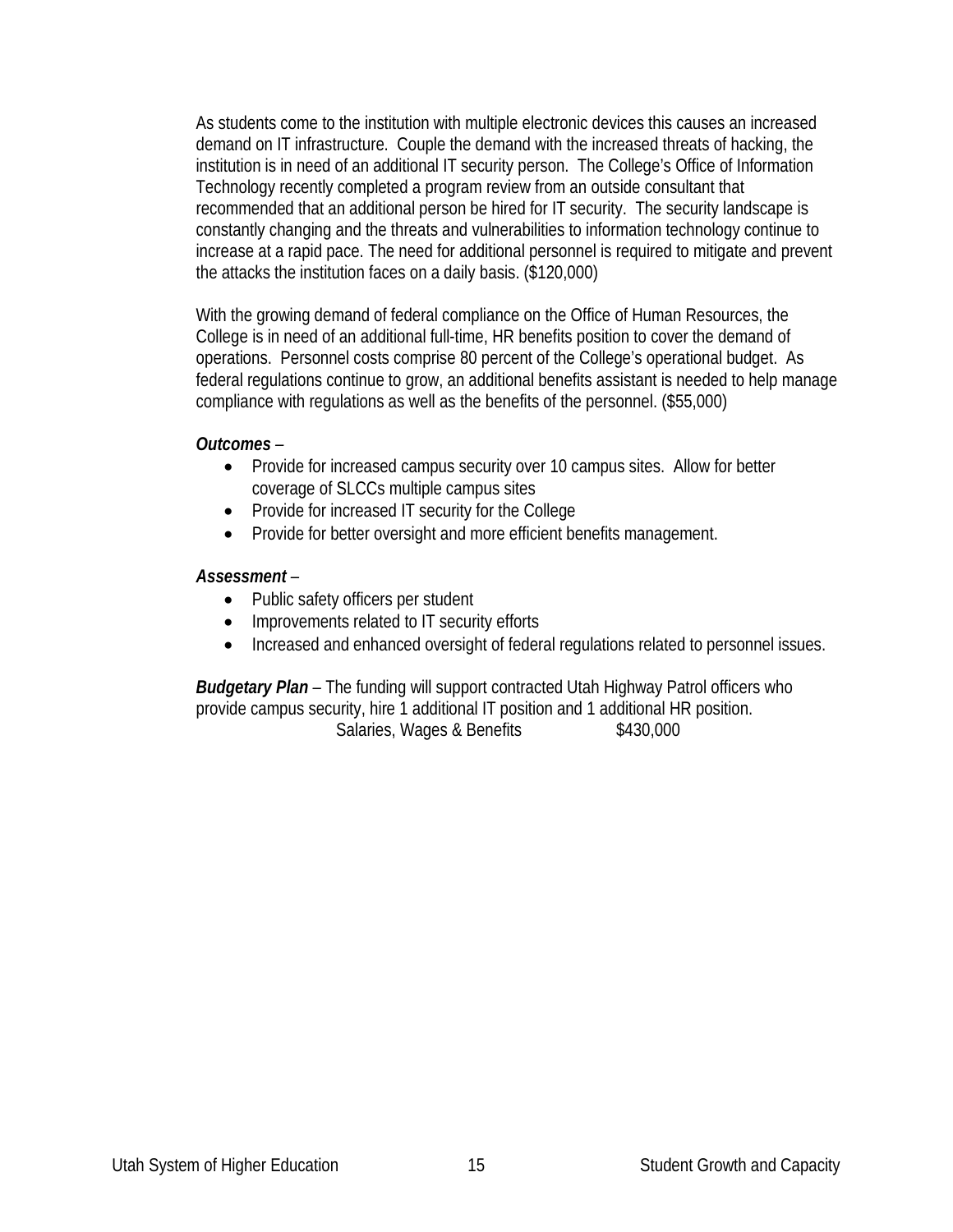# **UTAH SYSTEM OF HIGHER EDUCATION 2018-2019 OPERATING BUDGET REQUEST**

## **Completion USHE Total \$7,958,000**

The Completion category supports institutional priorities that focus on ways to reduce specific barriers to completion and enhancing the use of student analytics and guided pathways to improve the overall completion rate of students in the Utah System of Higher Education.

*Reduce barriers to completion*: Funds received for these initiatives will be used to implement the recommendations of the Board of Regents' special working group focused on student mental health; expand of K-16 partnerships focused on college preparation; provide targeted financial aid to underserved students to help pay for college; support mentoring and programming for at-risk students, specifically in the first-year; and to streamline general education courses to improve student retention and completion.

Requests in this category support each of the Regents Strategic Objectives of Timely Completion and Innovative Discovery.

- Timely Completion: By removing barriers known to impede student progress such as lack of mental health resources, not having a single point of contact for at-risk students, and providing a more structured first-year experience a student's ability to complete in a timely manner increases.
- Innovation Discovery: Institutions propose innovative approaches to general education and leveraging partnerships in new ways to help improve overall student performance.

# UTAH STATE UNIVERSITY (USU) TOtal \$800,000

*Description –*Funds will be used to expand access to several services known to influence successful completion of a college degree including advising, tutoring, remediation, access/diversity and career advisement.

*Rationale and Justification –* USU is committed to improving student retention and time to graduation. However, the university is experiencing ever-increasing pressure on studentbased services such as career advisement, first-year orientation, tutoring and early-alert intervention, as well as health and wellbeing issues including mental health. Increasing access to services and resources such as advising, tutoring, remediation, access/diversity and career advisement will significantly improve student academic success. Retention and time to graduation will also be improved through frequent interactions with advisors and program staff. Special programs targeted towards minority and first generation college students will ensure their recruitment and retention at Utah State University.

Specifically, USU will add staff in Exploratory Advising, which handles undeclared students, and University Advising, which advises high-risk students identified at time of first-enrollment. Enhanced and repeated interactions between service-orientated staff and high-risk students are known to improve retention and completion in this vulnerable population.

There are also several software packages that will improve communication with students and provide them answers in a timely manner. For example, USU will purchase software that allows the FAFSA (Free Application for Federal Student Aid) verification process to be conducted electronically. Improvements in FAFSA processing will increase access to financial aid, which is so critical for disadvantaged and first-generation college students. As another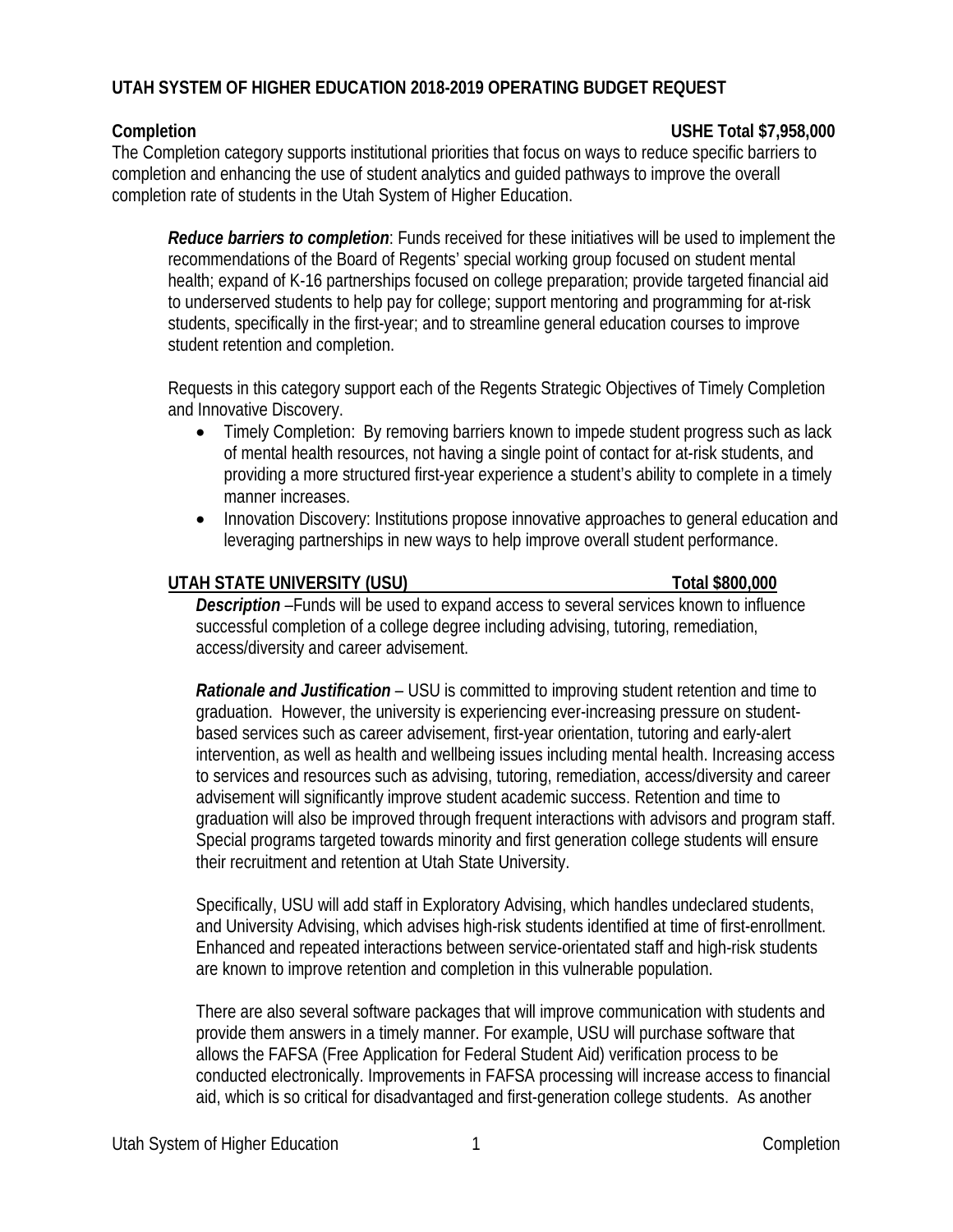example, early-alert software will identify those students who could benefit from intervention, tutoring and/or remediation. Those students needing extra help, or who appear to be at risk, will be contacted by staff in offices such as the USU Academic Success Center, the Student Health and Wellness Center, the Access and Diversity Center and the Veterans Resource Office.

Targeted career advisement will provide students with degree options that are in their best interests and are enrolled in classes that will result in a timely completion. The USU Career Advisement Center works closely with Exploratory Advising so that students understand career opportunities that are available following degrees of interest. This office also identifies internship opportunities for students which provide real-life experience in a career of choice as well as an introduction to potential employees.

The university will also be investing in the offices responding to sexual assault and the programs designed to prevent assaults from happening. In order to meet the needs of students in the area of mental health, funding is requested by USU to provide additional staffing as needed in USU Counseling Services, the Title IX office, Student Conduct, University General Counsel and the Sexual Assault & Anti-Violence Information (SAAVI) office.

*Outcomes –* Additional staff in several offices that serve students, as well as software that helps staff identify and resolve issues, will be added across the USU campus system. Students will have access to the types of help and assistance they need when they need it.

*Assessment –* Number of program staff hired, number of students served by advisors, number of students assisted by student service offices, waitlist for services, turnaround time for services, number of prevention programs delivered.

| <b>Budgetary Plan</b> – Salaries & Benefits (10 Staff FTE) | \$650,000 |
|------------------------------------------------------------|-----------|
| <b>Operating Expenses</b>                                  | \$150,000 |
| Total                                                      | \$800,000 |

## **SOUTHERN UTAH UNIVERSITY (SUU) Total \$700,000**

SUU is advancing three initiatives focused on reducing barriers to completion: 1) Enhancing general education completion and engagement \$200,000, 2) Expansion of the first-year seminar program \$300,000, and 3) Creation of a campus health clinic for students \$200,000.

## **Enhance General Education Completion & Engagement**

*Description –* Funds will be used to implement two key intervention strategies to reduce DFW rates: (1) re-designing General Education courses by incorporating High Impact Educational Practices (known as "HIPs"), and (2) implementing meaningful assessment practices to improve student learning.

*Rationale and Justification –* Anytime a student earns a D, an F, or a W (withdrawal) in a General Education course, this leads to delayed completion of General Education requirements and therefore delays the student's overall graduation. By tracking the prevalence of Ds, Fs, and Ws in General Education courses (known as the "DFW rate"), SUU can identify where students are struggling the most. This allows SUU to focus intervention strategies in the places that will have the most positive impact on student success. In this sense, a reduction in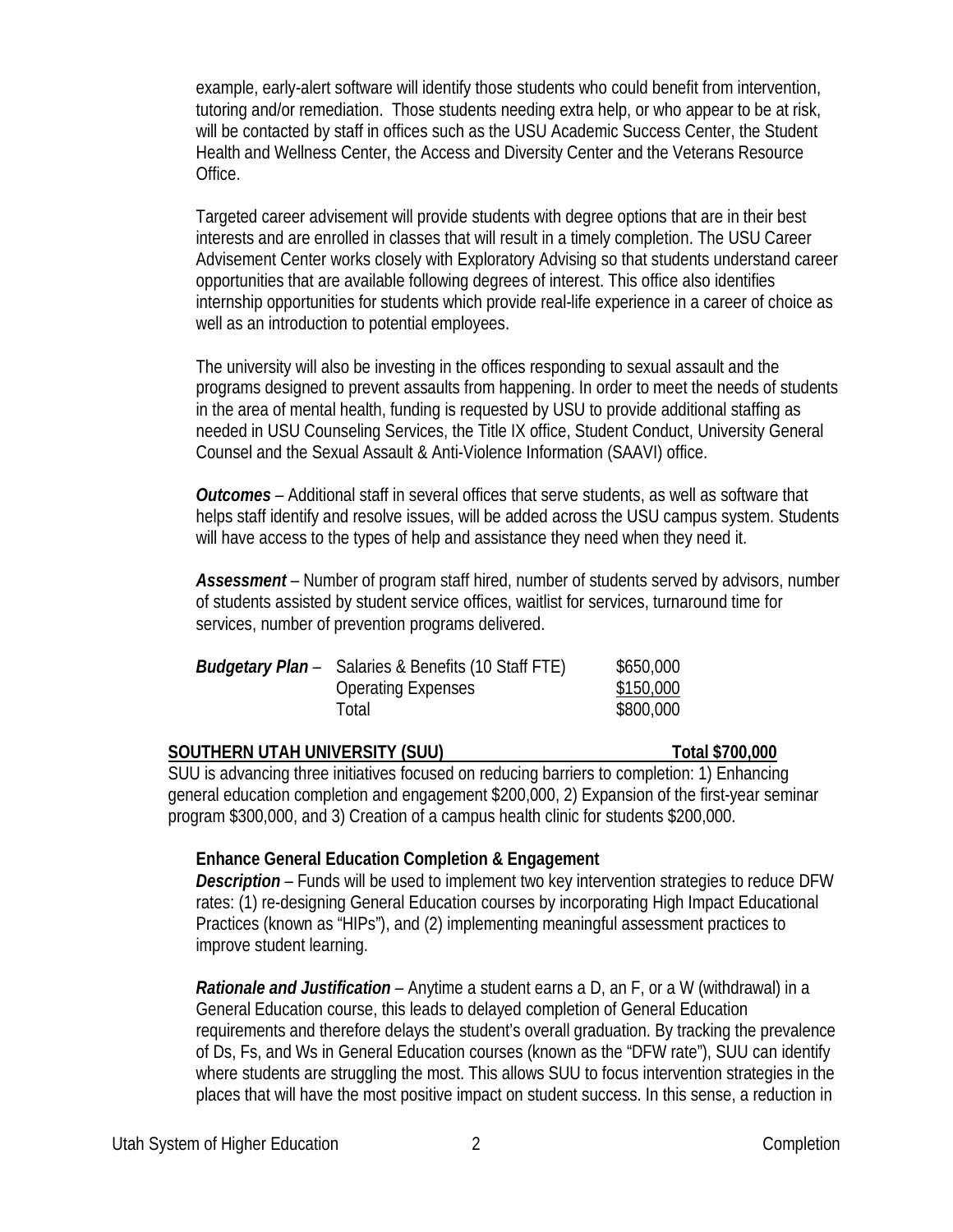DFW rates for General Education courses is a good indicator that SUU students are successfully completing General Education requirements and staying on track to graduate.

(1) Course Re-Design & HIPs: Comprehensive course re-design efforts ensure alignment between three key aspects of every course: (i) what students learn (learning outcomes), (ii) ways that students demonstrate their learning (assessment methods), and (iii) what students actually do (learning activities). This re-design effort will also include adopting what are known as High Impact Educational Practices (HIPs). HIPs are nationally-recognized teaching methods that engage students in meaningful, experiential learning activities. The use of HIPs brings learning alive for students by showing the relevance and application of what they are learning. In turn, this motivates students and engages their sense of curiosity and creativity as they work to solve real-world problems.

(2) Meaningful Assessment & Student Learning: Designing and implementing a meaningful approach to assessment of General Education is an integral part of student success. As such, meaningful assessment leads in more effective teaching practices, greater gains in student learning, improved student retention, and timely degree completion. While SUU already has in place a course-level assessment process for General Education, additional assessment processes need to be developed, including the direct assessment of student signature work using ePortfolios. This approach provides an essential insight into student learning that would otherwise be unavailable. So, in addition to analyzing DFW rates, these insights reveal where students are struggling and leads to making adjustments to support enhanced student learning. In this way, meaningful assessment of student learning leads to making improvements to the General Education curriculum, implementing changes to teaching methods, and updating course sequencing and pre-requisites, all of which will help to reduce DFW rates, increase student completion of General Education requirements, and ultimately supports degree completion.

*Outcomes –* Enroll 20-25 General Education faculty members in a week-long summer curriculum re-design workshop. Hosted on the SUU campus, this workshop will be designed by the Center of Excellence for Teaching and Learning (CETL) and will include several consultants. These consultants will guide SUU faculty through a robust and detailed curriculum re-design process to ensure alignment of learning outcomes, assessment methods, and learning activities. Likewise, these consultants will have expertise in experiential and engaged teaching methods and will support SUU faculty in adopting HIPs.

Send a team of 6-7 SUU faculty and staff to attend a week-long "summer institute" focused on General Education assessment sponsored by the Association of American Colleges & Universities (AAC&U). This institute will guide SUU faculty and staff to design a meaningful approach to General Education assessment with the support from national experts who will facilitate the summer institute. Prior to that, a consultant will be brought to campus to prepare the team for the summer institute. Implementation of this new approach to General Education assessment will also require employing SUU faculty during the summer to assess student signature work collected during the academic year, and formulate recommendations for improvements to the General Education program at SUU.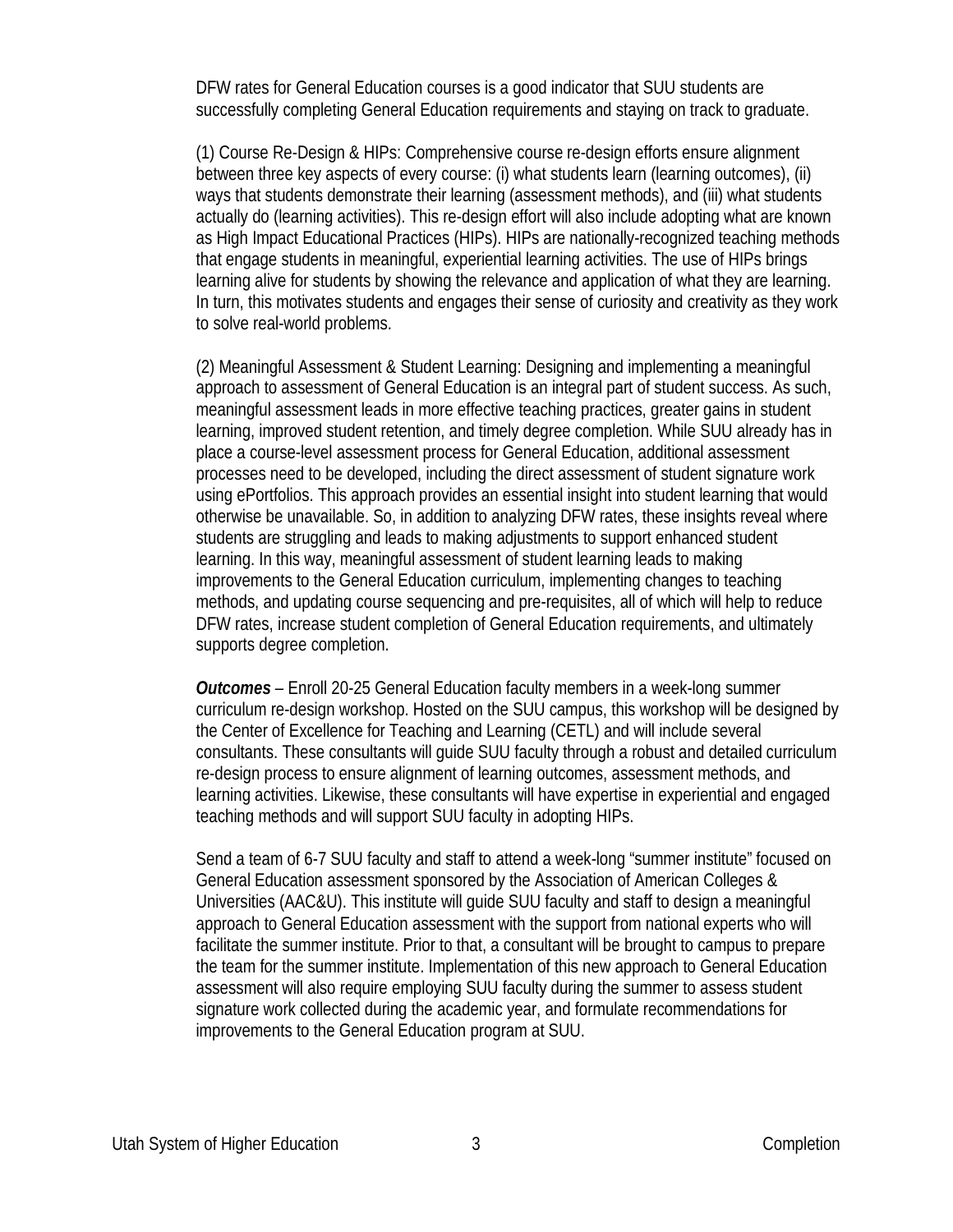*Assessment –* Decrease DFW rates in General Education courses; increase usage of HIPs by faculty teaching General Education courses; increase student completion of General Education requirements.

| <b>Budgetary Plan</b> – Adjunct/wage faculty |           |
|----------------------------------------------|-----------|
| Salaries, Wages & Benefits                   | \$110,000 |
| <b>Operating Expenses</b>                    | \$90,000  |
| Total                                        | \$200,000 |
|                                              |           |

### **First-year Seminar**

*Description –* Funds will be used to create a first semester course focusing on critical academic skills and increasing their social connection to the University.

*Rationale and Justification –* Research has shown that many students make the decision to either stay or leave college within the first two months of their first semester. SUU believes that through enhancements to its first-year seminar it can increase the connections students make to the institution, and their commitment to earn a degree. SUU is designing an academic component to the student "first-year experience" in support of their transition to higher education. This initiative will if successful, these efforts will ultimately result in increased student success, higher retention rates, and greater degree attainment. While there will be increased costs associated with this experience, University leaders are confident that the gains in retention and completion will make the investment a wise one.

*Outcomes –* The Office of Institutional Research will track students who successfully complete SUU's revised first-year seminar, to determine if they retain at higher rates, are more academically successful, as measured by grade-point-average (GPA), and increase their likelihood of graduating on time. Through increased knowledge about campus resources, these students will also take greater advantage of University resources.

*Assessment –* The Office of Student Affairs will continue to track Fall-to-Fall retention rates for each new freshman class. Positive changes in the retention rate should be reflective of program success.

*Budgetary Plan –*1 FTE faculty and overload/supplemental wages for existing faculty 1 FTE, Wage Rated Salary, and Hourly Wages Salaries, Wages & Benefits \$290,000 Operating Expenses \$ 10,000 Total \$300,000

## **Campus Health Clinic**

*Description –* Funds will be used to expand current psychological services to include a health and wellness center for students.

*Rationale and Justification –* As SUU's enrollment reaches 10,000 students, requests for physical health services are increasing from students and parents alike. Currently, SUU is the only USHE university campus in the state without a center. Additional resources are needed to help address the medical needs of a growing student population. Adding health services will also address a growing number of concerns expressed by parents about a lack of such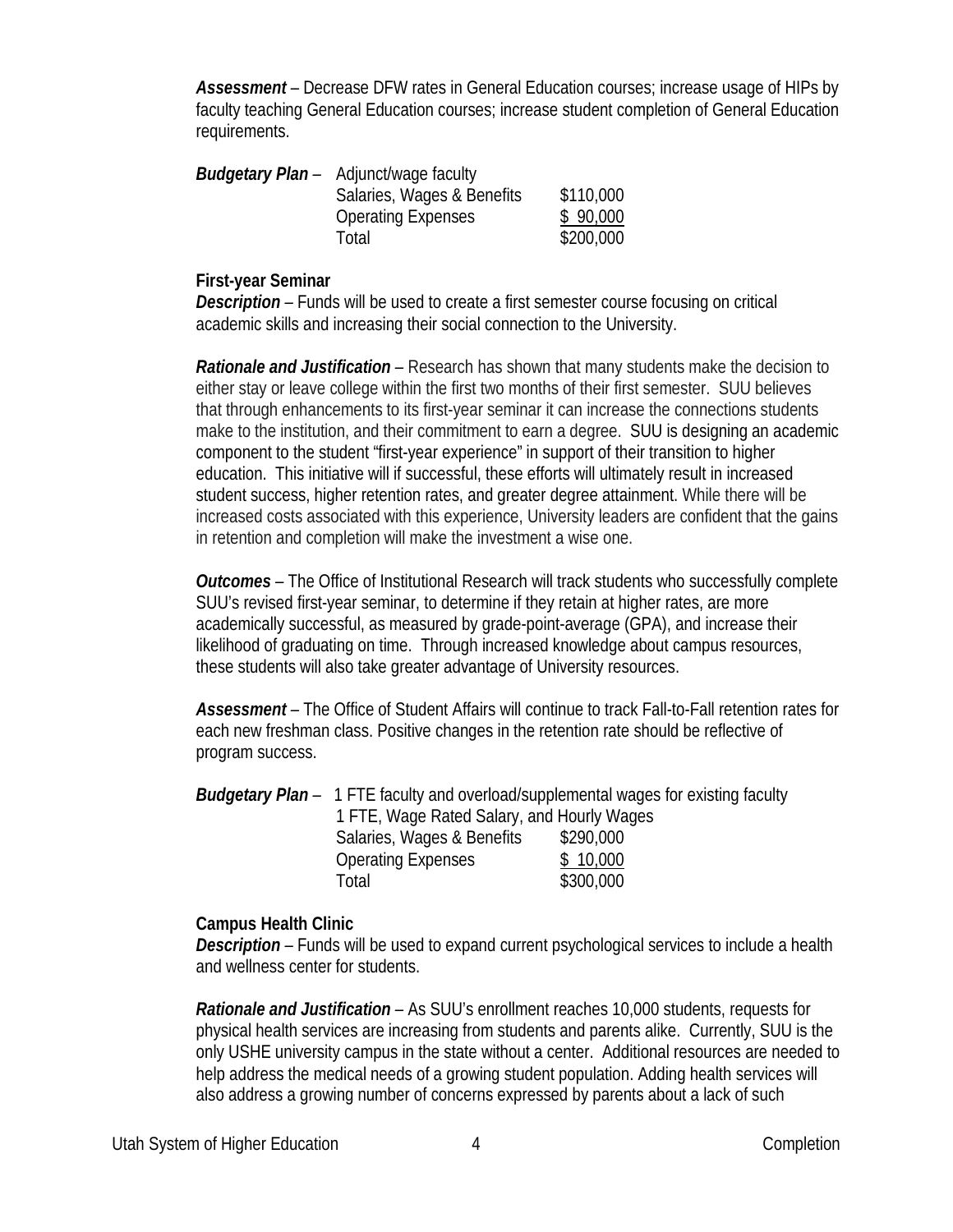services on SUU's campus. In addition, the local health department is strongly encouraging the University to meet more of its student needs.

*Outcomes –* Reduce the demand on the local health department and increase accessible and affordable health care to SUU students. Addressing health issues early will help prevent illness spreading across campus and reduced class absenteeism. This initiative will lead to a healthier student-body, allowing them to progress in their educational goals and make satisfactory progress toward degree completion.

*Assessment –* The University will measure the anticipated increase in student's utilization of health care services and absenteeism.

*Budgetary Plan –* 2 FTE positions including a Nurse-Practitioner and office aid. Additional medical support will come from students in SUU's nursing program. Depending on the availability of a full-time nurse-practitioner, this service may need to be contracted.

In addition to funds requested, the University will need to further invest (\$200,000 +) in additional staff funded through billable services and/or student fees. 2 Staff FTE

| Salaries, Wages & Benefits | \$175,000 |
|----------------------------|-----------|
| <b>Operating Expenses</b>  | \$25,000  |
| Total                      | \$200,000 |

### **SNOW COLLEGE (SNOW) Total \$505,000**

SNOW is advancing two initiatives focused on reducing barriers to completion: 1) Integrated general education \$365,000, and 2) Focused support for the regional K-16 alliance \$140,000.

## **Enhance General Education Completion & Engagement**

*Description –* Funds will be used to hire five faculty members, one each in fine arts, humanities, science and two in social science.

*Rationale and Justification –* Snow has designed a new and exciting general education program that will integrate coursework in order to help students improve written and oral communication skills, develop "soft skills," and move away from a silo-like delivery and segregated instruction. Studies by the U.S. Department of Labor and the Utah Department of Workforce Services shows that employers are satisfied with major preparation of college graduates in Utah feel graduates lack these soft skills. These skills include innovative thinking, ethical understanding, written and oral communications skills, and critical thinking skills. Snow's new GE program has this goal in mind and its new GE course for first-year students focuses on these outcomes.

This approach will greatly enhance the quality of students' general education, provide more interdisciplinary application experiences, and better prepare them for needed skills in the workforce. Several additional faculty members will be needed to implement this important program. Snow hoped to find funding internally but have not been able to do so with the other demands on the college budget. An investment in students here as a part of their education is badly needed and will provide great returns.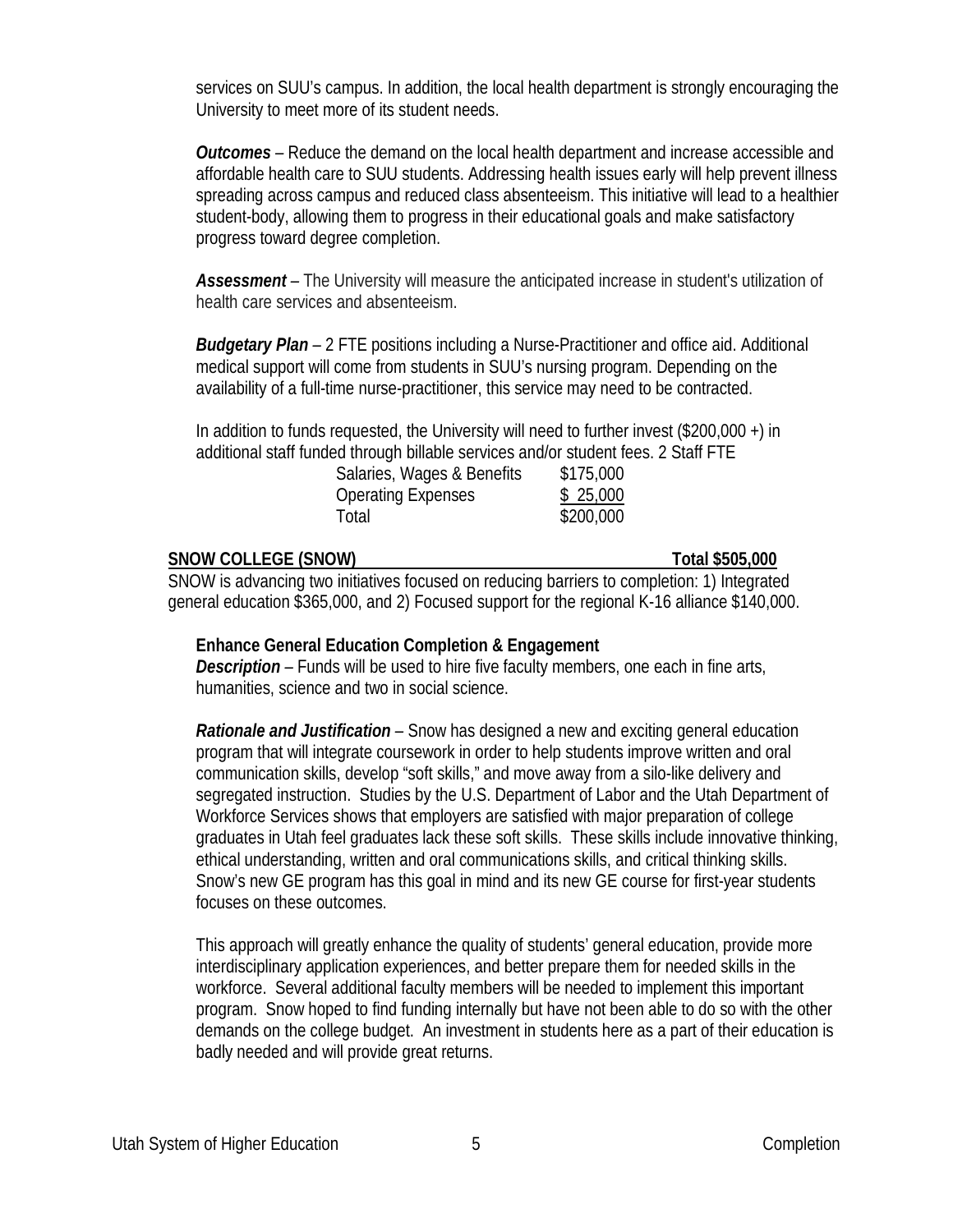*Outcomes –* Students will be better creative problem solvers and will be able to collaborate more effectively with colleagues; take will be prepared to take leadership roles and make connections to ideas that lie outside traditional academic boundaries.

*Assessment –* Snow participates in several national surveys which provide accurate information in regards to soft skill development. These surveys give longitudinal data on how the institution stacks up against other institutions nation-wide, and against itself over time.

*Budgetary Plan –* Hire five faculty members, one each in fine arts, humanities, science and two in social science. The amount requested will cover their salary and benefits and the other financial support to integrate them into the College. \$365,000

### **K-16 Support**

*Description –* Funds will be used to provide salary and benefits for the K-16 liaison as well as a minimal current expense budget.

*Rationale and Justification –* There is much more that Snow and its public school partners in our six county service area could do to promote higher education opportunities for students. The K-16 Alliance has been an effective partnership to help students and teachers in both public and higher education. There is an opportunity for Snow to work with parents, students, and schools to provide much needed information about the value and importance of post high school education. Information about access, admission, financial support, encouragement to enroll and complete, and long-term value can and should be better communicated.

This is especially important in rural Utah where there are many first generation students and financial challenges to attend college. Snow is proposing to strengthen its alliance with school districts and would like to hire a professional employee to lead this effort. This would fund a full-time position dedicated to enhancing the K-16 alliance.

*Outcomes –* By providing a personal contact with the school districts, Snow expects to prepare more students for their college experience and will increase the number of students who choose to attend college after high school graduation.

*Assessment –* There will be a higher percentage of high school graduates in the six county service area that choose to further their education past high school. Working with school districts will help Snow track increases in the number of post-secondary school students.

*Budgetary Plan –* Provide salary and benefits for the K-16 liaison as well as a minimal current expense budget to provide leadership in the K-16 alliance in the six-county service area. \$140,000

## **UTAH VALLEY UNIVERSITY (UVU) Total \$305,000**

*Description –* Funds will be used to improve student access to mental health therapists and provide a victim's advocate as required by statute.

*Rationale and Justification –* During the 2017 legislative session, a concurrent resolution declaring mental health issues to be a public health crisis at Utah higher education institutions was passed. UVU currently has a ratio of one mental health therapist per 4,744 students which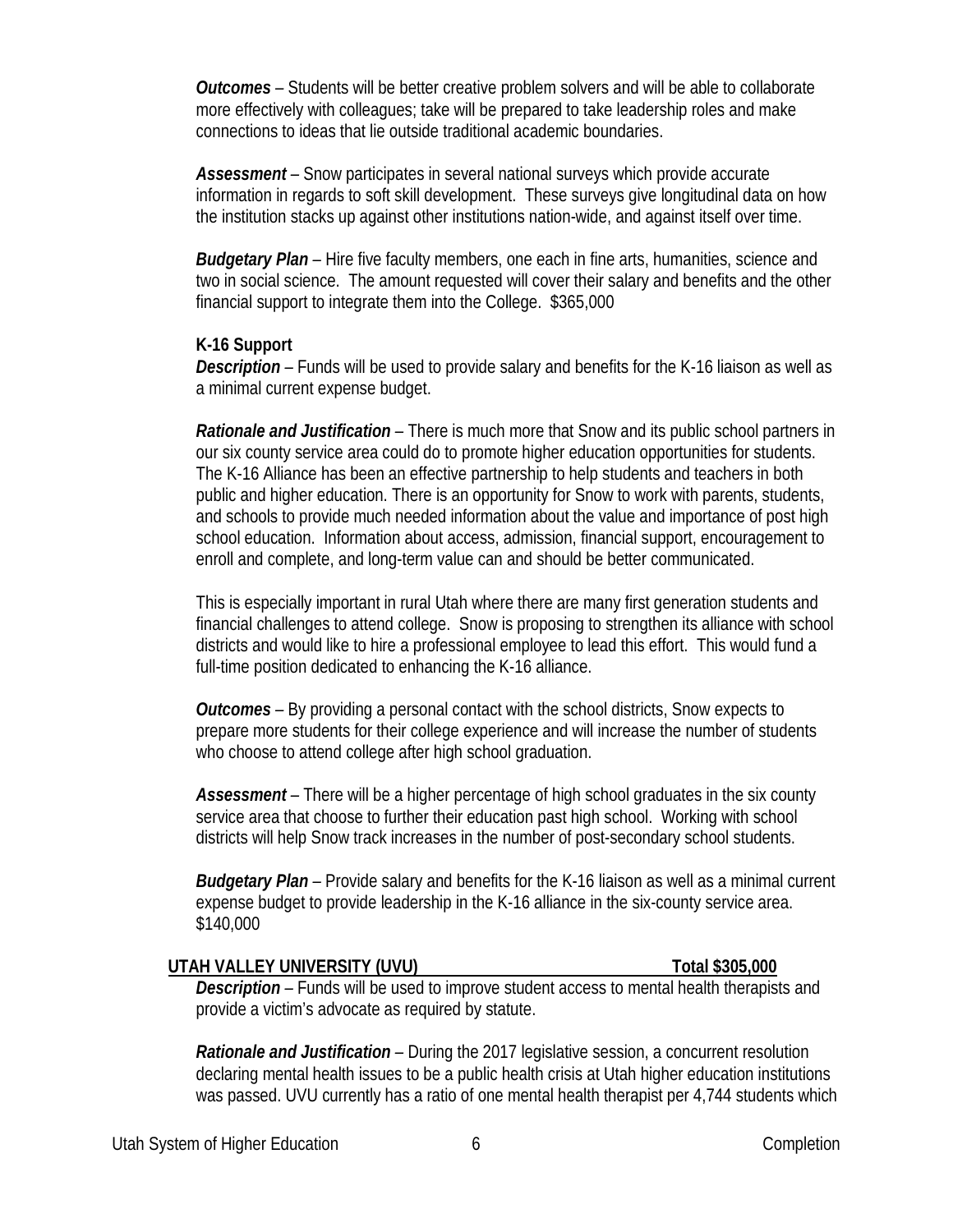is much higher than the national average. Legislation passed during the 2017 session requires UVU to have a victim's advocate to provide direct services to victims of violent crime, coordinate the needs of victims through the social services, and serve as a liaison for victims. This victim advocate will work in Student Health Services.

*Outcomes –* Students with mental health issues have unique barriers to completion and are at risk of not persisting or succeeding in their programs of student. Additional mental health therapists will allow students to access support in a more timely and frequent manner.

*Assessment –* Increased retention rates; increased graduation rates.

*Budgetary Plan –* Funding will support the addition of two mental health therapists, one victim advocate, and general programmatic operating expenses such as office supplies, training, and materials.

| Salaries, Wages & Benefits | \$275,000 |
|----------------------------|-----------|
| <b>Operating Expenses</b>  | \$30,000  |
| Total                      | \$305,000 |

# **SALT LAKE COMMUNITY COLLLEGE (SLCC)** Total \$70,000

*Description –* Funds will be used to hire a full-time Refugee Multicultural Student Success Coordinator.

*Rationale and Justification –*The Refugee Multicultural Student Success Coordinator will provide wrap-around support services to under-represented, refugee students by providing intentional outreach during the admissions process, mentoring, community development, intentional programming that supports personal and academic success workshops. The coordinator will also implement early academic interventions during their time at SLCC, while also providing ongoing mentorship and helping the student create connections to the college. The student success coordinator will assist our multicultural refugee students that may have experienced marginalization in society and/or are first-generation, underrepresented, and lowincome to persist at the College.

*Outcomes –* The goal is increased student persistence and completion rates for our multicultural refugee students.

*Assessment* – Increase in the number of underserved, underrepresented refugee students to mirror that of our surrounding communities and to increase the persistence and completion rates of underrepresented students. SLCC will compare 2018/19 academic year data with 2017/18 academic year to measure effectiveness.

*Budgetary Plan –* The funding will support 1 FTE position. Salaries, Wages & Benefits \$70,000

*Student analytics and guided pathways*: Funds will be used to implement and utilize predictive analytics tools to measure "real-time" student progress towards completion including guided pathways and other best practices and to bridge the college-to-career experience with more targeted advising, internship programming and other student partnerships more tightly aligned with employers and industry.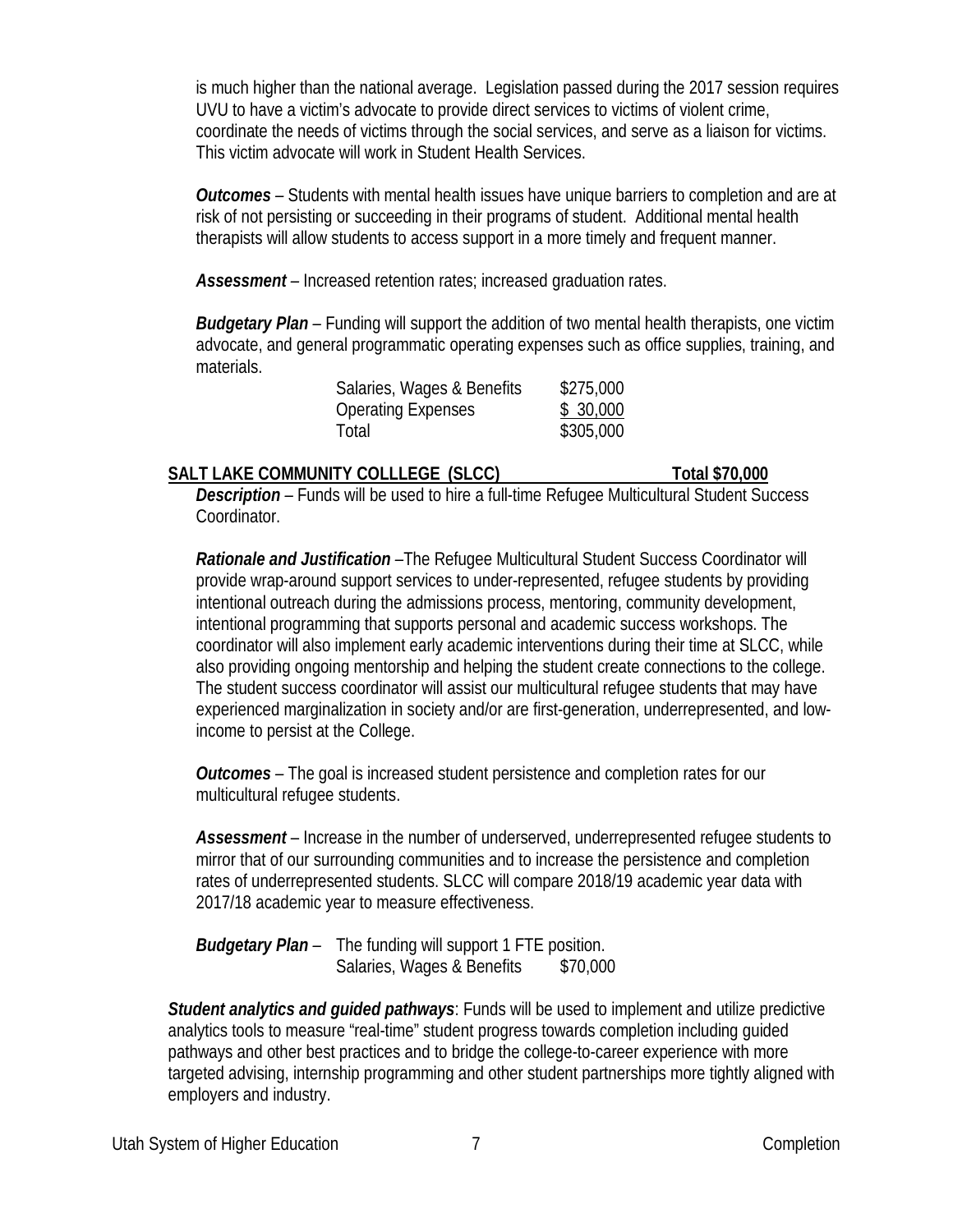Requests in this category support each of the Regents Strategic Objectives of Timely Completion and Innovative Discovery.

- Timely Completion: Students will receive professional advising in scheduling, appropriate course sequencing and advice and counsel when the student begins to struggle. Successful intervention will help ensure students' timely progression towards a college degree or certificate. College to Career investments and use of analytics for academic success will increase the chances of a student's success and completion.
- Innovation: Institutions are harnessing the power of data analytics to identify student needs and possible barriers to success starting as early as the first semester. The insight provided by a more comprehensive use of data will help Utah move the needle in overall student performance.

## **UNIVERSITY OF UTAH Total \$750,000**

*Description –* Funds will be used to hire five additional career counselors/advisors and be used to support the software costs associated with the Civitas program.

*Rationale and Justification –* The university has increased its retention and graduation rates. One of the contributors is the use of bridge advisors. Advisors will be even more effective at helping students with the data that Civitas will readily provide them. Civitas will help advisor build predictive models of student success and better identify students in need of support and intervention. These new resources will put the university in a place to intervene earlier when students may have challenges that may impact their ability to progress to completion. A critical component of the model is that advisors have data to help identify student needs and are not just relying on "intuition". Data will then help inform whether the interventions are effective. Civitas data will also give course level insights which will help keep students on track to graduate faster. This data will be helpful for academic leaders. The data provided through the software and how it is used should help quantify the impact of programs and initiatives so the university can be more effective in its efforts to support students.

Just as the bridge advisor program has allowed the university to reach more students and provide quality services, the career counseling model will be put in place for coordinating internships. The university recognizes that students who participate in an internship in addition to their classwork will be better prepared for the workforce and have a better understanding of their career choices. This new model will allow the university to leverage staff expertise to expand the number of internships and also coordinate how students know about and get internships. Colleges will work in alignment with central career services and leverage their knowledge and connections, but will not duplicate efforts across campus.

*Outcomes –* Student success in completing their degrees and obtaining employment in the field for which they are prepared.

*Assessment –* Success will be measured by working with advisors to measure how they interact with students and learn what works for keeping students on track. Ultimately, student completion will be the measure. For the College to Career investments, the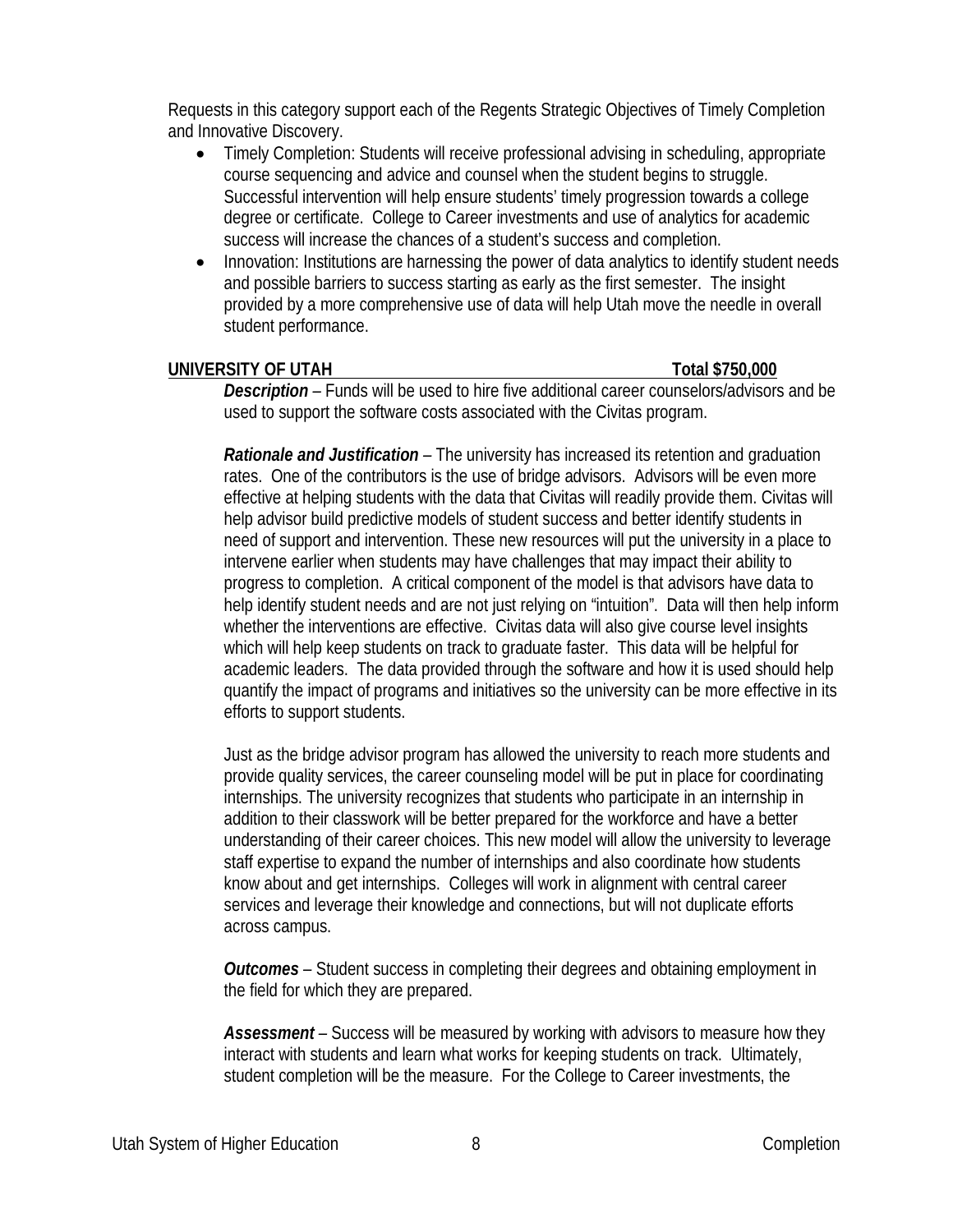measure will be increasing the number of students with internships and ultimately obtaining jobs in their chosen careers.

*Budgetary Plan –* Salaries and Benefits are for five career counselor/internship coordinator positions. Operating Expenses will cover the software costs of Civitas.

| Salaries, Wages & Benefits | \$375,000 |
|----------------------------|-----------|
| <b>Operating Expenses</b>  | \$375,000 |
| Total                      | \$750,000 |

### UTAH STATE UNIVERSITY (USU) TOtal \$600,000

*Description –* Funds will be used to hire additional academic advisors.

*Rationale and Justification*- Academic advising is a key component of a student's success in college because they can monitor and advise students on the appropriate progression through their degree program. To help academic advisors better advise students, USU has recently purchased and implemented Civitas Learning, Inc. analytics software. This software will allow advisors to assess the academic success of a student in "real time" by analyzing student performance in specific courses throughout the semester and then alert instructors and academic advisors about students who are struggling and need intervention. By increasing the number of academic advisors across the university, USU can better serve students who need intervention. In addition, additional advisors will result in a more favorable ratio of students per advisor which will result in more targeted and timely advisement. An improved student-toadvisor ratio makes it possible for students to meet more frequently with an advisor. Given the critical role that advisors play in a student's academic career, investment in advisement is an investment in student success.

*Outcomes –* An increase in the number of University advisors will result in enhanced and timely academic information distributed to students. The end result will be an increase in student retention rates by FY20 and student graduation rates by FY21.

*Assessment –* Increased number of students served by advisors starting in the 2018-19 academic year compared to previous years. Improved quality of advisement based on student surveys conducted in the 2018-19 academic year compared to previous years.

| <b>Budgetary Plan</b> – Salaries & Benefits (8 Staff FTE) | \$550,000 |
|-----------------------------------------------------------|-----------|
| Operating Expense                                         | \$50,000  |
| Total                                                     | \$600,000 |
|                                                           |           |

### **WEBER STATE UNIVERSITY (WSU)** TOTAL TOTAL \$1,500,000

**Description** – Funds will be used for retention based initiatives including early warning and student tracking software, financial aid software, an improved student orientation program, student completion scholarships, student employment, high impact programming and other support programs that demonstrate student success through data and assessment.

*Rationale and Justification* – Weber State has conducted research both quantitatively and qualitatively to examine ways to improve institutional graduation rates and strategic approach to recruiting and retaining a diverse student body. In this process, WSU has identified key variables that both increase and decrease the odds of students graduating in a timely manner.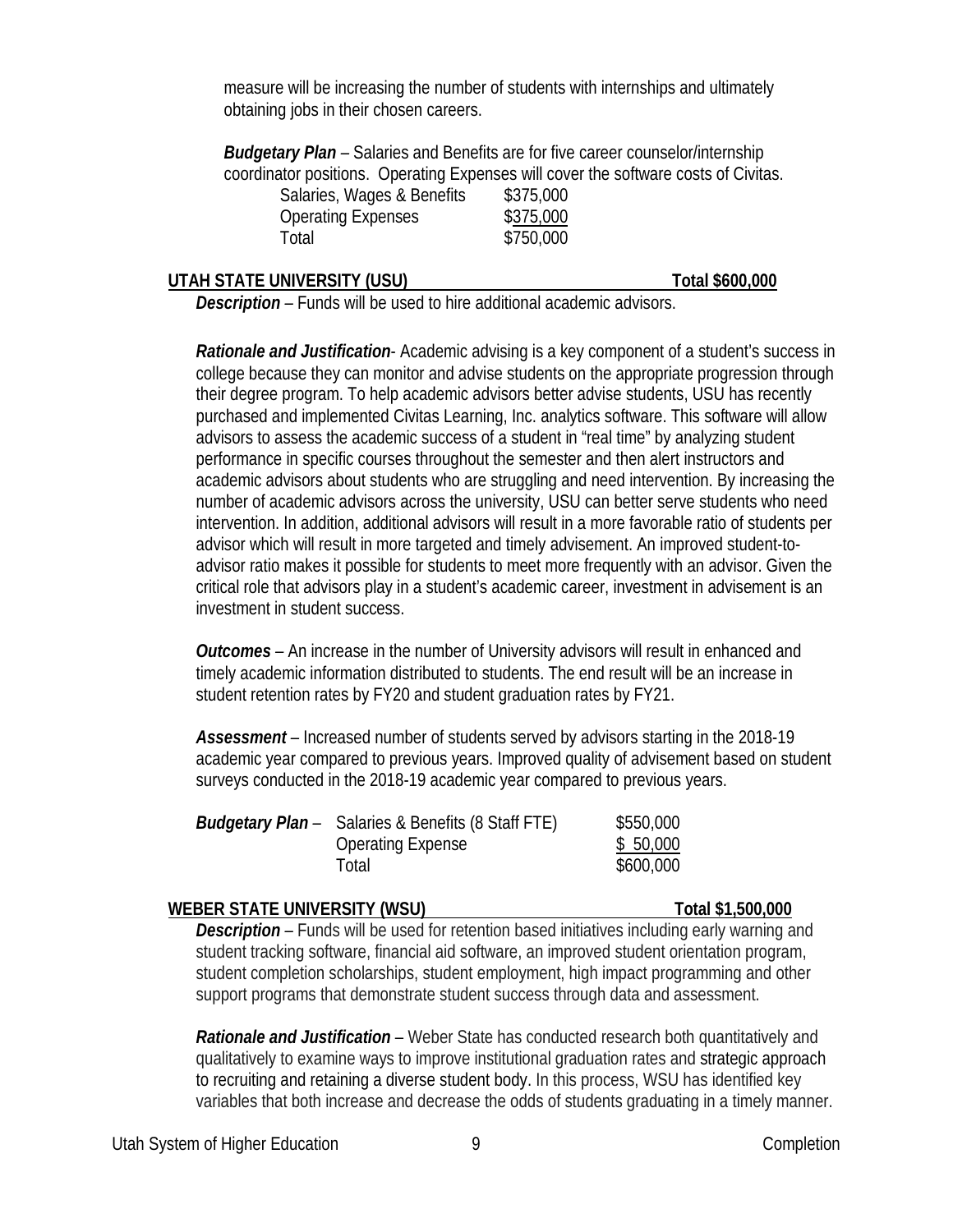As the college continues to collect and analyze data regarding efforts that improve the success of its students it will focus on specific student cohorts including first-generation, economically disadvantaged students, out-of-state students and those who may need extra support to be successful. Proven strategies/initiatives WSU plans to enhance include targeted recruitment, learning communities, meaningful on-campus student employment, enhanced orientation programming, and more individualized advising strategies to help students over road bumps. Funding will also provide for the continuation of the Wildcat Scholars program, which supports underrepresented students.

*Outcomes* – The intended outcomes for students include increased retention from semester to semester, a greater overall sense of belonging, and increased graduation rates as well as specific learning outcomes articulated for each program.

*Assessment* – WSU will assess these programs through surveying and conducting focus groups with program participants and through tracking retention and graduation rates, GPA, time to degree completion, and specific learning outcomes.

| <b>Budgetary Plan</b> – 8 FTE Staff |                            |             |
|-------------------------------------|----------------------------|-------------|
|                                     | Salaries, Wages & Benefits | \$760,000   |
|                                     | <b>Operating Expenses</b>  | \$ 740,000  |
|                                     | Total                      | \$1,500,000 |
|                                     |                            |             |

### **SOUTHERN UTAH UNIVERSITY (SUU) Total \$400,000**

*Description –* Funds would be used to move Academic Counselors and Assistant Coaches for Excellence (ACES) from one-time funding to on-going funding.

*Rationale and Justification –* Three additional Counselors and 20 ACES were funded with one-time dollars three years ago as part of an initiative to improvement student retention at SUU. The challenge issued at the time was to determine and implement system improvements that would yield a higher number of Freshman students returning for their Sophomore year.

This initiative included the purchase of predictive analytical software that tracks multiple indicators to determine if each student is performing well or showing signs of distress. This tool allows Counselors to focus more of their limited time on students with the greatest needs.

Improvement in SUU's retention rates to just above 70% in three years is a strong indicator that the initiative has been successful. As a result, one-time funding is being replaced with ongoing funds to continue these focused efforts. As SUU continues to strive for increased completion rates and stronger student success, the analytical data will allow the University to focus its limited time and resources on the students who are identified by the predictive analytics software as being "at-risk" for not persisting or graduating. Combined with the personal touch advising and student peer mentoring, SUU can provide its students with the tools they need to transition to and be successful in a university setting.

*Outcomes –* Increased student retention and completion rates; Increased student academic performance; Increased use of University resources; Increased use of data to inform decisionmaking.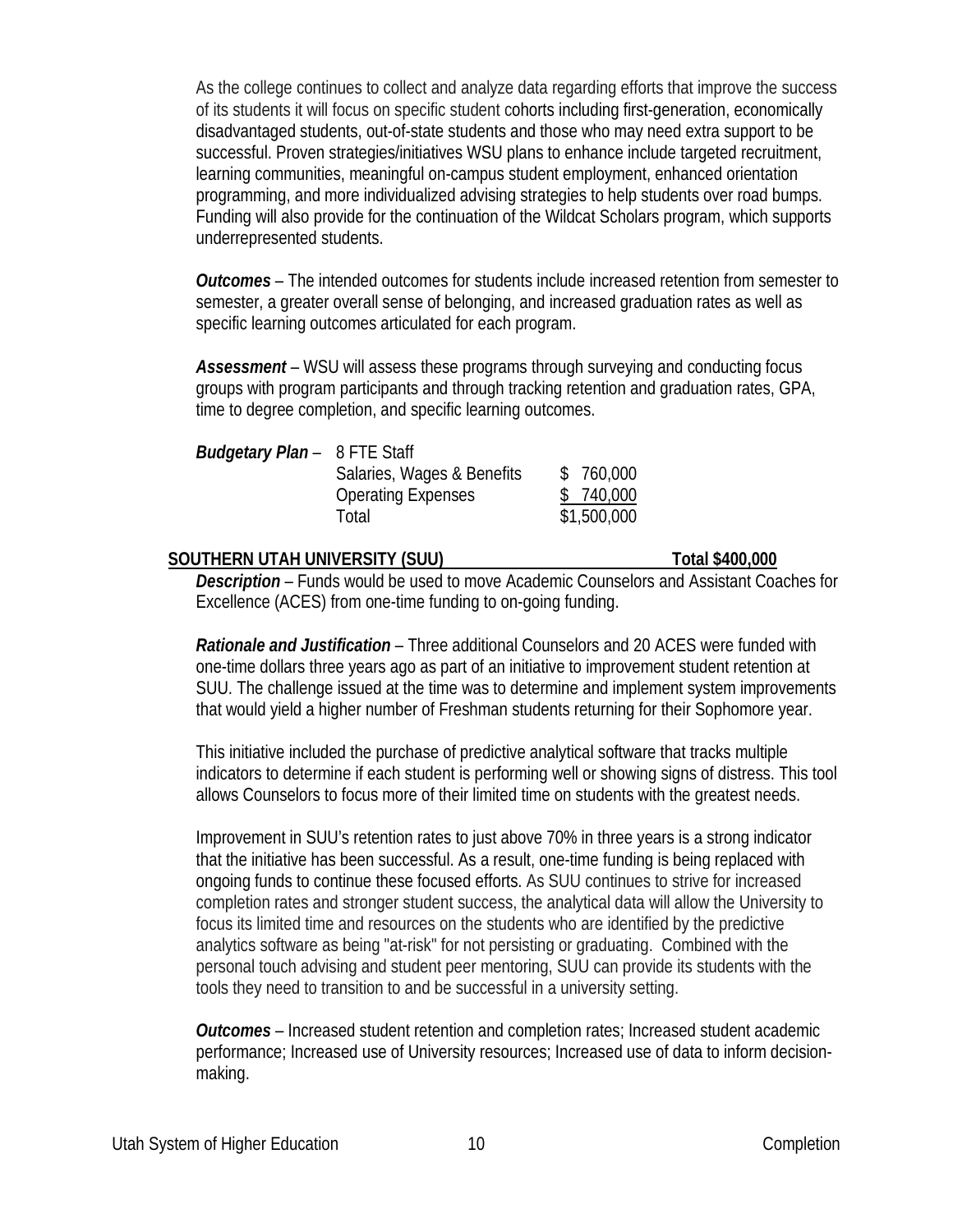*Assessment –* The Office of Student Affairs will continue to track Fall-to-Fall retention rates for each new Freshman class. Positive changes in the retention rate should be reflective of program success.

*Budgetary Plan –* Move existing full-time Academic Counselors and hourly wages for student Assistant Coaches for Excellence (ACES) from one-time funding to on-going. 3 Staff FTE and Hourly Wages

Salaries, Wages & Benefits \$400,000

# **DIXIE STATE UNIVERSITY (DSU) Total \$220,000**

*Description –* Funds would be used to hire four additional staff positions that will help to support advising, structured enrollment and tutoring for students.

*Rationale and Justification –* Student success and retention remain a key area of focus in DSU's strategic plan. Recent efforts have centered on expanding structured enrollment and tutoring for the most vulnerable incoming students, as well as increasing general and programspecific advisement resources available to all students. Additional funding would enable more personnel to assist the continued expansion of these efforts. DSU remains dedicated to its open access mission. Existing resources have already been reallocated from general student services administration to specifically bolster student success efforts, but more funding is needed. For instance, several hundred students are already registered for structured enrollment in less than a year after launch. The rapid growth of this program suggests further pent-up demand for expanded programs and services. In addition, DSU's current ratio of students to advisors (approximately 350:1) is higher than the recommended 300:1 ratio for an open access four-year institution.

*Outcomes –* Additional academic advisors and structured enrollment coordinators to increase access to student success resources.

*Assessment –* Ratio of students per academic advisor and total number of students served by structured enrollment, orientation, and other student success programs.

*Budgetary Plan –* Four new full-time staff positions Salaries, Wages & Benefits \$220,000

# **UTAH VALLEY UNIVERSITY (UVU) Total \$953,000**

*Description –* Funds will be used to increase and enhance the use of student analytics and strategic advising efforts to improve student completion.

*Rationale and Justification* – UVU is implementing a student analytics modeling technology to use existing data in integrated data analytics to enable proactive intervention with students at risk of not persisting. The addition of the Civitas Data Mart would facilitate increased student intervention and support while promoting statewide collaboration in data analysis. The addition of analytics for strategic course scheduling will support alignment of course offerings with student's academic progress. To fully implement the coordinated care network recommended by data-driven student success practitioners and support students on guided pathways, additional academic advisors and retention mentors are needed to support the overall intervention strategy.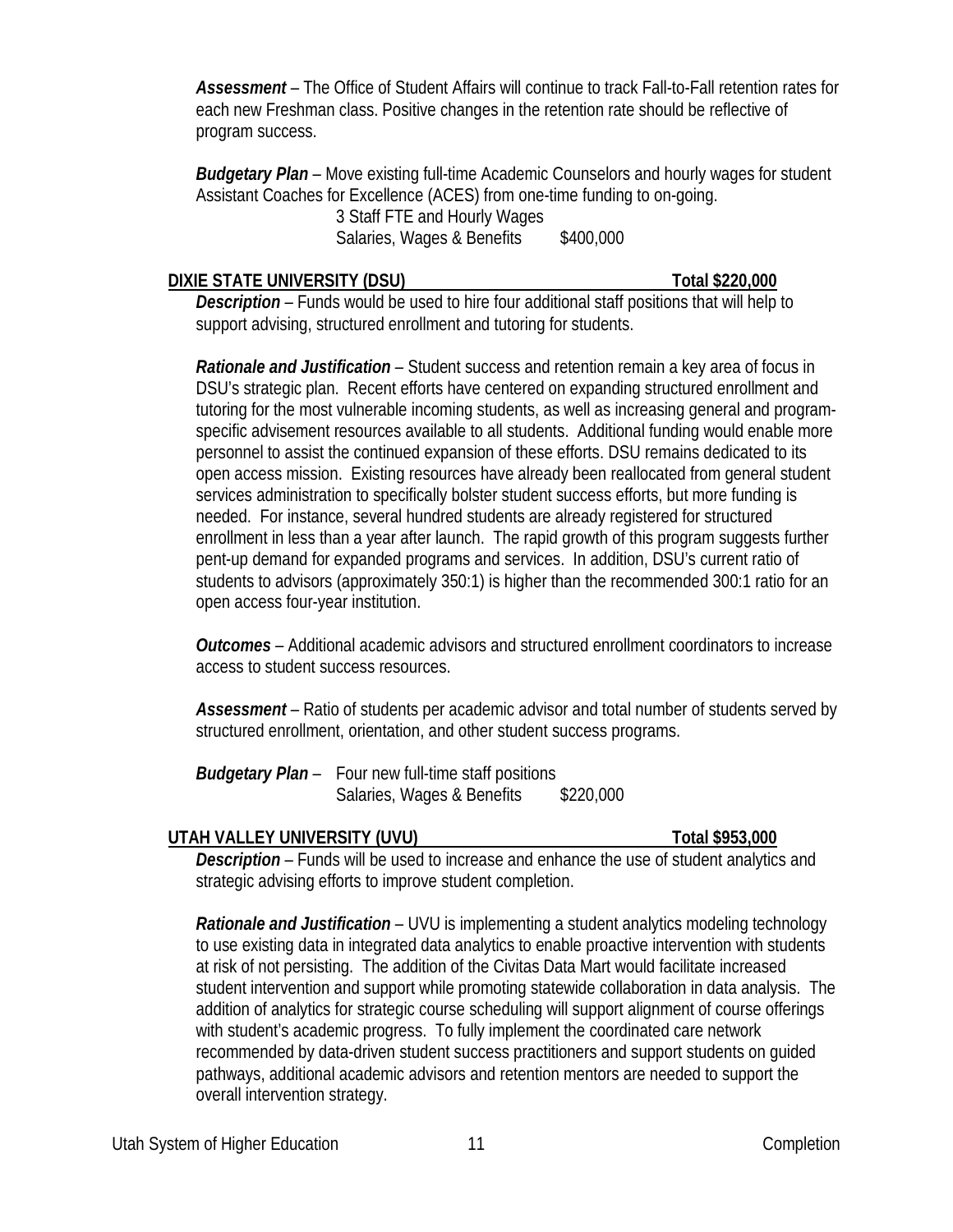*Outcomes –* Identification of students at risk of not persisting will enable academic advisors and other academic and student support staff to proactively intervene and support the students on guided pathways.

*Assessment –* Increased retention rates; increased graduation rates; increased number of academic awards.

*Budgetary Plan –* Funding will support the addition of nine academic advisors, part-time retention mentors, and annual software licensing costs.

| Salaries, Wages & Benefits | \$727,100 |
|----------------------------|-----------|
| Operating Expenses         | \$225,900 |
| Total                      | \$953,000 |

# **SALT LAKE COMMUNITY COLLLEGE (SLCC) Total \$1,155,000**

*Description –* Funds will be used to expand the college's efforts to implement guided pathways and provide the necessary academic and career advisors and associated support staff to be successful in helping students complete their educational objectives.

*Rationale and Justification –* As part of the guided pathways efforts, there is a need to better align institutional resources to help increase student success at the community college. In this initiative SLCC hopes to provide a more cohesive relationships between, IT, Communications Web-based Writer, academic advising and career counseling for students.

An IT program manager is needed to help implement the technological tools, software, and infrastructure to support student progression through guided pathways. The integration of software applications that connect faculty, students, and advisors about a student's progress is a core aspect of guided pathways. These applications can be used to alert key players of whether a support/intervention is needed.

The Pathways Communication Web-based Writer will support the larger Guided Pathways Initiative that assists students in a more efficient experience at the College that can lead to a more efficient degree or certificate completion. This position implements the following tactics in a phased approach to support the Pathways Initiative:

- Phase I Develop an internal digital communication tool for students, faculty, staff and administrators
- Phase II Conduct quantitative market research on specific SLCC audiences to better understand behaviors and challenges
- Phase III Conduct research on 30 colleges currently participating in the AACC Pathways project for planning, implementation and evaluation with specific emphasis on websites and internal communication
- Phase IV Develop and implement a college-wide communication plan for SLCC Pathways
- Phase V- Develop content for the Pathways website that will inform and quide students through the pathway options at SLCC. This position works in collaboration with web designers in creating a simple and intuitive SLCC Pathways website.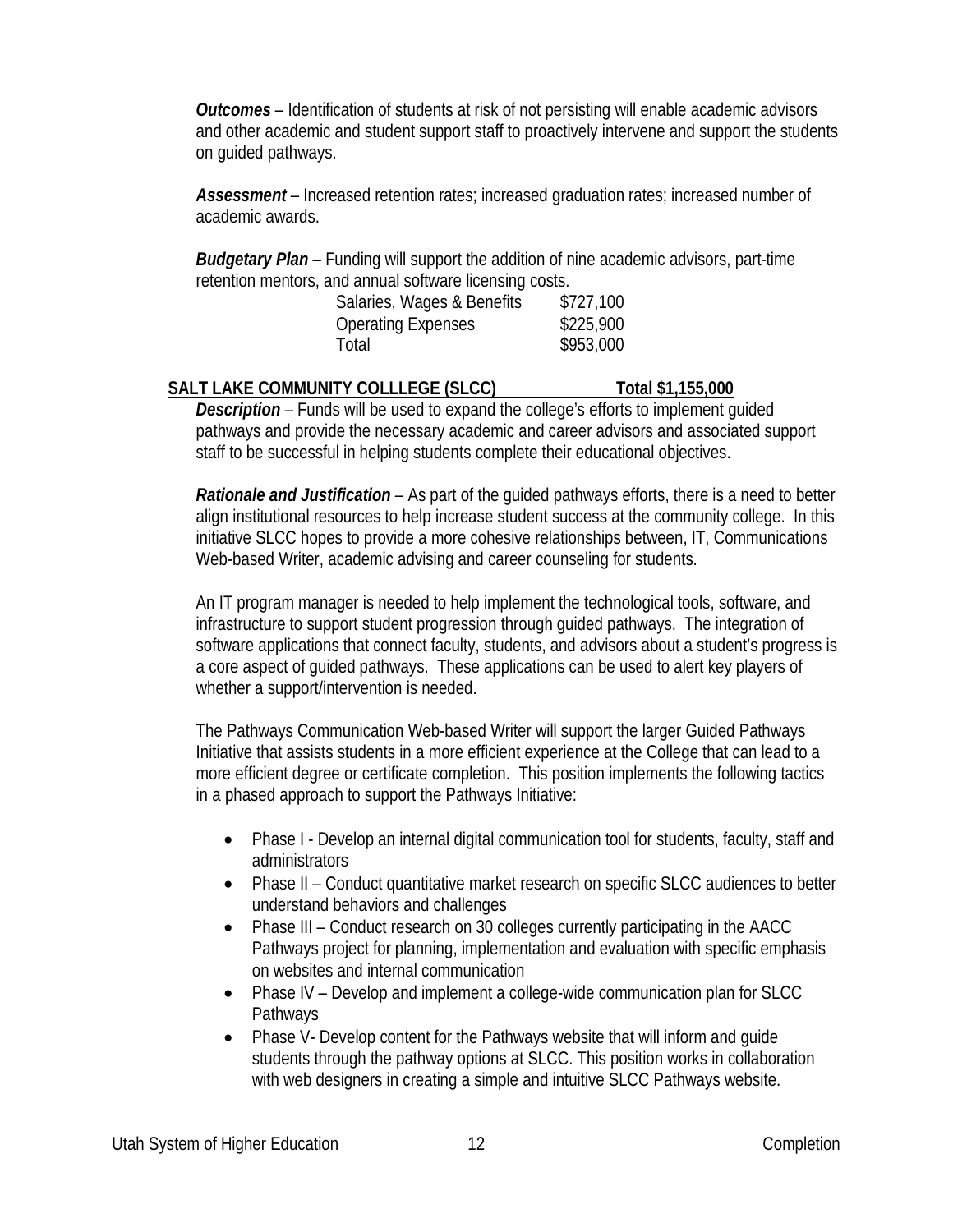Evaluation of the number of site users will be ongoing and site will evolve based on interviews and focus groups of the users of the site

The National Academic Advising Association recommends a student to advisor ratio of approximately 300 students to 1 full-time academic advisor. Currently, SLCC's student to advisor ratio is approximately 1,100:1. Case management advising will provide direct advising to the students guiding them to clustered courses designed to create a more efficient educational path. Research indicates that intrusive academic advising utilizing a case management approach significantly improves student academic success, retention and persistence, and degree/credential attainment. SLCC's Department of Academic Advising will implement an intrusive case management approach utilizing Starfish Retention Solution's Early Alert and Connect modules.

Student support services are needed to assist our current students and graduates in finding work opportunities to help pay for college expenses and/or find employment post-graduation. Placing individuals in employment, helps Utah's economy and increases state tax revenues. As part of our services to students, and our graduates, three additional employment advisors are needed to help place students in jobs following graduation.

### *Outcomes –*

- Increased student persistence and graduation rates.
- Increased communication regarding pathway options
- Decrease the ratio of students to advisor
- Increased visibility for student career and/or job placement

## *Assessment –*

- Increase SLCC student persistence and graduation rates
- Increase in the number of weekly readers of SLCC Today
- Improved student to advisor ratio
- Number of new job placements per year after original base year

*Budgetary Plan –* The funding will support one new IT position, one Communication Web Based Writer, ten advisor positions, and three career counselors and associated benefits Salaries, Wages & Benefits \$1,155,000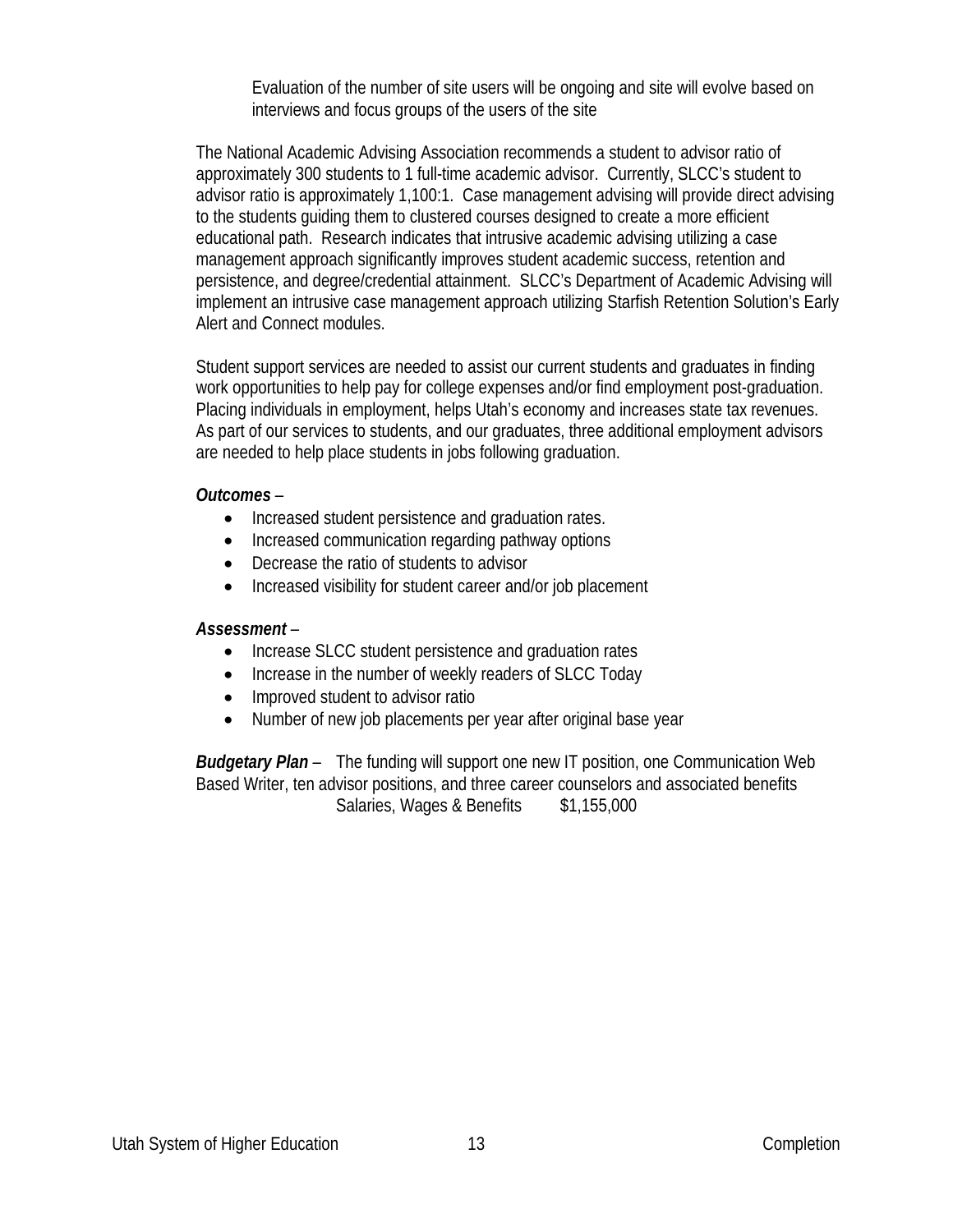# **UTAH SYSTEM OF HIGHER EDUCATION 2018-19 OPERATING BUDGET REQUEST**

### **Workforce USHE Total \$15,848,900**

This on-going budget request is to help build capacity in programs that support regional workforce needs in higher demand, high wage positions conveyed by industry, GOED and DWS. By investing in these programs, USHE will further advance its ongoing efforts to strengthen the economic base for the future. Funds received in this category will help address workforce need in the following industry clusters: 1) Nursing, Heath, and Wellness; 2) Computer Science and Information Technology; 3) Engineering; 4) Science, Aviation, and Career Technology Education (CTE) Programs; 5) Business, Hospitality, and Tourism.

Requests in this category support each of the Regents Strategic Objectives of Affordable Access, Timely Completion, and Innovative Discovery.

- Affordable Access: By requesting state support, the pressure to increase tuition is lessened, keeping access to higher education more affordable for students while ensuring that access to higher education grows with the growing student demand.
- Timely Completion: By expanding instructional capacity in these key workforce areas allows students to complete degree requirements in a timely manner while receiving exceptional educational experiences.
- Innovative Discovery: Leveraging partnerships with business and industry to meet workforce needs with new and innovative approaches to stackable credentials, delivery approaches, and curriculum lead to enhanced regional economic development and innovation.

### **Nursing, Health, and Wellness**

Institutions have identified workforce initiatives that will help to address employment shortages in Nursing, Health, and other wellness programs. Nursing initiatives have been highlighted separate in each of the institutions proposed requests.

## **UNIVERSITY OF UTAH Total \$2,500,000**

The University is requesting \$1,750,000 for Nursing and \$750,000 for Health and Wellness employment needs.

## **Nursing**

*Description –* Funds will primarily be used to hire additional faculty to expand class size and number of course offerings in Nursing.

*Rationale and Justification –* The University of Utah educates many of the students who receive professional and graduate degrees in nursing which are in high demand by healthcare businesses in Utah. At the present time the university cannot meet the student and industry demand for admission to its Nursing programs. As a research institution, the university's mission to support the workforce is two-fold – educate future practioners and future faculty to teach the next generation of students. This includes the workforce of nursing. Not only does the university want to increase the number of nurses it prepares for the workforce but also the number of nursing faculty that are needed throughout the state.

To meet this mission, the University needs to add additional faculty in order to expand class size. The university recognizes the demands in the healthcare industry for nurses including its own challenges in hiring trained nurses for University Health. Without adding additional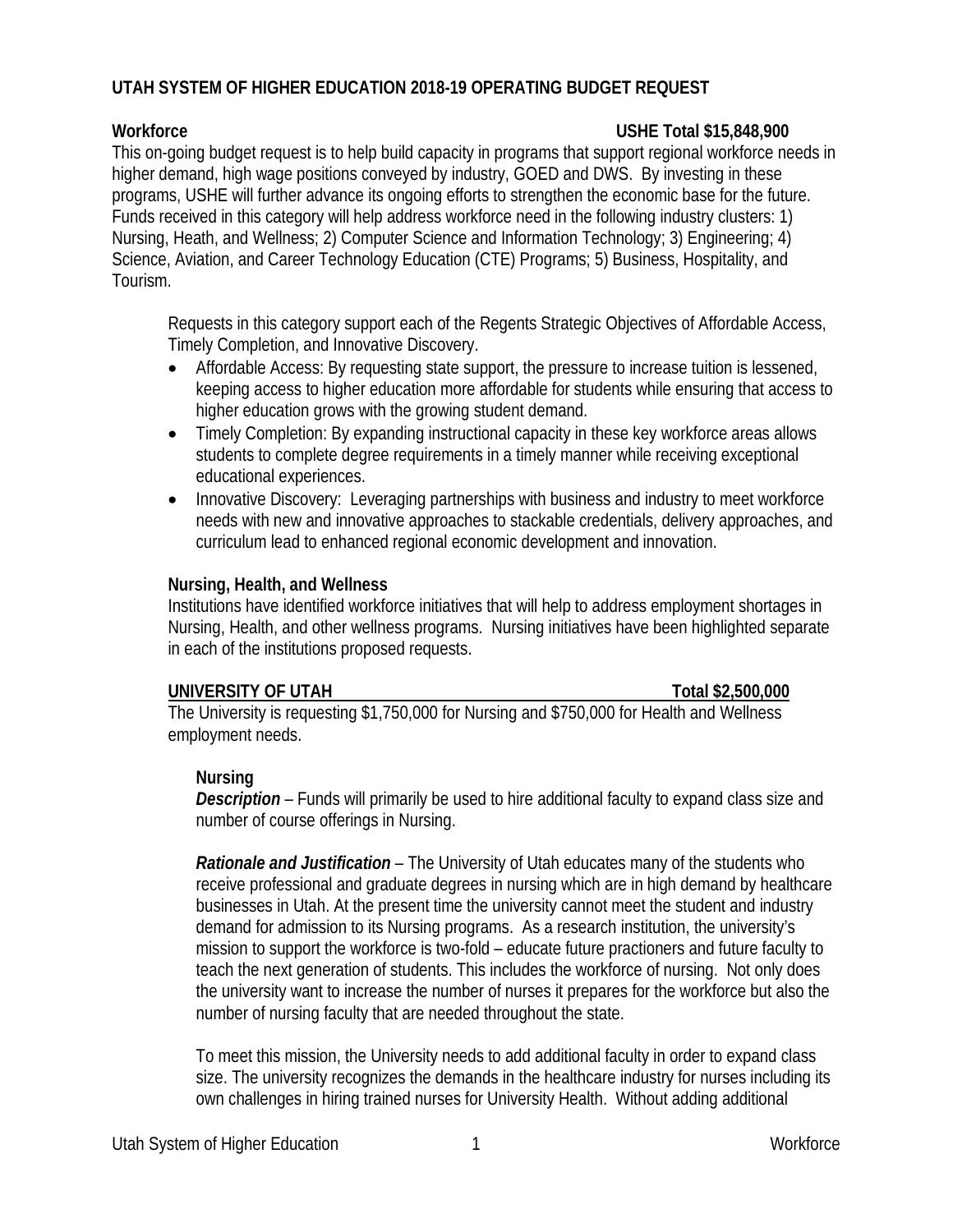faculty, it will not be able to accommodate the students necessary to fill this demand. The nursing program has developed and utilized online programs and have sought and received external grants to help fund education, however; additional funding is needed if the university is going to educate enough nurses to fill the jobs in the future

*Outcomes –* Students in nursing will graduate prepared to enter the workforce. This workforce includes Ph.D. students prepared to be the educators and researchers at Utah colleges and universities.

*Assessment –* Success will be measured by recruitment of faculty (5 regular/8-10 clinical teaching faculty) and the increased number of qualified students who enroll and successfully graduate in these strategic, high demand professional fields.

| <b>Budgetary Plan</b> – Salaries, Wages & Benefits | \$1,570,000 |
|----------------------------------------------------|-------------|
| <b>Operating Expenses</b>                          | \$180,000   |
| Total                                              | \$1,750,000 |

### **Health and Wellness**

*Description –* The primary purpose of this funding is to allow the University to hire additional faculty to increase the number of students who can be admitted into fields in health and wellness like exercise physiology, occupational therapy and nutrition.

*Rationale and Justification –* The University of Utah educates many of the students who receive professional and graduate degrees in fields of health and wellness high demand by Utah businesses and industries. At the present time the university cannot meet the demand for admission to many of these programs. The demand is high from both industry and from students to study health and wellness. Without adding additional faculty, the university will not be able to accommodate this demand.

*Outcomes –* Students in high demand health and wellness disciplines will graduate prepared to enter the workforce.

*Assessment –* Success will be measured by recruitment of faculty (5 regular) and the increased number of qualified students who enroll and successfully graduate in these strategic, high demand professional fields.

| <b>Budgetary Plan</b> – Salaries, Wages & Benefits | \$680,000 |
|----------------------------------------------------|-----------|
| <b>Operating Expenses</b>                          | \$70,000  |
| Total                                              | \$750,000 |

### **UTAH STATE UNIVERSITY (USU) Total \$1,850,000**

Utah State University is requesting \$1,110,000 for Nursing and \$740,000 for other health and wellness programs.

### **Nursing**

*Description* — Funding will be used to recruit faculty, clinical supervisors and graduate teaching assistants who will be directly tied to educational programs such as Nursing, Health Services, Social Work, and Public Health.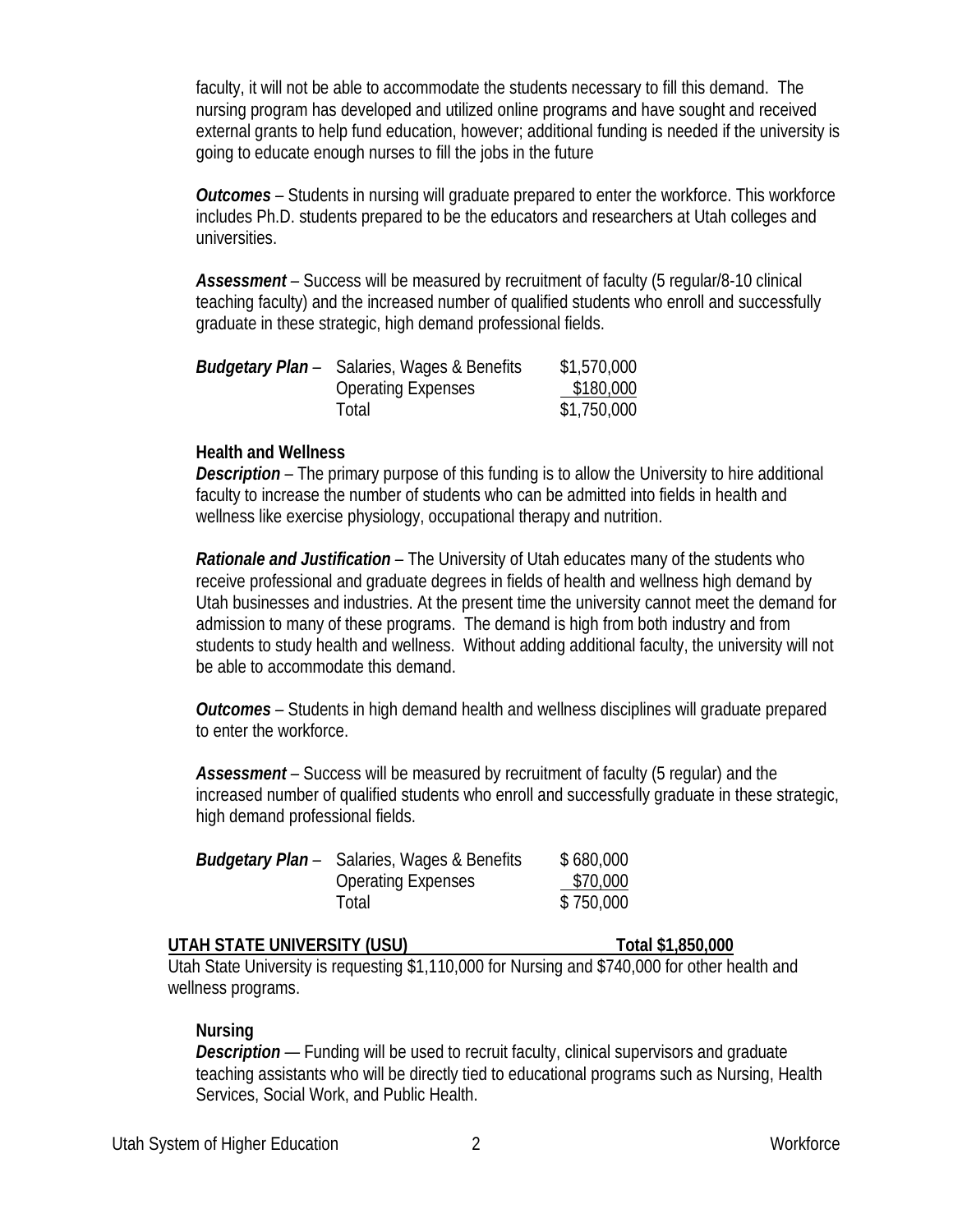*Rationale and Justification –* Utah State University has identified several programs that will meet work-force demands in specific areas. These programs are ideally suited for USU, building on research and educational strengths that already exist within the institution. USU's four-year Nursing program will address critical shortages of nurses across the state. The Bachelors in Social Work will ensure that rural communities, including Native American populations, will have an appropriately-trained workforce to fill positions in agencies, hospitals and schools. Graduates of the Masters of Public Health program will fill a wide range of community service jobs across the state.

Each program will require new faculty, clinical instructors and graduate teaching assistants who can educate and supervise undergraduate and graduate students as they proceed through program requirements.

**Nursing.** Utah State University currently offers one-year or two-year Registered Nursing (RN) degrees on five regional campuses (Uintah Basin, Price, Moab, Blanding and Tooele). These programs are meeting local demand for nurses. However, there is also a state-wide demand for four-year nursing program graduates. USU would like to add faculty to the Nursing program who are qualified to teach in a four-year nursing degree program delivered on the Logan campus. This program will be housed in the new Clinical Services building on the Logan campus. Training of the nursing students will be greatly augmented by their co-localization with several clinical services programs such as those focused on autism, Alzheimer's and speechlanguage pathology. USU anticipates graduating twenty to thirty students in the four-year nursing program, which will contribute significantly to addressing the state's shortage in nursing professionals.

**Health Services.** USU also has several health services certificate programs offered in the areas of medical coding, medical assistant, laboratory technician and pharmacy technician. These programs provide an entrance into a college experience for students as well as a completion point that fills work-force needs in rural communities. Many of the graduates of these programs continue on in the nursing program or other health-related associate's and bachelor's degree pathways.

**Social Work.** Utah House Bill 185 provided funds that made it possible for USU to offer the Bachelor of Social Work (BSW) degree on the USU Tooele, Brigham City, Price, and Moab campuses and the university is pleased to report that USU graduates are now filling a workforce gap of social workers in these communities. However, the need for social workers is particularly urgent in other communities served by USU including the Uintah Basin and Blanding. State and federal human services agencies such as the Division of Child and Family Services (DCFS), Juvenile Justice Services (JJS), and Head Start are not able to fill vital positions in these areas with qualified individuals. This is also true for schools, hospitals, and mental health services organizations in the surrounding areas. Tribal agencies tasked with providing these services also face workforce shortages. New faculty members in the BSW program will be located at USU campuses in Blanding and the Uintah Basin where they will form partnerships with human services providers and establish internships. Student interns will have an immediate positive impact on workforce shortages. This impact will continue as graduates fill positions, oftentimes with the agencies that provided the internship experiences. These new faculty members will be expected to work closely with Native American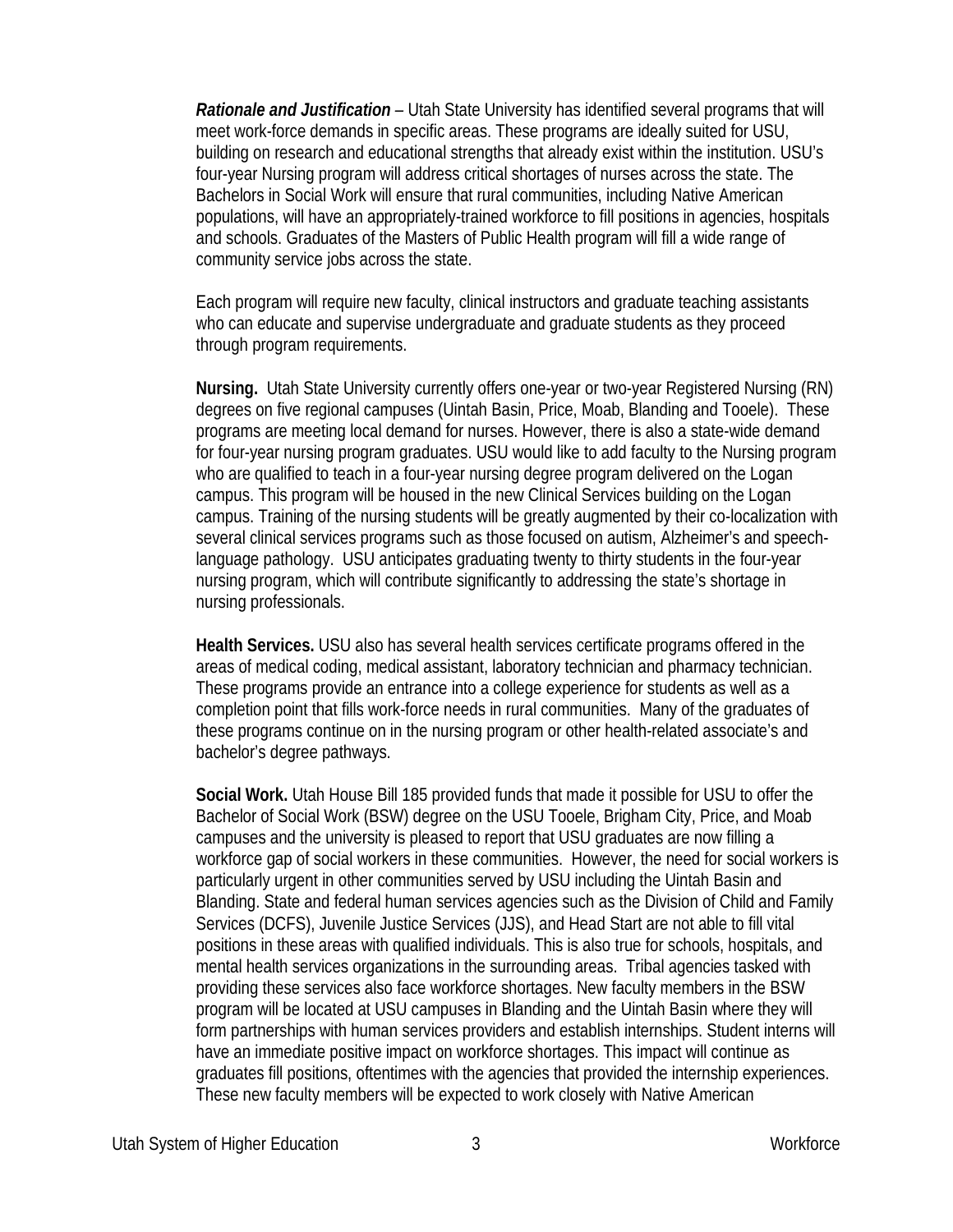communities to recruit Native American students to the program and mentor them thorough the professional development process. USU's Social Work program is eager to expand into these communities and is prepared to begin the process as soon as funding is secured.

**Master of Public Health.** Healthcare in the U.S. is a major industry, with a growing need to provide quality services to an aging population. Associates for Public Health Education estimates 250,000 more public health workers will be needed by 2020. USU is designing and implementing a new Masters of Public Health (MPH) degree to meet the demand of this expanding industry. New faculty lines will be created in four colleges (Agriculture, Education and Human Services, Humanities and Social Sciences, and Science) to direct and deliver curriculum and training in the MPH program. The average salary for MPH graduates in the industry is \$68,000 per year. Possible positions of employment include health services administration, biostatistics, epidemiology, health education and communication, environmental health and community health. The MPH program will be delivered across the USU campuses, thereby filling an important workforce need in many rural Utah communities.

*Outcomes –* Investment in faculty, clinical instructors and teaching assistants within these high-demand programs will facilitate the educational success of students who in turn will address work-force needs identified by Utah businesses and rural communities.

*Assessment -* Number of faculty hired, number of undergraduate and graduate students enrolled, number of undergraduate and graduate students receiving degrees.

| Salary & Benefits (5 Faculty FTE)                |                | \$600,000   |
|--------------------------------------------------|----------------|-------------|
| Salary & Benefits (1 Staff FTE)                  |                | 60,000      |
| <b>Operating Expense</b>                         |                | \$450,000   |
| Total                                            |                | \$1,110,000 |
| <b>Budgetary Plan (Health and Wellbeing)</b>     |                |             |
| Salary & Benefits (3 Faculty FTE)                |                | \$400,000   |
| Wages & Benefits (15 Graduate Students x .5 FTE) |                | \$300,000   |
| <b>Operating Expense</b>                         |                | 40,000      |
| Total                                            |                | \$740,000   |
|                                                  | T : : *F^^ ^^^ |             |

| WEBER STATE UNIVERSITY (WSU) | Total \$500,000                                                                              |
|------------------------------|----------------------------------------------------------------------------------------------|
|                              | WSU is requesting \$328,400 for Nursing and \$171,600 for other Health and Wellness programs |

*Description* – Funds will be used to hire additional faculty and provide necessary laboratory resources for coursework in the following High-Market-Demand Healthcare areas: Radiologic Sciences, Nursing, and Medical Laboratory Sciences

*Rationale and Justification –* Students graduating with degrees in the areas listed above are in high demand in Utah, regionally, and nationally. As a university, WSU has been unable to keep up with market demands in these areas because due to an insufficient number of tenureline faculty to offer required courses. WSU must turn to adjuncts or to overload course-work on the part of tenure-line faculty. Neither of these options is tenable over the long term.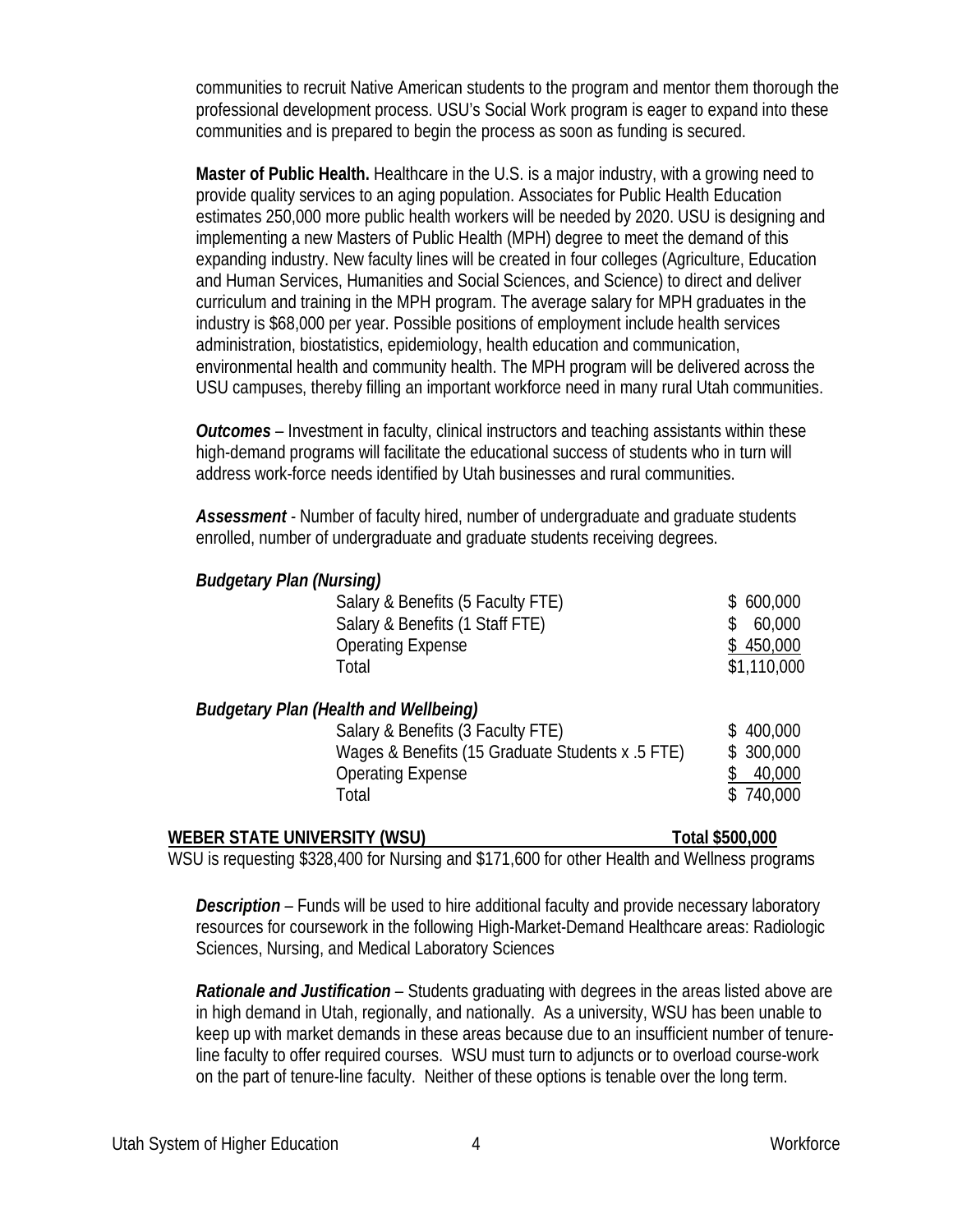Given the reliance on state-of-the-art laboratories for these programs, WSU also request funding to purchase necessary equipment and associated maintenance costs to manage these labs and thus reduce the need to charge students additional fees.

*Outcomes –* A greater number of faculty members will decrease the need for faculty overload teaching, will ensure that students have greater access to faculty, will allow faculty to engage in teaching and research necessary to sustain departmental productivity, and will bolster WSU's capacity to provide well-educated employees in these high-demand areas. Providing sufficient laboratory resources and laboratory managers will assist students with timely degree completion.

Assessment – Comparative number of graduates pre and post-hiring; comparative evaluation of graduation rates; comparative analysis of post-graduate employment options; comparative salary figures for recent graduates.

| <b>Budgetary Plan</b> – 4 FTE Regular Faculty (2 FTE for Nursing) |           |  |
|-------------------------------------------------------------------|-----------|--|
| <b>Nursing Salaries &amp; Benefits</b>                            | \$171,600 |  |
| <b>Other Salaries &amp; Benefits</b>                              | \$171,600 |  |
| <b>Nursing Operating Expenses</b>                                 | \$156,800 |  |
| Total                                                             | \$500,000 |  |

### **SOUTHERN UTAH UNIVERSITY (SUU) Total \$400,000**

SUU is requesting \$200,000 for Nursing and \$200,000 for other Health and Wellness programs.

### **Nursing**

*Description –* Funds will be used to hire additional Faculty for high-demand, market-driven field of study to help combat the nursing shortage in the region.

*Rationale and Justification –* The State and National nursing shortage remains a high priority and is anticipated to continue well into 2030. With over 70 applicants, SUU's nursing program was limited to accepting only 30 students for Fall 2017 due to current constraints of faculty and facilities. This has become all too common for the Nursing Program. SUU's nursing program is a top performer in maintaining over a 90% NCLEX-RN (nursing exam) first-try pass rate in preparing students for employment and/or continuing educational opportunities and degrees. By adding an accelerated track to utilize a full summer semester, SUU expects to be able to graduate additional students without having to expand existing facilities. This initiative will reduce the time a student spends obtaining their education for employment.

*Outcomes –* Additional student admits, acceptances, and completions from the Nursing program. More efficient utilization of limited campus facilities. Accelerated learning, and reduced time to employment.

*Assessment –* SUU will track the number of students within the Nursing program and annual completions, or graduations. Annualized facility utilization will also be measured.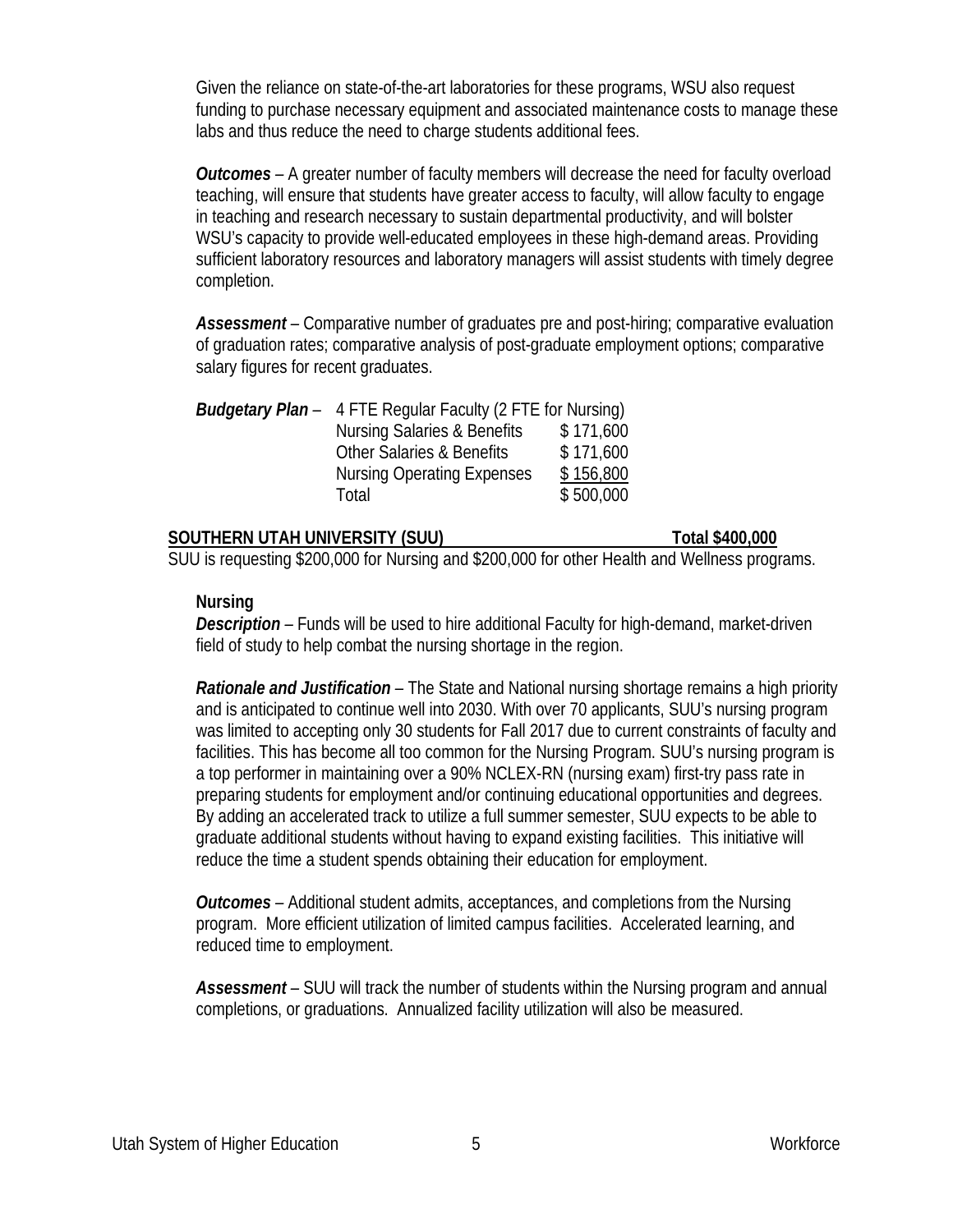| <b>Budgetary Plan</b> – Addition of 2 professional faculty. |           |
|-------------------------------------------------------------|-----------|
| Salaries, Wages & Benefits                                  | \$195,000 |
| <b>Operating Expenses</b>                                   | \$5,000   |
| Total                                                       | \$200,000 |

## **Rural Mental Health Providers \$200,000**

*Description –* Funds will be used to hire additional Faculty for high-demand, market-driven need for mental health providers, especially in rural areas.

*Rationale and Justification –* A national shortage of mental-health-professionals is part of a larger ongoing problem with health-care providers in the U.S. This shortage is compounded in rural areas of Utah, like Cedar City. This proposal seeks to create an academic track to prepare SUU graduates to be licensed counselors, who might remain in rural Utah to address the critical shortage. Psychology graduates continue to be in high demand throughout the state and nation. Utah and Cedar City are in the midst of a mental-health-professional shortage, reports the *Washington Post.* It's mostly an issue of supply and demand. As part of the *Affordable Care Act*, more Americans than ever are eligible for mental-health coverage, and yet, fully half of the counties across the United States currently have *no* mental-health professionals at all, Thomas Insel, director of the National Institute of Mental Health, tells the *Post*. This national and regional shortage if the focal point of SUU's emphasis on educating more mental health providers.

*Outcomes –* Additional students accepted into and completing the mental health professional program. Graduates with the ability to become fully licensed upon graduation from the University.

*Assessment –* SUU will track an anticipated increase in the number of graduates from the mental health professional program. Track the number of graduates employed and practicing in rural Utah.

|                            | <b>Budgetary Plan</b> – Addition of 2 professional faculty |                 |
|----------------------------|------------------------------------------------------------|-----------------|
|                            | Salaries, Wages & Benefits                                 | \$195,000       |
|                            | <b>Operating Expenses</b>                                  | 5,000           |
|                            | Total                                                      | \$200,000       |
| <b>SNOW COLLEGE (SNOW)</b> |                                                            | Total \$300,000 |

SUU is requesting \$300,000 for Nursing programs.

*Description –* Funds will be used to hire additional nursing faculty and purchase the necessary equipment to increase access for students pursuing a nursing profession.

*Rationale and Justification –* The Utah Nurses Initiative grew out of an effort to approach the Utah State Legislature and request funding to grow nursing programs throughout the state. Utah currently recruits 35% of its nurses from out of state because the college cannot train enough nurses to meet regional needs. This request is to grow the nursing program at Snow College so it can recruit and train more student nurses. Two counties in Snow's six-county service area do not have a single full-time nurse (Wayne County and Piute County). School nurses are borrowed from neighboring school districts and physicians who visit these counties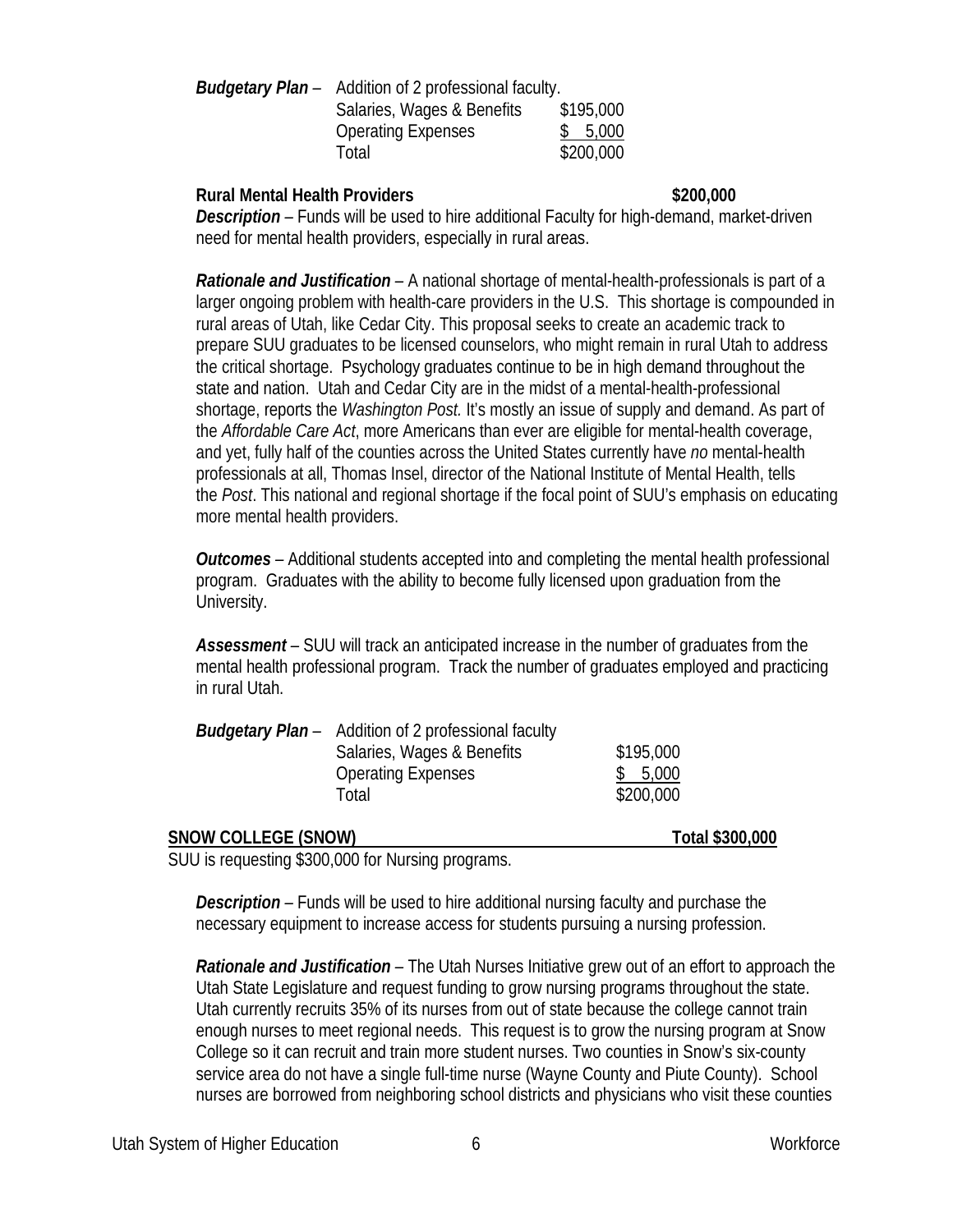bring nurses with them. Snow has four times as many applicants for its nursing program versus what it can accept, and hospitals in the area in desperate need of nurse professionals.

*Outcomes –* Snow would like to hire two additional teaching nurses – including one PhD nurse so it can grow its program and offer additional specialized training that is needed in the area. The result will be an increase in nurse graduates.

*Assessment –* The program will be assessed according to standards set by the National Association of Schools of Nursing.

|  | <b>Budgetary Plan</b> - Salaries, Wages & Benefits and Equipment | \$300,000 |
|--|------------------------------------------------------------------|-----------|
|--|------------------------------------------------------------------|-----------|

| DIXIE STATE UNIVERSITY (DSU)                                                                  | Total \$800,000 |
|-----------------------------------------------------------------------------------------------|-----------------|
| DSU is requesting \$275,000 for Nursing and \$525,000 for other Health and Wellness programs. |                 |

**Nursing \$275,000** *Description –* Funds will be used to hire two faculty, one advisor and support the operating costs to implement a Baccalaureate of Science in Nursing (BSN) program in Fall 2018 with an expanded number of slots available in the program.

*Rationale and Justification –* The healthcare sector in Southern Utah is growing very rapidly. A major expansion of Dixie Regional Medical Center is nearly complete. There will be a critical demand for additional nurses, including BSN prepared nurses in Washington County over the coming years. BSN prepared nurses are better equipped to meet the complex demands of caring for patients in today's healthcare system and are quickly becoming the industry standard. DSU strives to offer nursing education as affordably as possible, but an expansion of the program cannot be achieved without additional funding. Differential tuition models are currently being investigated, but tuition cost will become a significant obstacle to students if they are expected to bear the full cost of expansion.

*Outcomes –* New funding will allow the College of Health Sciences to hire faculty and support staff to increase the number of nursing students from 120 to 192.

*Assessment –* The College of Health Sciences extensively reviews student outcomes. These evaluation procedures will be applied to each of these programs and include: student course evaluations; peer faculty evaluations; preceptor evaluations of students (internship sites); student evaluation of learning resources, support, advising, and distance education and technology; exit surveys; student satisfaction; employer and alumni surveys. Student retention and graduation rates will be compiled and analyzed annually. All these procedures are necessary to provide extensive ongoing evaluation that demonstrate competency, achievement, and areas of recommended changes. Evaluation forms will be adapted to include specific program outcomes for each of the new undergraduate and graduate programs. The department faculty and College administrators will review evaluation results and make necessary curriculum, faculty, staff, and budget changes.

*Budgetary Plan –* Two new full-time faculty, one full-time advisor, operating supplies, and equipment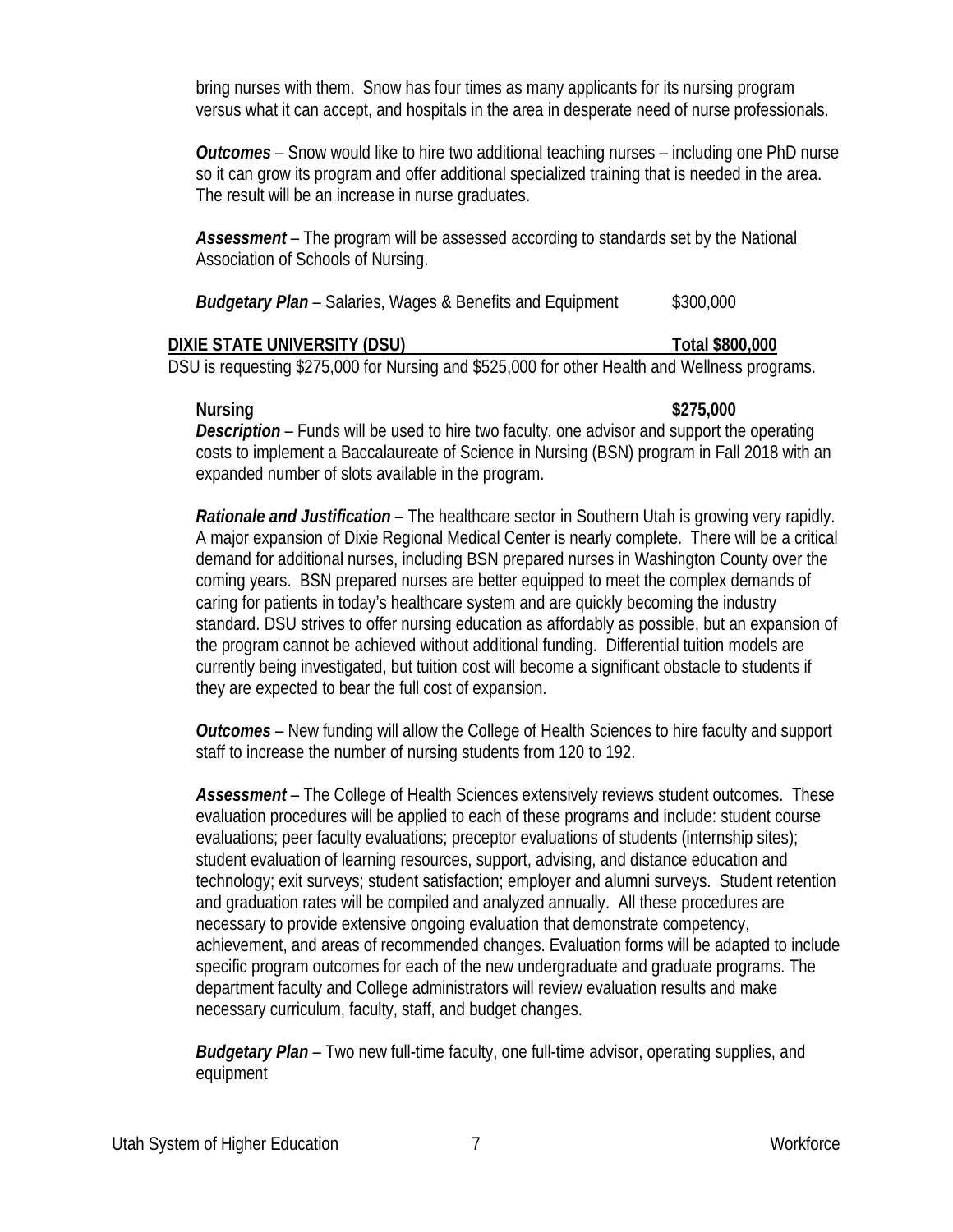| Salaries, Wages & Benefits | \$225,000 |
|----------------------------|-----------|
| <b>Operating Expenses</b>  | \$50,000  |
| Total                      | \$275,000 |

### **Healthcare and Wellness \$525,000**

*Description –* Funds will be used to hire five faculty and two advisors for a new population health, recreation and sport management program, and genetic counseling program in addition to securing necessary supplies and equipment for the programs.

*Rationale and Justification –* DSU continues to grow its enrollment and serve the ongoing growth of the region. The current programs in the College of Health Sciences are not able to meet student demand for healthcare and wellness majors. These new degrees will allow for students that are not admitted into nursing or dental hygiene majors to pursue a career in population health or recreation and sport management. New funding is requested to mitigate the financial impact that new programs cost at the institution. Each of these programs will require additional faculty lines for population health, health and human performance, and genetic counseling. In addition, these programs will increase enrollments in courses in the Departments of Biology, Chemistry, Psychology, Family and Consumer Science, and others.

The new Baccalaureate of Science in Population Health at DSU requires a core of courses that will prepare students to understand the breadth of population health in the U.S. including medical care, public health initiatives, lifestyle/behaviors, social factors, and genetics. In addition, they will be leaders in interdisciplinary activities in their respective professions and prepared to pursue graduate degrees in development at DSU or elsewhere. These students could become certified Health Educators to work in different Community Health Promotion settings.

The new BS in Recreation and Sport Management prepares students with the skills, knowledge, and expertise to be effective recreation and sport professionals dedicated to improving the quality of life in society. These students will understand the foundational concepts of leisure behavior and the human need for positive recreation and sport experiences.

The newly proposed Master of Science in Genetic Counseling program will be distinguished by its interdisciplinary approach to graduate study. Students in this program will receive training in a variety of subjects including genetics, cytogenetics, epigenetics, human development, teratology, public health, statistics, psychological counseling, and health communication. Graduates from this program will fill workforce needs in the Southern Utah region for private sector companies leading the way in genomics.

Students in the Healthcare and Wellness programs at DSU will solve problems creatively, utilizing advanced technologies, basic principles of ethics, and cultural sensitivity to address state, national and global health problems.

*Outcomes –* The new funding will allow the College to hire new faculty which will facilitate program growth. This increase affects the number of faculty, advisors, and clerical and other staff needed to deal with the increase in student numbers. As experienced by other universities, it is expected that the Population Health and Recreation and Sport Management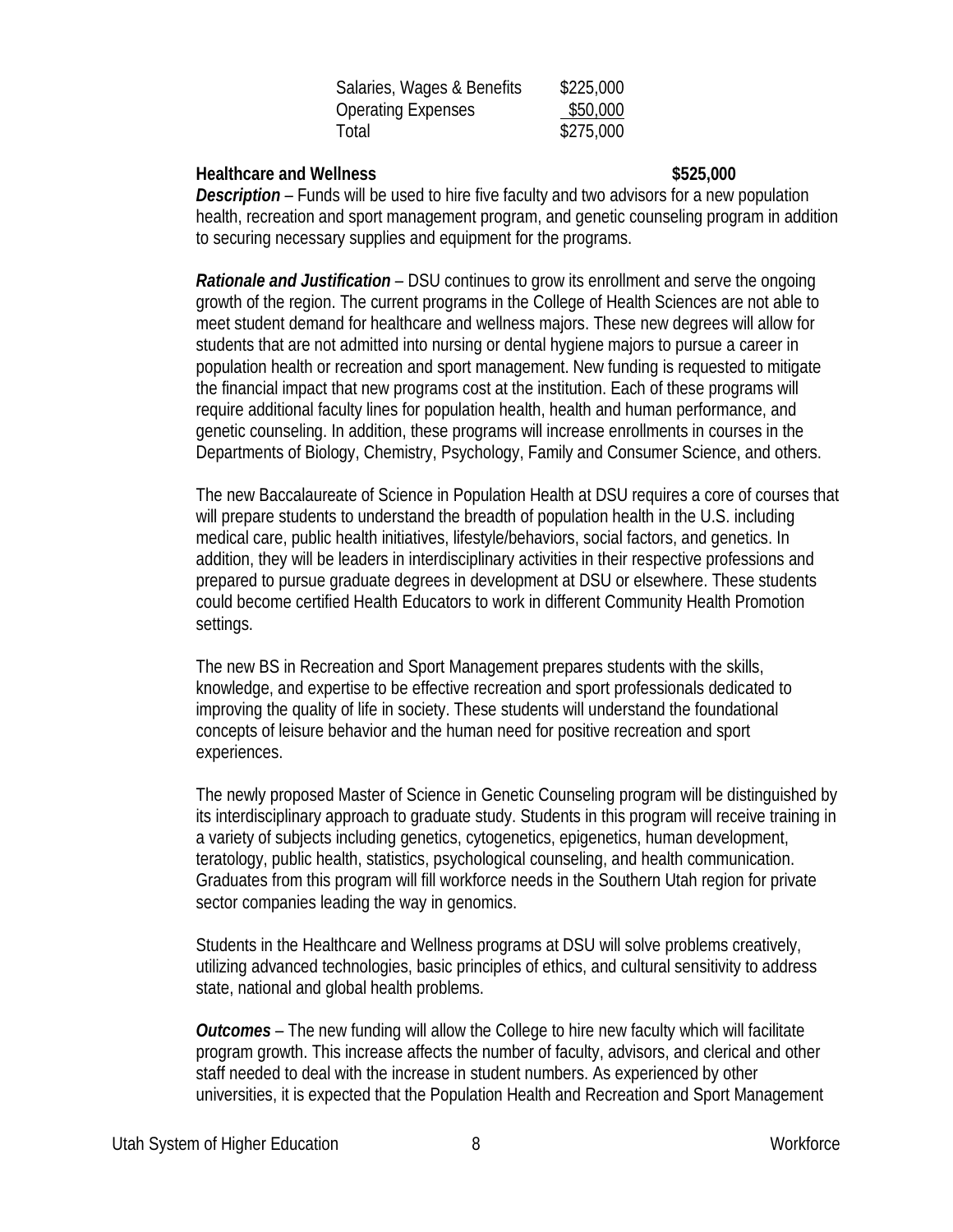programs will grow rapidly. DSU anticipates over 100 students in each program shortly after launch. Both programs will need at least two new full-time faculty and advisement personnel. The MS in Genetic Counseling will have a capacity of 15 to 20 students per cohort. This program will need at least 1.5 FTE faculty lines just to start the program. In addition, since this is an interdisciplinary program, other departments such as Biology and Psychology may need additional resources.

*Assessment –* The College of Health Sciences extensively reviews student outcomes. These evaluation procedures will be applied to each of these programs and include: student course evaluations; peer faculty evaluations; preceptor evaluations of students (internship sites); student evaluation of learning resources, support, advising, and distance education and technology; exit surveys; student satisfaction; employer and alumni surveys. Student retention and graduation rates will be compiled and analyzed annually. All these procedures are necessary to provide extensive ongoing evaluation that demonstrate competency, achievement, and areas of recommended changes. Evaluation forms will be adapted to include specific program outcomes for each of the new undergraduate and graduate programs. The department faculty and College administrators will review evaluation results and make necessary curriculum, faculty, staff, and budget changes.

# *Budgetary Plan –*

- Population Health and Recreation and Sport Management 4 new faculty FTE and one advisor
- Genetic Counseling 1.5 new faculty FTE and one advisor
- Operating supplies and equipment for new programs Salaries, Wages & Benefits \$492,000 Operating Expenses \$33,000 Total \$525,000

# **UTAH VALLEY UNIVERSITY (UVU) Total \$581,400**

UVU is requesting \$272,800 for Nursing and \$308,600 for other Health and Wellness programs.

*Description –* Funds will be used to hire two full-time faculty for Nursing, 1 full-time faculty for Respiratory Therapy, 1 full-time faculty for Physiology, adjunct/clinical faculty, hourly staff, and operating expenses for instructional/lab materials and equipment.

*Rationale and Justification –* UVU is committed to building pathways for students and the proposed AAS in Nursing program will provide a well-defined pathway for students from high school to MATC to UVU's nursing programs. Working with MATC, UVU is prepared to implement an LPN to RN completion program. Further, UVU is implementing a new Respiratory Therapy degree to replace the Utah County based program previously provided through Weber State.

Economic overview and program gap analysis data provided through EMSI for UVU's service region indicates projected job change increases in health care by approximately 8,000 jobs in the next decade. Given the professional standards for healthcare programs, instructional costs exceed average instructional costs. Existing UVU academic health program departments will provide administrative support and advising for these programs.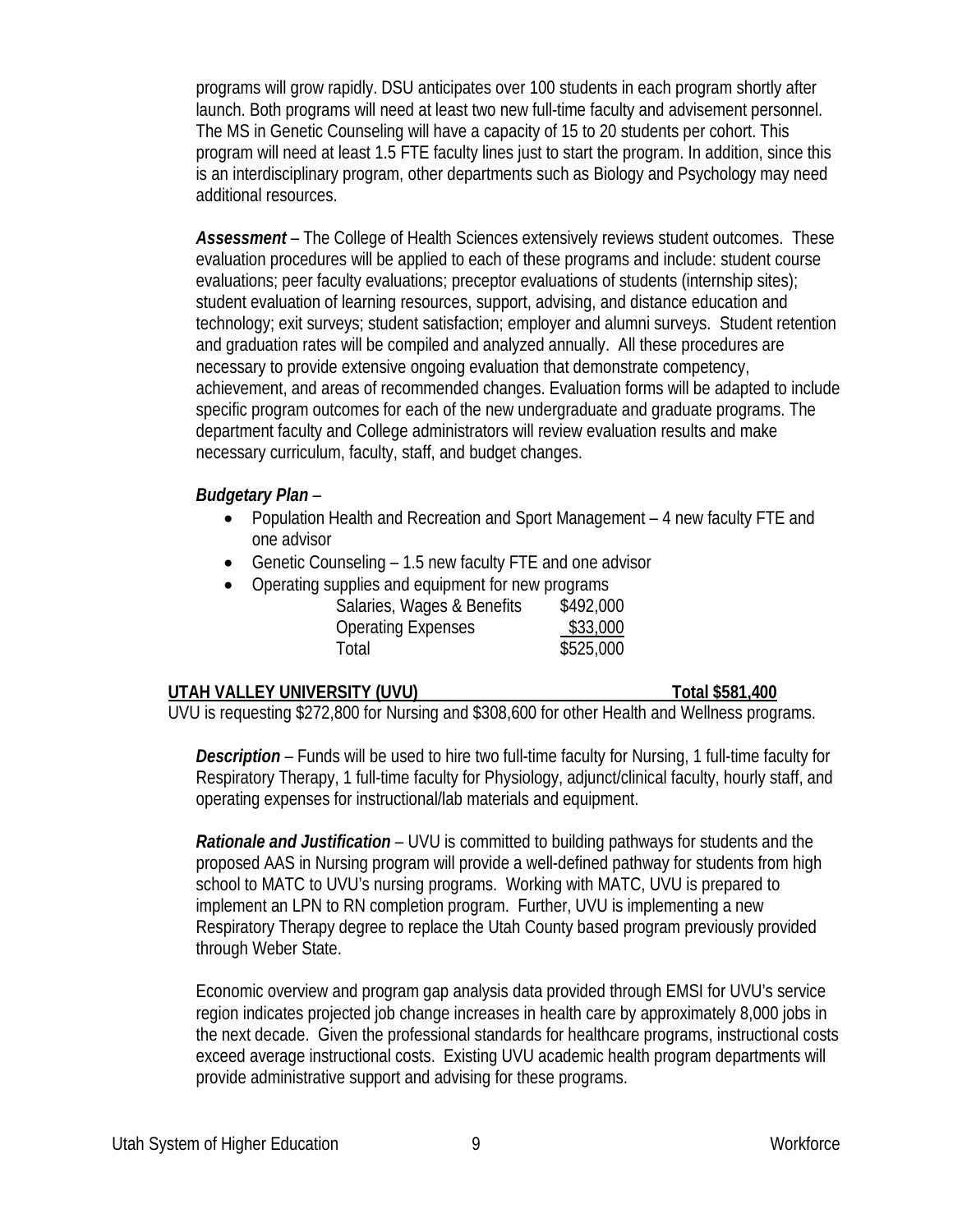*Outcomes –* UVU anticipates near 100 percent completion in the AAS Nursing program for 18 cohort majors annually. Similarly, UVU anticipates near 100 percent completion in the Respiratory Therapy program for 40 cohort majors annually.

*Assessment –* Performance will be assessed based on percent of each cohort that achieves timely graduation and on the percent of graduates who successfully meet licensure requirements.

*Budgetary Plan –* Funding will support the addition of two full-time faculty for Nursing, one fulltime faculty for Respiratory Therapy, one full-time faculty for Physiology, adjunct/clinical faculty, hourly staff, and operating expenses for instructional/lab materials and equipment.

| Salaries, Wages & Benefits | \$547,700 |
|----------------------------|-----------|
| <b>Operating Expenses</b>  | \$33,700  |
| Total                      | \$581,400 |

### **SALT LAKE COMMUNITY COLLEGE (SLCC)** Total \$425,000 SLCC is requesting \$315,000 for Nursing and \$110,000 for other Health and Wellness programs.

*Description* – Funds will be used to support three new nursing faculty (\$315,000) and one physical therapy faculty (\$110,000) positions, in order to meet excess demand for nursing and other health care fields.

*Rationale and Justification –* The State Healthcare Industry has been studying the demand for nursing and other health initiatives and recommending an increase in capacity of students. Teresa Garrett, project director of the Utah Nursing Consortium, states that there are 1,200 to 1,500 nursing vacancies in the State. There are also shortages in other Allied Health fields. The funding would be used for new faculty to teach the additional students.

*Outcomes –*If funding is available for Nursing, the projected growth in nursing students is expected to reach 60 students per year after four years. The number of new annual graduates would be estimated at 20 per year. In the Physical Therapy Assistant program, SLCC will be able to increase the number of students and measure the increase in graduates.

*Assessment –* SLCC can expect to measure the number of new nursing graduates or other allied health field over the baseline year (when new funding is received). For nursing, at present, the number of graduates is 180 per year. This funding will allow the institution to increase that number to 200 nursing graduates annually. A decrease in adjunct faculty and better continuity in Allied Health programs would be the qualitative outcome and be assessed appropriately at that time.

*Budgetary Plan –* The funding will support 3 new nursing faculty (\$315,000) and 1 physical therapy faculty (\$110,000) positions.

Salaries, Wages & Benefits \$425,000

## **Computer Science and Information Technology**

The Information Technology sector is one of the fastest growing sectors in the Utah economy as demonstrated through GOED and DWS employment outlooks and open positions. Institutions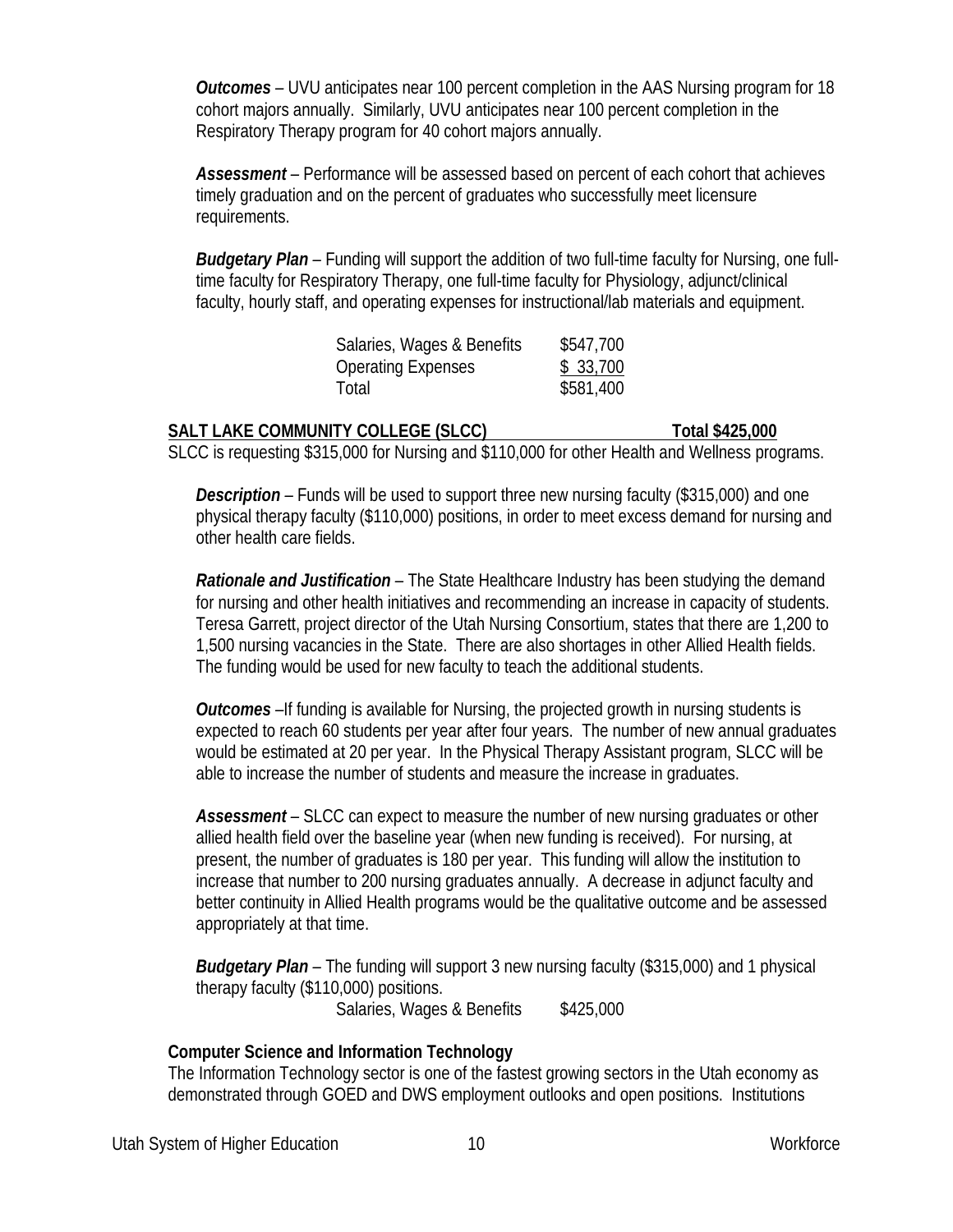have been actively engaged with employers in their respective regions to identify new initiatives to help address the workforce needs in their respective regions.

## **UTAH STATE UNIVERSITY (USU) Total \$1,000,000**

*Description* — Funds will be used to hire additional faculty and teaching assistants to expand USU's stackable credential program focused on IT and cybersecurity to other school districts in partnership with Utah System of Technical Colleges (USTC). The additional faculty and teaching assistants added to USU will support this program throughout the state.

*Rationale and Justification –* Utah State University is committed to helping Utah address work force needs. One such acute need is in the area of IT coding. A stackable pathway has been developed that combines technical skills in coding obtained through career and technical education (CTE) in high school and/or a technical college with USTC with general education courses and additional credits obtained through USU. This program will be piloted in northern Utah in the 2017-18 academic year and available for further expansion across the state in subsequent years. The expanded program will require new faculty and graduate teaching assistants who can educate and supervise undergraduate students as well as coordinate curriculum with the high schools and technical colleges.

Utah State University in Brigham City and Bridgerland Technology College (BTC), in partnership with the K12 school districts in Cache, Rich, and Box Elder Counties, are offering an after-school program for high school juniors and seniors in information technology and cybersecurity beginning in Fall, 2017. Courses will be taught after school via IVC broadcast to high schools in the three counties. Each high school will be equipped with the computer equipment needed to do the hands-on learning to apply what is taught via broadcast. During the summer of 2017, the CTE faculty in each high school will receive the training needed to support the students in their hands-on labs. Only one highly qualified instructor will be needed to broadcast the courses, alleviating the difficulty for high schools in attracting and retaining highly qualified faculty in IT.

After completing the BTC certificate in IT and Cybersecurity, students will be able to stack an Associate of Applied Sciences degree in General Technology onto that certificate by being admitted to USU and earning an additional 33 credits. The BTC certificate will transfer in as 30 credits toward the requirements for the AAS in General Technology once the 33 USU credits are completed. Some of the USU General Education Courses required for the 33 USU credits can also be taken during high school as Concurrent Enrollment. After completing the AAS, students can then stack on the General Technology bachelor's degree offered through USU. Students can move in and out of the workforce as they choose to pursue educational milestones.

*Outcomes –* Investment in faculty and teaching assistants within this high-demand program will facilitate the educational success of students who in turn will address work-force needs identified by Utah businesses.

*Assessment -* Number of faculty hired, number of undergraduate students enrolled, number of undergraduate students receiving degrees.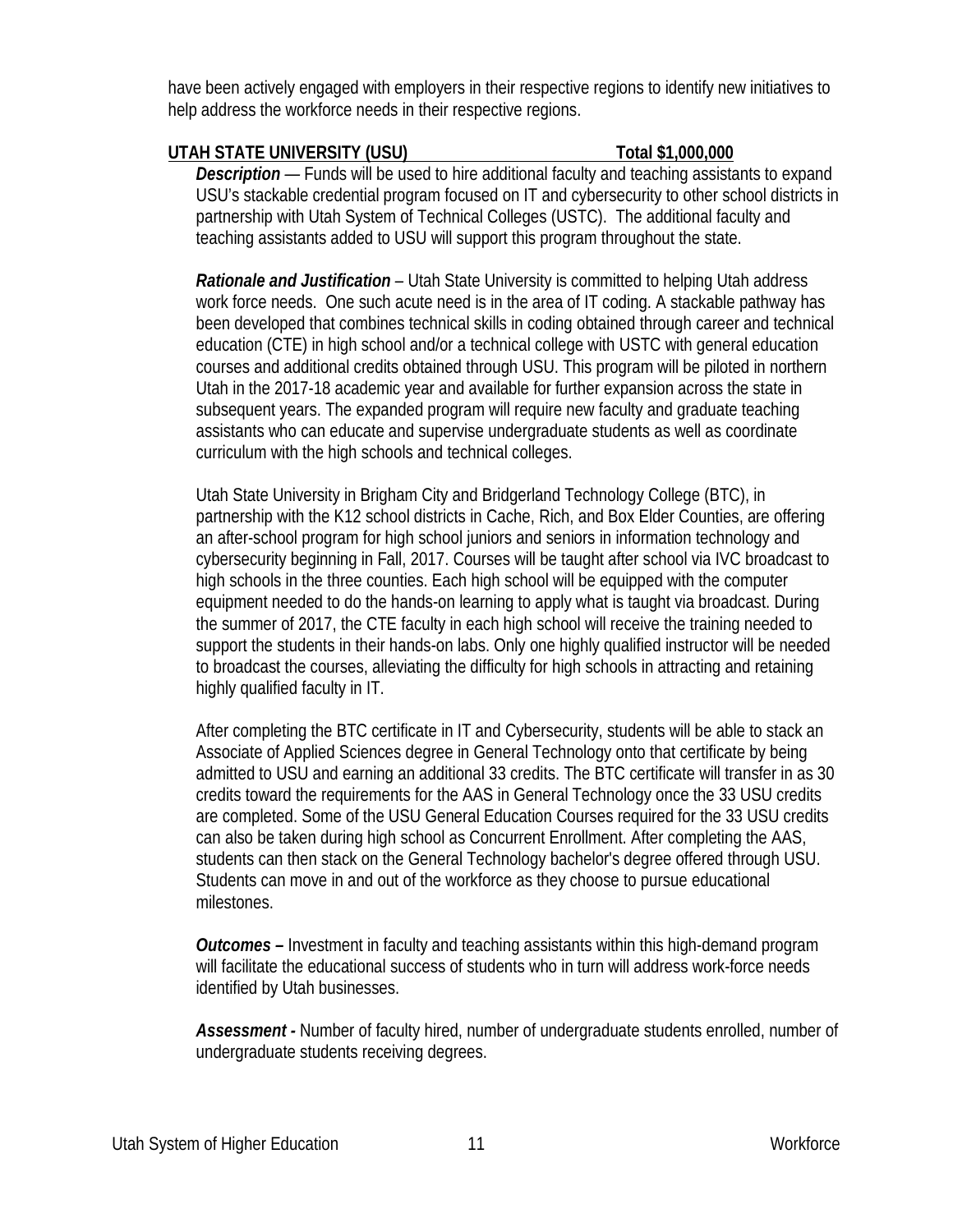| <b>Budgetary Plan</b> – Salary & Benefits (5 FTE) |              | \$600,000   |
|---------------------------------------------------|--------------|-------------|
| Wages & Benefits (4 x .5 FTE)                     | <sup>S</sup> | 80,000      |
| <b>Operating Expense</b>                          |              | \$320,000   |
| Total                                             |              | \$1,000,000 |

### **SNOW COLLEGE (SNOW) Total \$250,000**

*Description –* Funds would be used to hire two faculty and purchase the necessary classroom equipment to expand course offerings related to information technology and software engineering.

*Rationale and Justification –* The greatest need in the computer industry in the State of Utah is for computer software engineers. The only four-year software engineering program in the state is the newly approved four-year Bachelor of Science program at Snow College. Snow has hired two new professors using existing resources, but sees a need to hire additional faculty as the program grows.

*Outcomes –* Snow will be able to offer more opportunities for students interested in the software engineering program. This will result in more students entering the program and more students finishing with a B.S. degree, growing the economic potential of its six-county area, and supplying the silicon slope, Washington County corridor, and other areas throughout the state that are in desperate need of software engineers.

*Assessment –* Snow is in close contact with major computer companies, small software firms and with professional organizations who study employment needs in computer science. These contacts will enable it to keep abreast of the ongoing needs in software engineering.

*Budgetary Plan –* Provide salary and benefits for faculty and create an ongoing purchasing plan for equipment renewal. \$250,000

### **DIXIE STATE UNIVERSITY (DSU) Total \$160,000**

*Description –* Funds will be used to create a new 18 month degree is specifically targeted to students who do not have a background in computer science or a related degree. The funds will be used to hire additional faculty members to start the program.

*Rationale and Justification –* DSU is proposing to create a comprehensive 18 month degree is specifically targeted to students who do not have a background in computer science or a related degree. Anticipated student demand will come from students in a wide variety of academic backgrounds seeking to gain specific skills and leadership in coding, big data, analytics, and software development. It is for students who would like to pivot in their careers and jumpstart their earning potential in software development.

Employment of software developers is projected to grow 17 percent from 2014 to 2024, much faster than the average for all occupations. (U.S. Bureau of Labor Statistics) Currently within Utah there are approximately 5,500 software development jobs at salaries between \$45,000 and \$105,000. [\(https://www.indeed.com/\)](https://www.indeed.com/)

With this program, DSU is aligning to its strategic plan goals and targeting high-end software development positions in the private sector that are in high demand/high pay labor markets.

Utah System of Higher Education 12 and 12 Workforce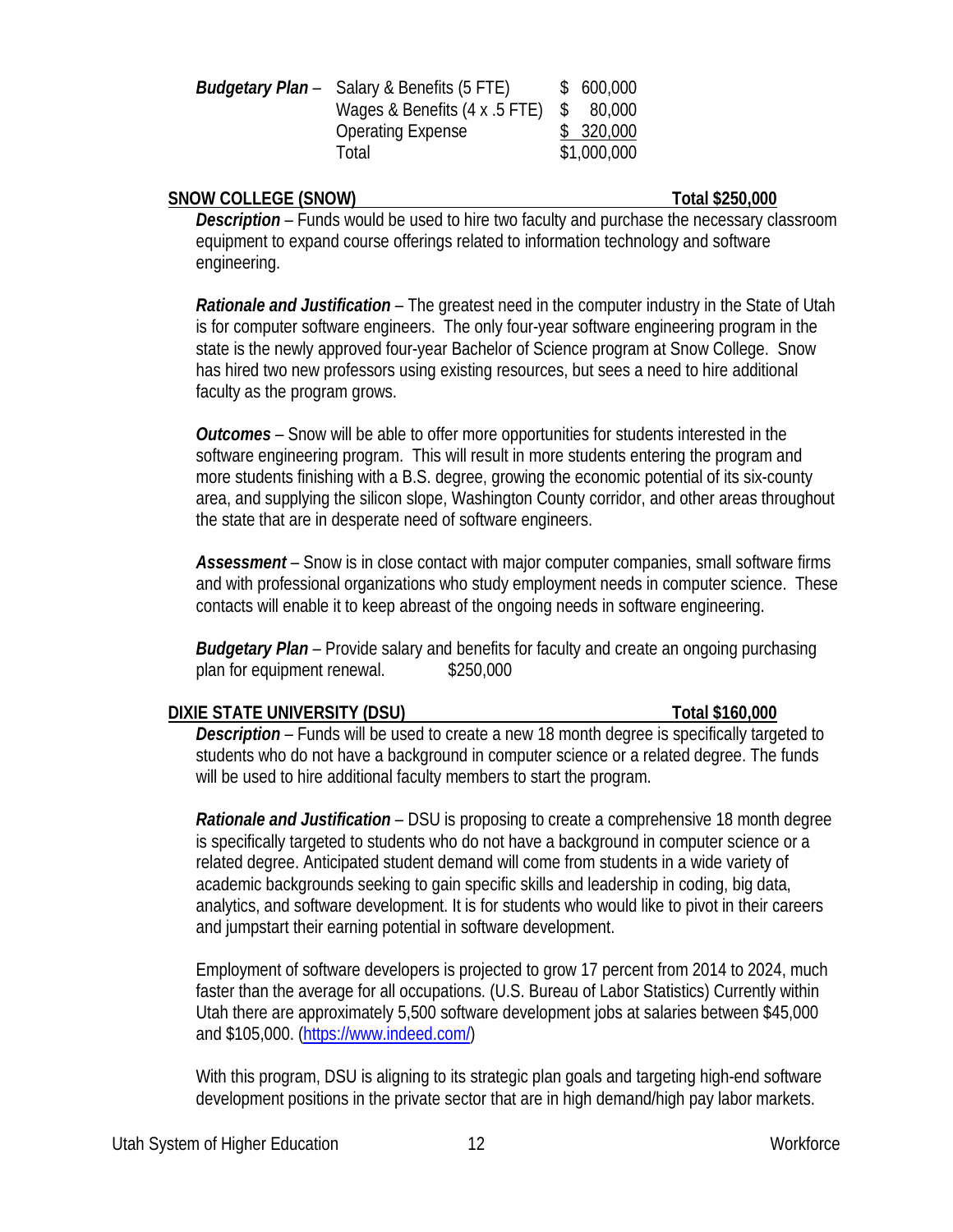Initial market research shows that other institutions are offering this type of program. The University of Utah recently announced a Master of Software Development and this is another validation of the need for this specific type of master's degree.

*Outcomes –* The new funding will allow DSU to hire additional faculty members to start the program. DSU expects that many software development opportunities with real-world transformative experiences will be created by this program that will spawn job growth throughout DSU's service region.

Assessment – The College of Science & Technology reviews student outcomes extensively. This program will include: student course evaluations; peer faculty evaluations; evaluations of students at internship sites; student evaluation of learning resources, support, advising, and distance education and technology; exit surveys; student satisfaction; employer and alumni surveys. Student retention and graduation rates will be analyzed throughout the year. These procedures provide extensive ongoing evaluation that demonstrate achievement, competency, and areas of recommended changes.

*Budgetary Plan –* One new full-time faculty position and additional part-time/adjunct faculty approximately equivalent to one FTE position Salaries, Wages & Benefits \$160,000

### **UTAH VALLEY UNIVERSITY (UVU) Total \$465,500**

*Description –* Funds will be used to hire additional IT related faculty to support upper division courses to ensure that students do not experience unnecessary delays in program completion.

*Rationale and Justification –* Computer Science and IT professionals are in high demand. UVU is committed to providing adequate courses to meet student demand and increase the number of graduates annually. Overall, the number of students pursuing bachelor degrees in Computer Science and Information Technology has increased 59 percent in the past five years. Majors at the Junior and Senior level of these programs have increased by 63 percent. Additional full-time faculty are needed to ensure students have access to the specialized upper division courses in these programs.

*Outcomes –* Students majoring in Computer Science and Information Technology programs will have access to upper division coursework and be able to complete their programs of study in fewer terms.

*Assessment –* Performance will be assessed based on the increase in graduates in Computer Science and Information Technology.

*Budgetary Plan –* Funding will support the addition of three to four new full-time faculty for Computer Science and Information Technology and general faculty support operating expenses.

| Salaries, Wages & Benefits | \$451,500 |
|----------------------------|-----------|
| <b>Operating Expenses</b>  | \$14,000  |
| Total                      | \$465,500 |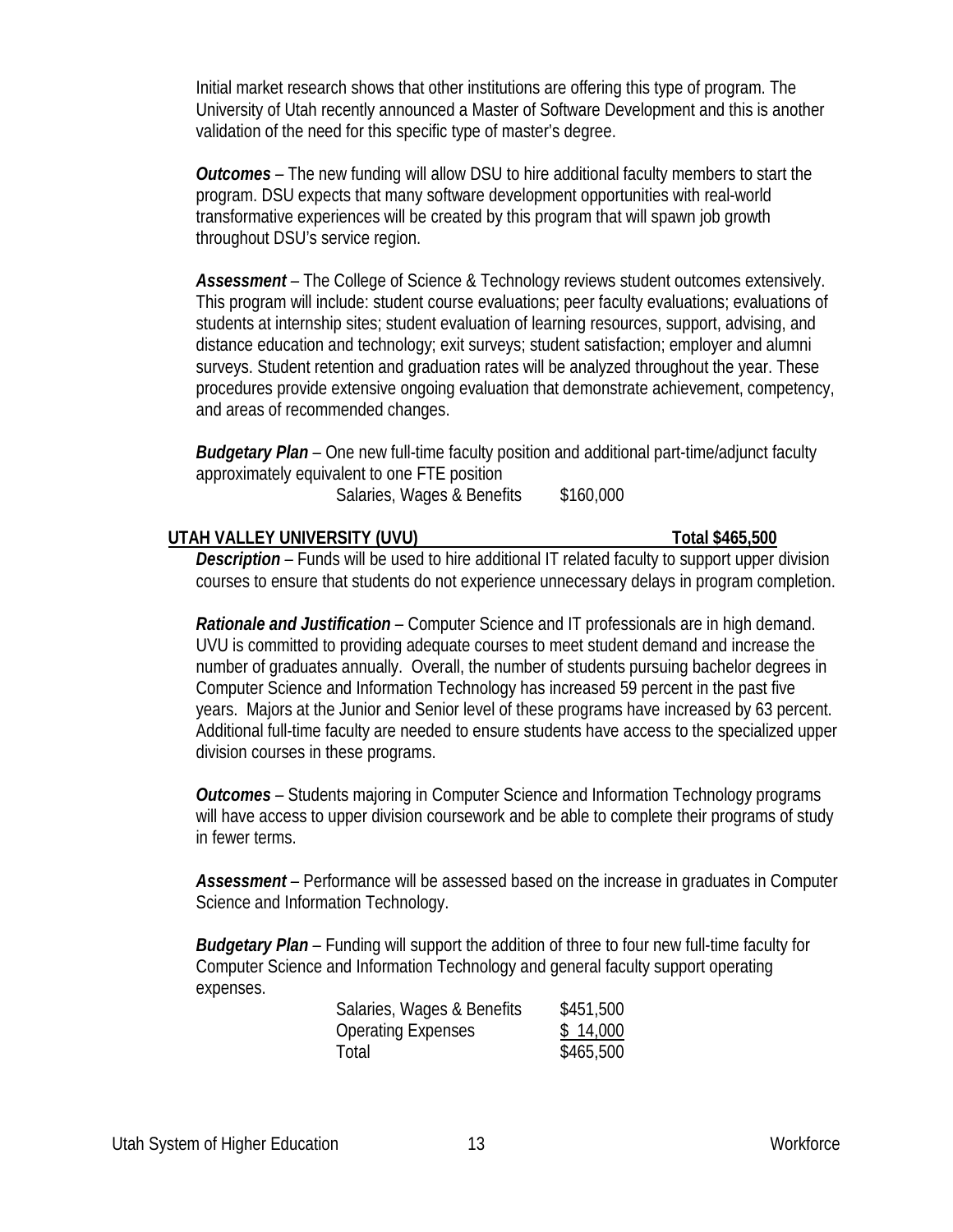## **SALT LAKE COMMUNITY COLLEGE (SLCC) Total \$520,000**

*Description –* Funds would be used to expand and sustain efforts of the current Utah Cluster Acceleration Partnership (IT) consortium grant to close skill gaps in the critical IT coding job sector.

*Rationale and Justification –* SLCC is exploring various CBE programs which allow students flexibility in working at their own pace to complete competencies in certain academic program areas. IT CBE programs would help be responsive to students and industry.

Overall Program Model Design:

- Pathway development
- Outcome metrics and evaluation tracking dashboard (placement and retention in Utah companies)

This CBE model maintains flexibility, adaptability and responsiveness for the students and also workforce needs.

*Outcomes –* Successful implementation will result in increased student participation and subsequent graduations in IT programs.

*Assessment –* SLCC will be able to be more thorough in its IT security ability and assess IT security personnel per faculty, staff, and student.

*Budgetary Plan –* The funding will support 3 FTE positions.

| Salaries, Wages & Benefits | \$250,000 |
|----------------------------|-----------|
| Operating Expenses         | \$270,000 |
| Total                      | \$520,000 |

# **Engineering**

Jobs in engineering related fields continue to be a critical employment need in the state based on information from GOED and DWS. In an effort to more acutely address the needs, institutions have worked with respective employers within their regions to target the fields of engineering that have the most severe shortage and are proposing the following initiatives to help address these employment shortages.

## **WEBER STATE UNIVERSITY (WSU) Total \$800,000**

*Description* – Funds will be used to hire additional faculty and purchase necessary laboratory resources to keep up with the demand for Engineering and Computer Science coursework.

*Rationale and Justification –* Students graduating with degrees in the areas listed above are in high demand in Utah, regionally, and nationally. As a university, WSU has been unable to keep up with market demands in these areas because WSU has an insufficient number of tenure-line faculty to offer required courses. WSU turns to adjuncts or to overload course-work on the part of tenure-line faculty. Neither of these options is tenable over the long term.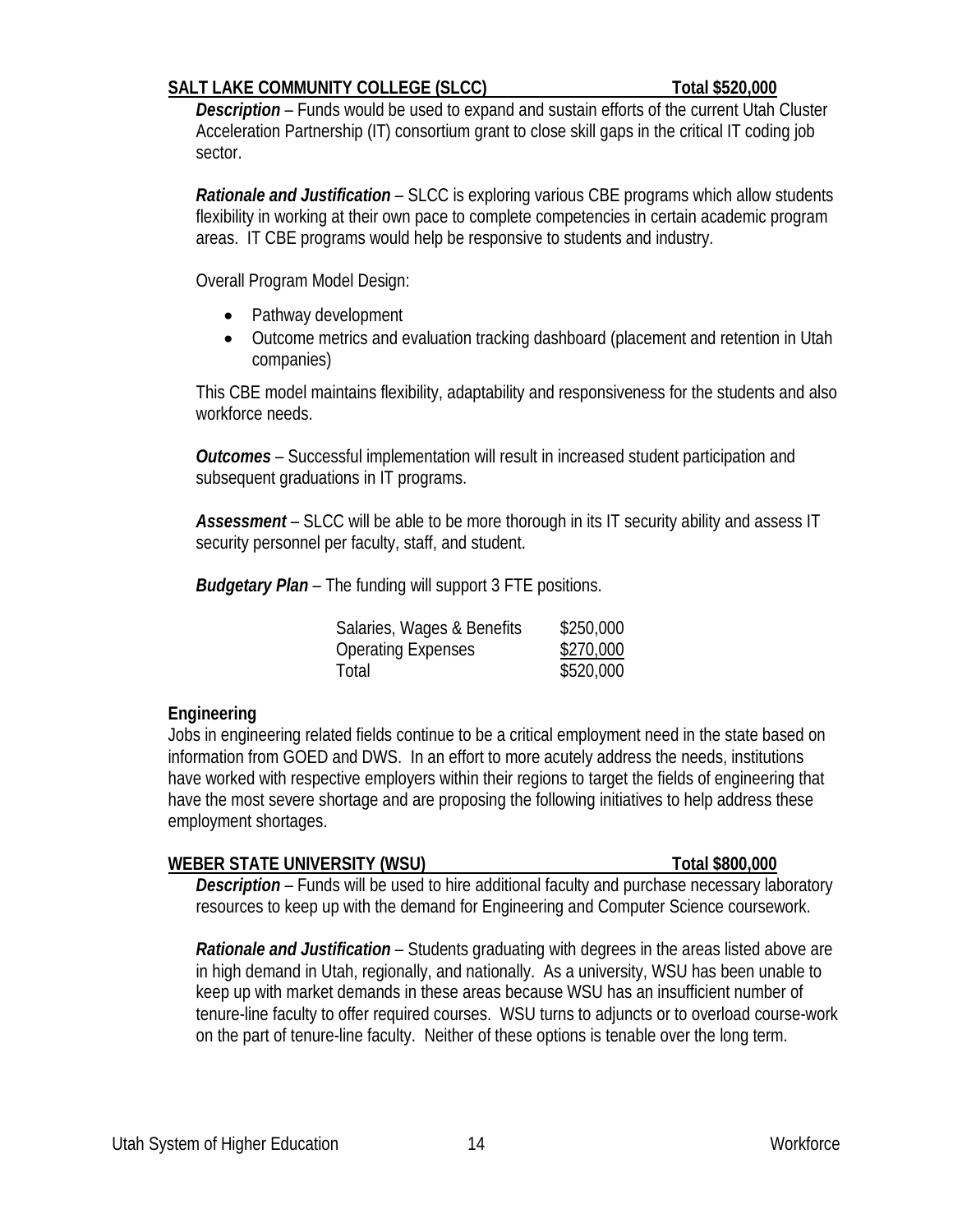Given the reliance on state-of-the-art laboratories for these programs, WSU also requests funding to help equip, maintain and manage these labs and thus reduce the need to charge students additional fees. This funding would also be used to increase laboratory space.

*Outcomes –* A greater number of faculty members will decrease the need for faculty overload teaching, will ensure that students have greater access to faculty, will allow faculty to engage in teaching and research necessary to sustain departmental productivity, and will bolster WSU's capacity to provide well-educated employees in these high-demand areas. Providing sufficient laboratory resources and laboratory managers will assist students with timely degree completion.

*Assessment –* Comparative number of graduates pre and post-hiring; comparative evaluation of graduation rates; comparative analysis of post-graduate employment options; comparative salary figures for recent graduates.

| <b>Budgetary Plan</b> - 4.5 FTE Regular Faculty |           |
|-------------------------------------------------|-----------|
| Salaries, Wages & Benefits                      | \$500,000 |
| <b>Operating Expenses</b>                       | \$300,000 |
| Total                                           | \$800,000 |

### **SOUTHERN UTAH UNIVERSITY (SUU) Total \$250,000**

*Description –* Funds will be used to hire additional Faculty to allow for the creation of a new Mechanical Engineering program within SUU's existing Engineering department.

*Rationale and Justification –* Engineers are crucial in pushing forward this country's innovation, as well as the sustaining of ongoing development. Engineering graduates continue to be in high demand throughout the state, nation, and beyond. According to the U.S. Bureau of Labor statistics, the field of engineering is expected to grow as much as 10 percent in the coming decade. Experts say demand for engineers will continue to grow as governments and industry work to meet the challenges of a growing global population combined with dwindling resources. The average engineer's salary in 2015 ranged from \$88,000 to \$115,000 depending on the discipline of engineering. Entry level engineers—those who have just graduated from college—averaged between \$56,000 and \$69,000 annual salary.

*Outcomes –* Additional students accepted in the Engineering program. Increase in the number of students graduating with an Engineering degree.

Assessment – The University will track the number of enrollments in the Engineering program, retention data throughout a student's studies in the program and the number of graduates from the program

| <b>Budgetary Plan</b> – Addition of 2 professional faculty. |           |
|-------------------------------------------------------------|-----------|
| Salaries, Wages & Benefits                                  | \$245,000 |
| <b>Operating Expenses</b>                                   | \$5,000   |
| Total                                                       | \$250,000 |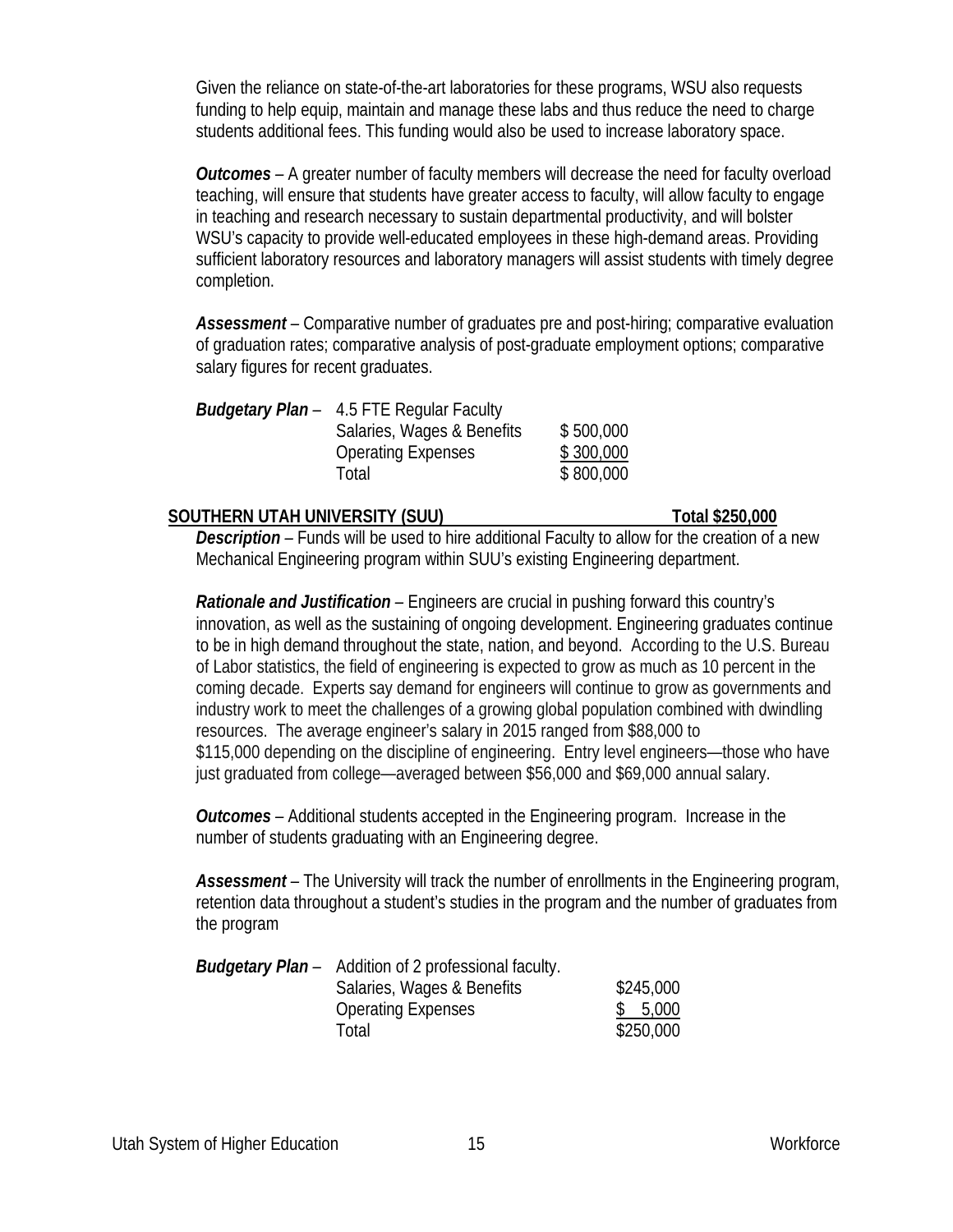### **DIXIE STATE UNIVERSITY (DSU) Total \$400,000**

*Description –* Funds will be used to hire three new faculty to start the mechanical engineering program.

*Rationale and Justification –* During the past 25 years there has been a consistent request of DSU's regional industry to offer an engineering program at DSU. During the past 5 years, these requests have increased. Due diligence for an engineering program began 18 months ago and 6 months ago a study was produced comparing the demand, cost, and impact of electrical and mechanical engineering programs. Due diligence revealed that a mechanical engineering program would be favorable over electrical engineering. Utah Department of Workforce Services gives the occupation of Mechanical Engineer a five-star rating for having a strong employment outlook (due to business expansion) and high wage.

In Utah, the median annual salary for Mechanical Engineers with a bachelor's degree is \$58,780 for inexperienced engineers and \$80,460 overall. Annual job openings for a bachelor's degree averages 200 with a 3.22% annual growth rate. The Bureau of Labor Statistics states that, in the United States, the median annual salary is \$84,190 for a Bachelor's degree with 277,500 annual job openings (in 2014) and a 5% annual growth rate. In Washington County, the following companies posted job openings for Mechanical Engineers from May 2016 to June 2016 on Indeed.com: RAM Company, CaptiveAire Systems, Litehouse Foods, GAF Materials Corporation, Reid Ashman, and Industrial Resource Group. Other companies that hire Mechanical Engineers include Berry's Manufacturing and Metal Fatigue Solutions. A much larger list of job postings were found for Las Vegas and Northern Utah.

The Bachelor of Science Degree in Mechanical Engineering will provide students with analytical and hands-on education in the areas of mathematics, general science, solidmechanics, design and manufacturing, thermal-fluid science, and mechatronics. Mechanical engineering is the broadest of all engineering disciplines and thus provides flexibility in terms of employment and pursuit of advanced degrees. The degree will prepare students to either pursue advanced degrees in engineering, science, or computer science disciplines or careers in various fields including product design, manufacturing, aerospace, robotics, transportation, energy production, automotive, biomedical, and environmental systems.

Students will complete a rigorous set of core courses that align with the standards of the Engineering Accreditation Commission of ABET. They will also have the option to choose an area of emphasis to provide depth in topics that interest them such as design and manufacturing (prototype to production, lean six sigma black belt, etc.), mechatronics (robotics, sensors, actuators, internet of things, controls etc.), thermal-fluid sciences (HVAC, computational fluid dynamics, etc.), and solid mechanics (composites, vibrations, finite element analysis, etc.).

*Outcomes –* The new funding will allow DSU to hire three new faculty to start the engineering program. Successful completion of the Mechanical Engineering Program prepares graduates to succeed in entry-level engineering positions and pursue advanced degrees in engineering or other fields where a solid foundation in engineering, mathematics, science, and computing is required. The degree will support DSU's motto, "Active Learning, Active Life", by providing students with hands-on design and lab experiences every semester and engaging students in major design projects that engage the public every year. The degree will also rely on active

Utah System of Higher Education 16 March 2016 16 Workforce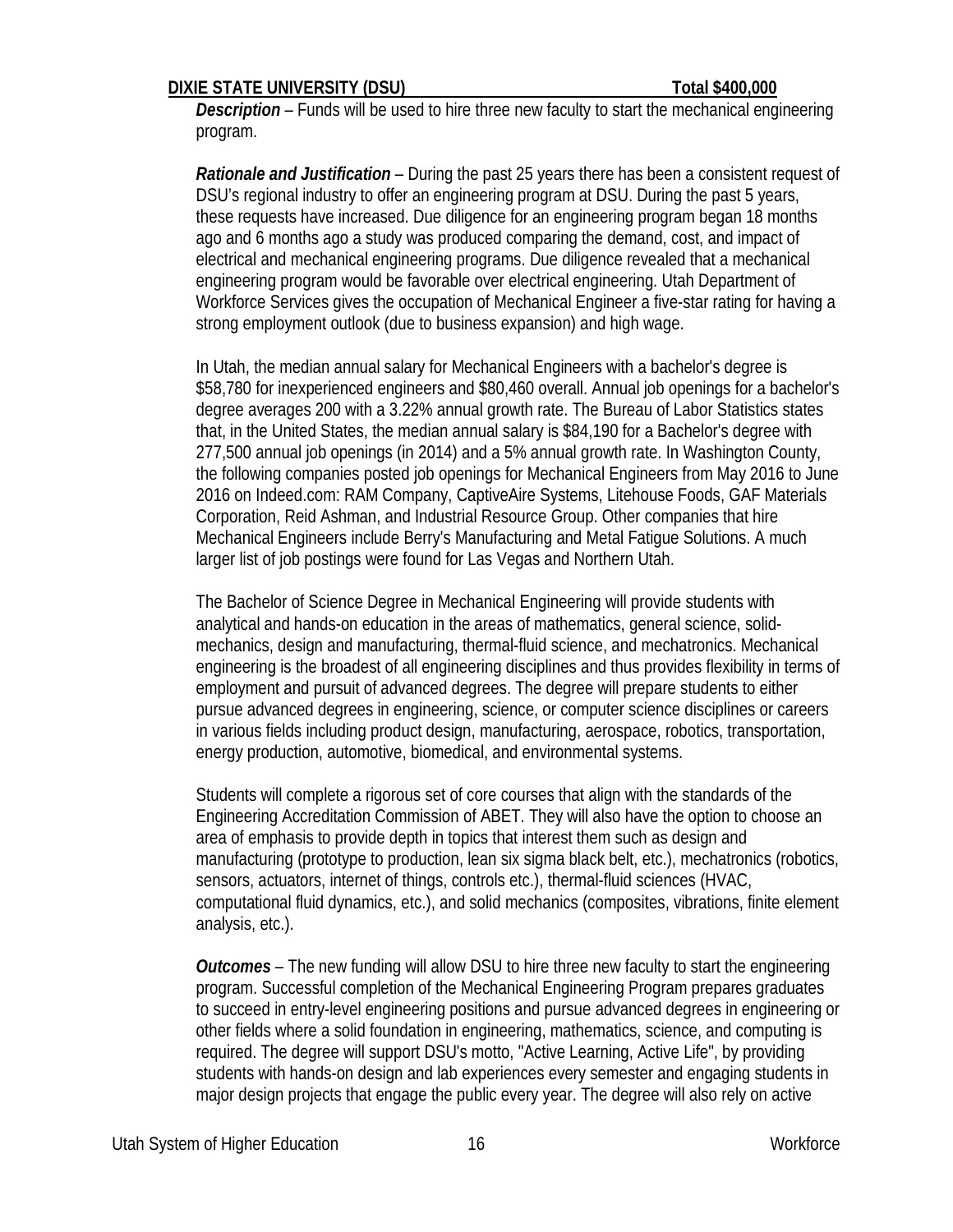faculty and student involvement and collaboration with community and regional organizations for student work experiences and internships that will foster not only learning engagements but also economic and community development as described in the DSU core themes. These activities will facilitate strong public relations with local businesses, civic entities, and schools in the private and public sector. These opportunities highlight Dixie State's commitment to service, citizenship, and the community.

*Assessment –* Students will be assessed on the following outcomes outlined by the Accreditation Board for Engineering & Technology (ABET):

(1) An ability to identify, formulate, and solve complex engineering problems by applying principles of engineering, science, and mathematics.

(2) An ability to apply the engineering design process to produce solutions that meet specified needs with consideration for public health and safety, and global, cultural, social, environmental, economic, and other factors as appropriate to the discipline.

(3) An ability to develop and conduct appropriate experimentation, analyze and interpret data, and use engineering judgment to draw conclusions.

(4) An ability to communicate effectively with a range of audiences.

(5) An ability to recognize ethical and professional responsibilities in engineering situations and make informed judgments, which must consider the impact of engineering solutions in global, economic, environmental, and societal contexts.

(6) An ability to recognize the ongoing need to acquire new knowledge, to choose appropriate learning strategies, and to apply this knowledge.

(7) An ability to function effectively as a member or leader of a team that establishes goals, plans tasks, meets deadlines, and creates a collaborative and inclusive environment.

(8) An ability to model, analyze, design, and realize physical systems, components or processes.

(9) An ability to work professionally in either thermal-fluid, mechanical, or mechatronic systems, with fundamental proficiency in each area.

**Budgetary Plan** - Three new full-time faculty positions plus equipment and supplies for the Mechanical Engineering degree program

| Salaries, Wages & Benefits | \$350,000 |
|----------------------------|-----------|
| Operating Expenses         | \$50,000  |
| Total                      | \$400,000 |

# **UTAH VALLEY UNIVERSITY Total \$477,000**

*Description –*Funds will be used to hire additional faculty to ensure access to foundational pre-engineering courses and specialized courses in Electrical Automation & Robotics Technology and Mechatronics.

*Rationale and Justification –* Engineers and engineering technologists are in high demand. UVU is committed to providing adequate courses and academic advising to meet student demand and increase the number of graduates annually. Overall, the number of students pursuing degrees in engineering and engineering technology programs has increased 22 percent in the past five years and programs have waitlists of interested students. Additional full-time faculty are needed to ensure students have access to foundational pre-engineering courses and specialized courses in the programs. Additionally, while Engineering Initiative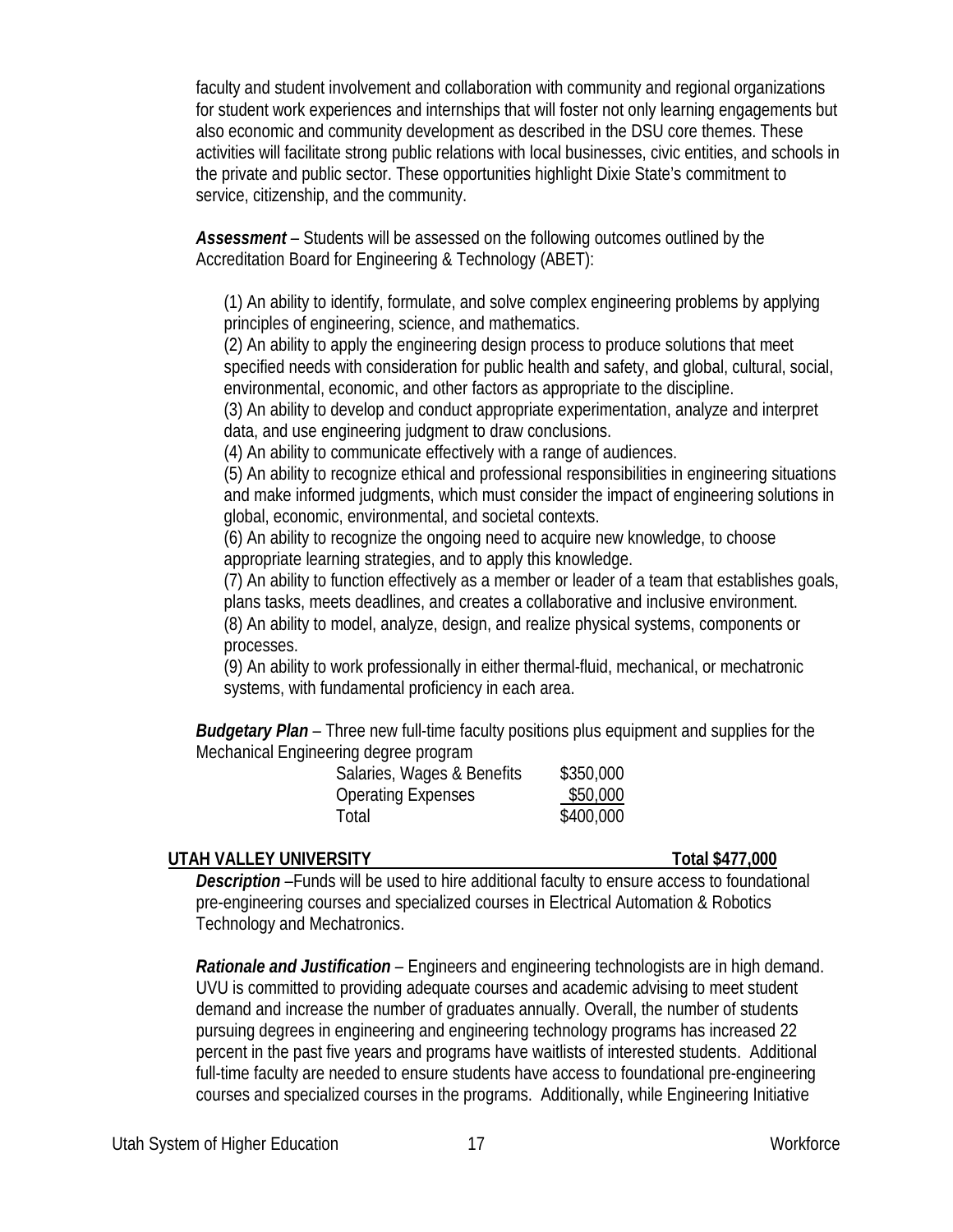funds have provided much needed support for faculty positions to expand student enrollments and graduates, an additional academic advisor and an administrative support staff are needed to support the faculty and students.

*Outcomes –* Increase in number of students majoring and graduating in engineering and engineering technology programs.

*Assessment –* Performance will be assessed based on the increase in graduates in engineering and engineering technology programs such as Pre-engineering, Electrical Automation & Robotics Technology, and Mechatronics.

*Budgetary Plan –* Funding will support the addition of three new full-time faculty for engineering and engineering technology programs, one academic advisor, one administrative assistant, and general faculty/staff support operating expenses.

| Salaries, Wages & Benefits | \$465,000 |
|----------------------------|-----------|
| <b>Operating Expenses</b>  | \$12,000  |
| Total                      | \$477,000 |

# **Science, Aviation, and Career Technology Education (CTE) Programs**

In addition to Nursing, IT, and Engineering there is growing demand for the foundational science courses that support these programs, career and technology education programs that support these professions and a growing employment need in aviation in the state.

## **UNIVERSITY OF UTAH Total \$2,500,000**

*Description –* The primary purpose of this funding is to allow the University to hire additional faculty and teaching assistants to increase the number of students who can be admitted into sciences fields.

*Rationale and Justification –* The University of Utah educates many of the students who receive professional and graduate degrees in fields which are in high demand by Utah businesses and industries. At the present time the university cannot meet the demand for admission to many of these programs with existing resources.

As a research institution, the U's mission includes educating future faculty. Top graduate students in Ph.D. programs receive graduate stipends as part of their participation in Ph.D. education. The resources to fund these stipends have not kept pace with amounts needed to match the national average for Ph.D. students. This leaves the university at a disadvantage for recruiting the caliber of graduate students the university needs both to maintain the prestige of its programs, to retain quality faculty, and to educate the next generation of STEM faculty. The additional graduate students in key areas will also help us to be able to increase the support for undergraduate students as these graduate students fulfill the teaching part of their training.

For science, the university will need to invest in faculty to build a robust curriculum and knowledge in data science, and other STEM fields. The university knows the demands in industry for students educated in data science, computational mathematics and other STEM fields. Without adding additional faculty, the university will not be able to accommodate these students.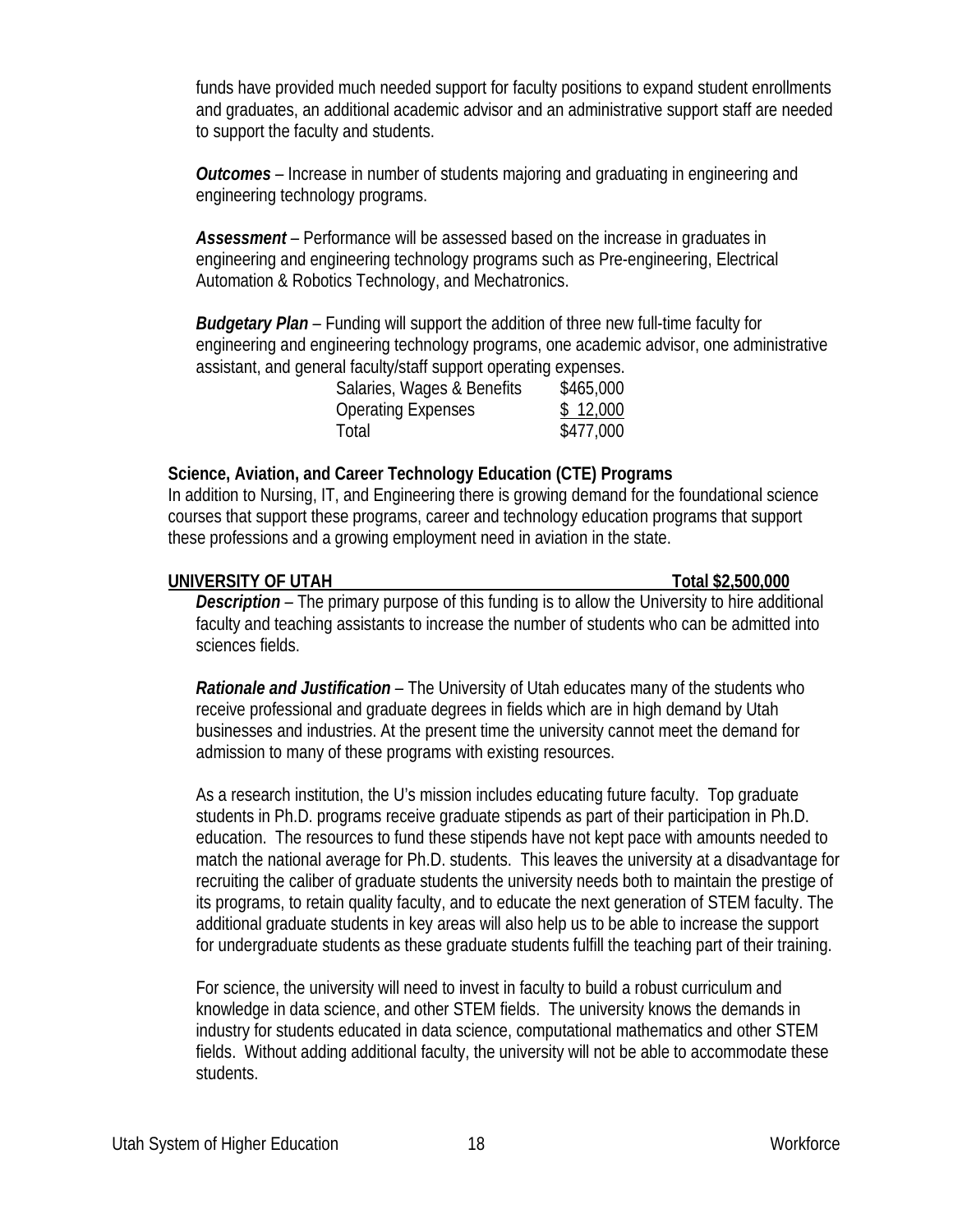*Outcomes –* Students in higher demand STEM disciplines will graduate prepared to enter the workforce. This workforce includes Ph.D. students prepared to be the educators and researchers at the colleges and universities.

*Assessment –* Success will be measured by recruitment of faculty (8-10) and the increased number of qualified students who enroll and successfully graduate in these strategic, high demand professional fields.

| \$1,720,000                                                                                                                        |
|------------------------------------------------------------------------------------------------------------------------------------|
| \$700,000                                                                                                                          |
| \$80,000                                                                                                                           |
| \$2,500,000                                                                                                                        |
| <b>Budgetary Plan</b> - Salaries, Wages & Benefits<br><b>Teaching Lab Equipment/Supplies</b><br><b>Operating Expenses</b><br>Total |

### **SOUTHERN UTAH UNIVERSITY (SUU) Total \$300,000**

**Description** – Funds will be used to hire additional Faculty to support the aviation program in southern Utah.

*Rationale and Justification –* Over the next two decades, 87 new pilots will need to be trained and ready to fly a commercial airliner every day in order to meet the nation's insatiable demand for air travel. The University has a current agreement with Skywest Airlines, headquartered in St. George, UT, to provide up to 200 fixed-winged pilots per year for the foreseeable future. Aviation graduates continue to be in high demand throughout the nation and around the globe. SUU needs to expand its fixed-wing program to help meet current and future demand for pilots. Passenger and cargo airlines throughout the world are expected to buy 41,000 new airliners between 2017 and 2036. The industry will need 637,000 new pilots to fly them, according to a 2017 forecast from Boeing. That staggering figure is matched only by how many will leave the profession in the next decade -- particularly in the U.S. In the next 20 years, airlines in North America are going to need 117,000 new pilots, Boeing estimates. And the farm team for recruitment and training in the U.S. - the military and regional carriers -- are already struggling to find and keep aviators.

*Outcomes –* Additional students accepted and graduating in SUU's Aviation program.

*Assessment –* Increase in the number of graduates in the fixed-wing program to achieve the goal of 200 new licensed pilots a year for Skywest, or other airlines. Enrollments and graduates in the rotor-wing program will be tracked as well.

| <b>Budgetary Plan</b> – Addition of 3 professional faculty. |           |
|-------------------------------------------------------------|-----------|
| Salaries, Wages & Benefits                                  | \$292,500 |
| <b>Operating Expenses</b>                                   | \$ 7,500  |
| Total                                                       | \$300,000 |

# **Business, Hospitality, and Tourism**

According to GOED the financial and tourism sectors of the Utah economy are growing and need additional qualified applicants to meet future employment needs in each of these sectors. In response, the institutions have worked with their respective regional employers to identify where the greatest needs are and have developed initiatives to address this workforce need.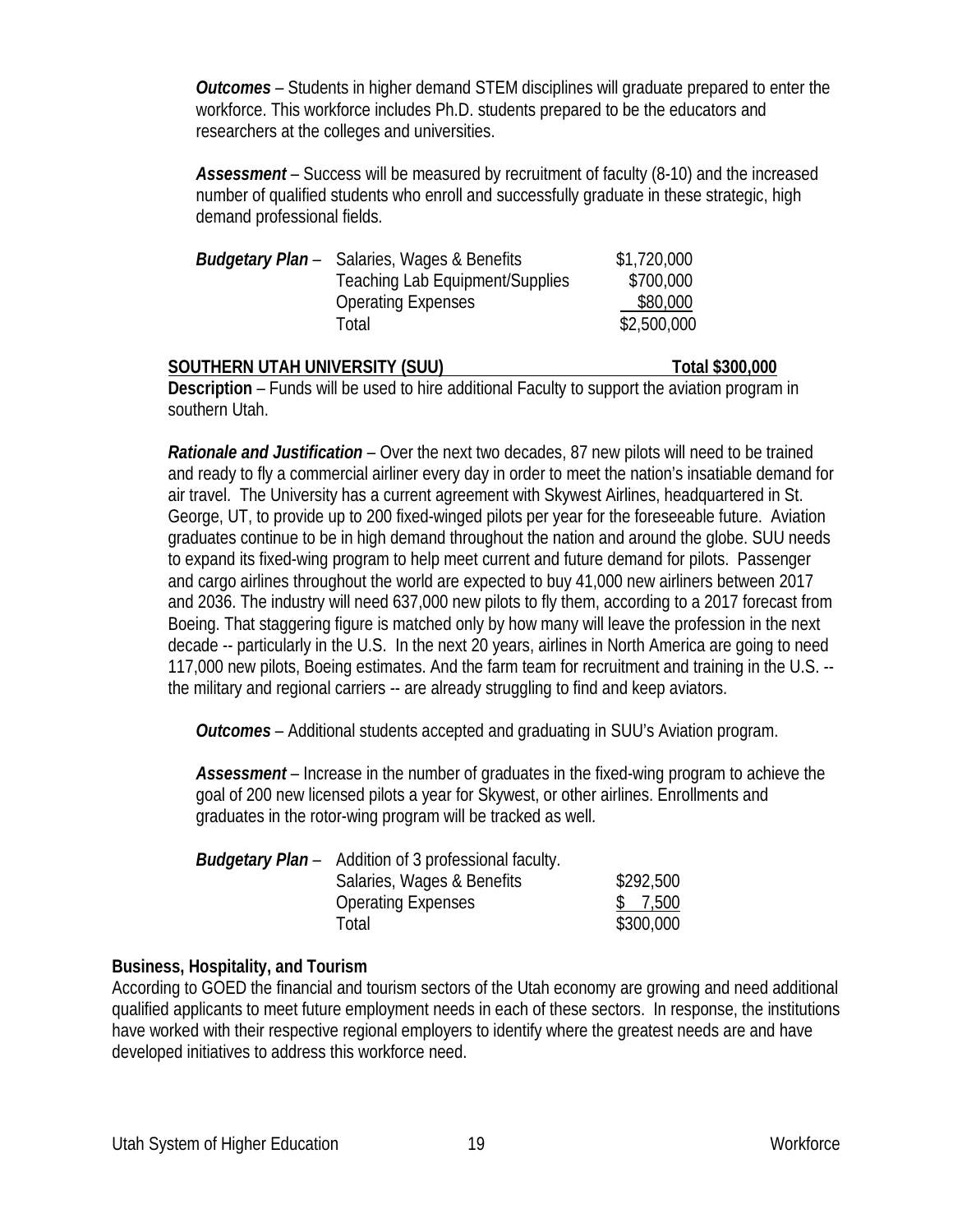## **UTAH STATE UNIVERSITY (USU) Total \$300,000**

*Description –* Funds will be used to hire two faculty to create an outdoor product design and development (OPDD) career pathway program.

*Rationale and Justification –*Utah State University has responded to the demand for a trained workforce from the outdoor product design and development (OPDD) industry by creating an innovative and industry-inspired career pathway program. Not only is the industry calling for a trained workforce, but also the demand continues to rise for new and innovative outdoor products. According to the Outdoor Industry Association (2014), more than 140 million Americans make outdoor recreation a priority, making this industry a growing and diverse economic super sector. The USU program has been designed through consultation with leading technical designers, fabric manufacturer and outdoor product companies. The demand for the program has overwhelmed USU's resources; initial estimates projected moderate student interest but within the first year, over 90 students have declared a major in OPDD. Thus, more faculty and teaching assistants are needed in order to provide appropriate instruction. In addition, USU plans to create a new Family and Consumer Science Pathway that is delivered through secondary schools. High school graduates who complete the pathway will be able to enter the OPDD degree program at USU with several learning objectives already completed. This partnership will improve recruitment, retention and time to graduation for OPDD students.

*Outcomes –* The addition of faculty in the OPDD program will address a critical work-force need identified by Utah businesses in the outdoor recreational industry.

*Assessment -* Number of faculty hired, number of students enrolled, number of students receiving degree.

| <b>Budgetary Plan</b> – Salaries & Benefits (2 Faculty FTE) | \$220,000 |
|-------------------------------------------------------------|-----------|
| <b>Operating Expense</b>                                    | \$ 80,000 |
| Total                                                       | \$300,000 |

### **SOUTHERN UTAH UNIVERSITY (SUU) Total \$300,000**

SUU is advancing two initiatives to meet workforce needs in this category. One for rural economic development – Business analytics for \$150,000 and the second being for entrepreneurship for \$150,000.

### **Rural Economic Development – Business Analytics**

*Description –* Additional Faculty for high-demand, market-driven field of study in Business Analytics and Rural Economic Development

*Rationale and Justification –* Using quantitative methods and data analysis to improve business processes and decision making is a rapidly growing field that supports all traditional business disciplines. SUU expects graduating more students with these skills will have a positive impact on Rural Economic Development. There is currently very high demand for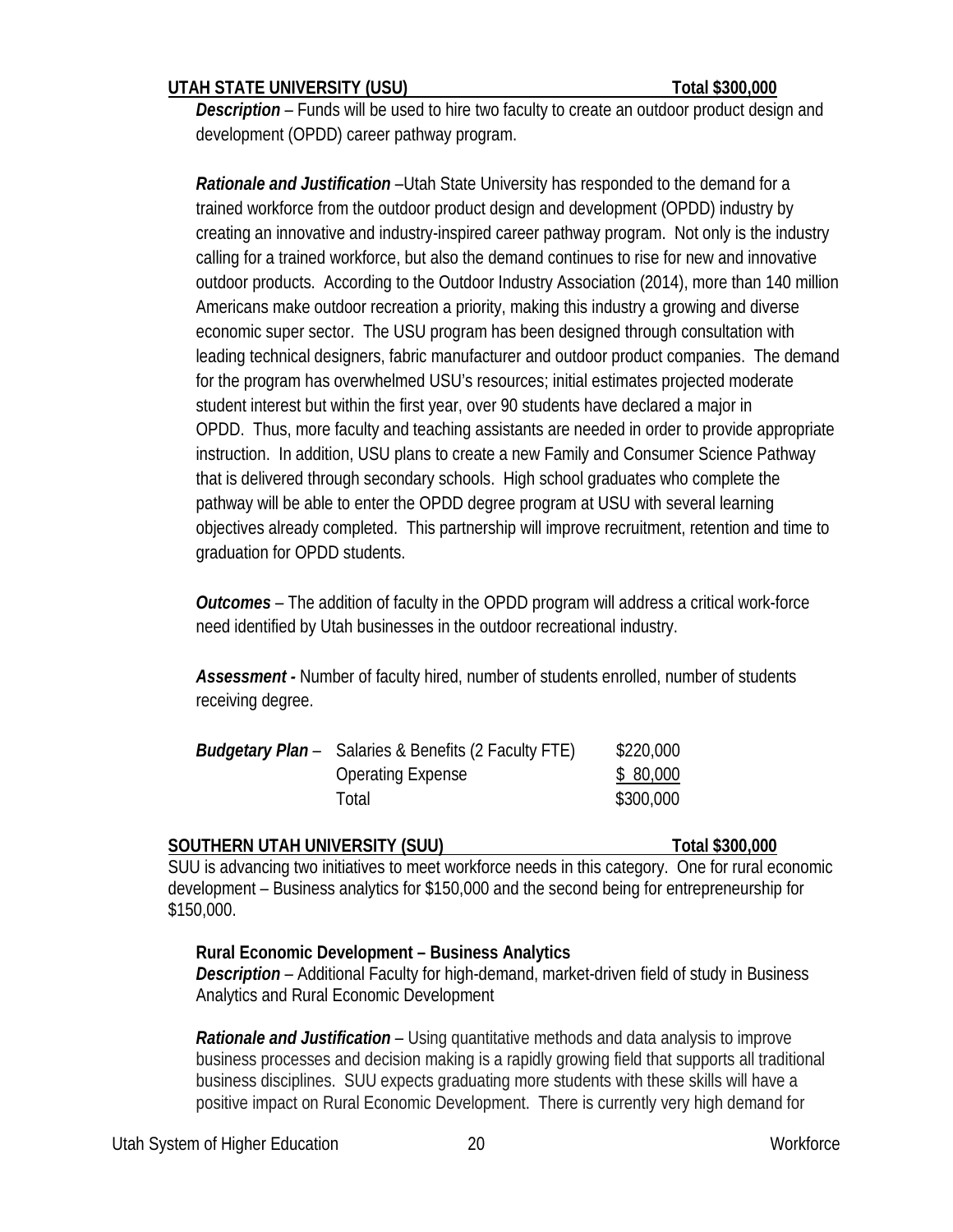professionals with the ability to apply quantitative methods and data analysis to business problems, and all projections indicate the demand will remain strong for the foreseeable future. A recent report done by the McKinsey Global Institute states: "By 2018, the United States alone could face a shortage of 140,000 to 190,000 people with deep analytical skills as well as 1.5 million managers and analysts with the know-how to use the analysis of big data to make effective decisions." SUU has several faculty members with expertise in Business Analytics and has already developed a reputation for producing undergraduates with exceptional training in quantitative methods and data analysis. The University would like to build on its existing strength by creating robust programs in this field. These programs will grow rapidly and draw new students to SUU, helping many existing students find better jobs that benefit Utah's rural economy.

*Outcomes –* Increase in the number of students with technical training in business analytics. Specialization will improve job placement for undergraduates and Master of Business Administration (MBA) students. Levels of interest expressed by current students indicate SUU can begin graduating approximately 20 persons per year, with either an emphasis or degree in Business Analytics, within three years.

*Assessment –* The number of enrolled students and graduates from the Business Analytics program. In addition, the placement rate of students acquiring jobs in the Business Analytics field will be tracked.

| <b>Budgetary Plan</b> – 1 FTE faculty member at \$147,000 including wages and benefits. |           |
|-----------------------------------------------------------------------------------------|-----------|
| Salaries, Wages, & Benefits                                                             | \$147,000 |
| <b>Operating Expenses</b>                                                               | \$3,000   |
| Total                                                                                   | \$150,000 |

### **Entrepreneurship Programs \$150,000**

*Description –* Funds will be used to hire additional faculty to support the Entrepreneurship program.

*Rationale and Justification –* Entrepreneurs are instrumental in moving societies and economies forward. They often create competition which lowers prices for customers, and they are responsible for bringing many new technological advances and products to the marketplace. Over the last several decades, there have been significant advancements in entrepreneurship research and theory development. The number of universities that offer entrepreneurship classes, and which have established formal entrepreneurship programs and centers, has grown rapidly. SUU students in any program or educational major can obtain an entrepreneurship certificate by completing specific undergraduate courses which will provide a foundation in accounting, marketing, entrepreneurship, and small business management. This course of study will enable students to be successful in a small business, entrepreneurial environment.

*Outcomes –* Increase in the number of students enrolled and receiving an entrepreneurship certification.

*Assessment –* The University will track the number of students receiving an entrepreneurship certificate.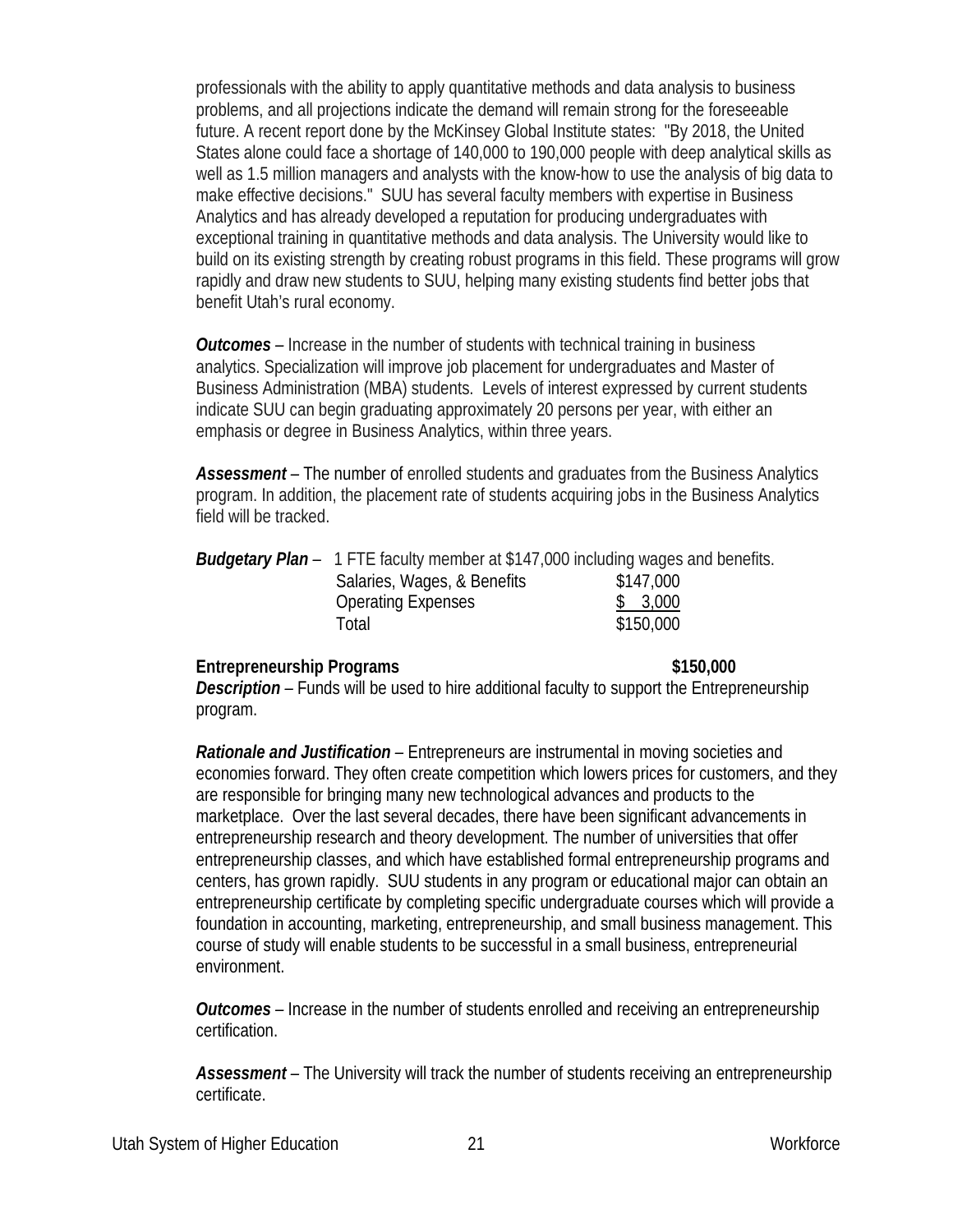| <b>Budgetary Plan</b> – Addition of 1 professional faculty. |           |
|-------------------------------------------------------------|-----------|
| Salaries, Wages & Benefits                                  | \$147,000 |
| <b>Operating Expenses</b>                                   | \$3,000   |
| Total                                                       | \$150,000 |

### **SNOW COLLEGE (SNOW) Total \$200,000**

*Description –* Funds will be used to develop and staff an entrepreneurship center with area economic development goals.

*Rationale Justification –* Over the past four years, the Snow business program has grown significantly. Snow is producing graduates and transfer students who are in high demand by four-year schools in the state. The rural location has made it difficult for students to find internships. Snow seeks to grow student opportunities by developing an entrepreneurship center with area economic development goals. New businesses struggle to survive anywhere, but new business development in the six-county service area is particularly difficult. It is difficult to recruit talent to run businesses. It is hard to find expertise to advise potential and existing business owners. This center will provide opportunities for business development in the six county area and will help students collaborate together and with industry experts in developing their ideas into financial ventures.

*Outcomes –* More students will learn how to start businesses, grow infant businesses and develop business ideas. The center will provide a place for residents to collaborate with students on their ideas. This will help grow student confidence and expand economic opportunity in the six county region.

*Assessment –* Data from the six county economic developers and enrollments in entrepreneurship courses will be used track Snow's success.

*Budgetary Plan –* Salary and benefits for a professor/center coordinator and operational expenses. \$200,000

### **DIXIE STATE UNIVERSITY (DSU) Total \$350,000**

*Description –* Funds will be used to hire three new faculty positions in Entrepreneurism, Accounting, and Marketing to support the College of Business and Communication.

*Rationale and Justification –* These three positions are needed to support business programs that have grown around 7% per year for the last eight years from 60 graduates in 2009 to over 140 graduates in 2016. The accounting position is especially needed with the addition of a Master of Accountancy program to be added in Fall 2018. The entrepreneurial program has grown from only a handful of classes to a certificate and 60 student headcount in just one year. The program has been initially launched on one-time funding. Snow requests a full-time faculty line to support this growing program.

Marketing is the most requested degree and skill-set in the DSU program. There are no qualified faculty in this area. This position is desperately needed to fill this demand.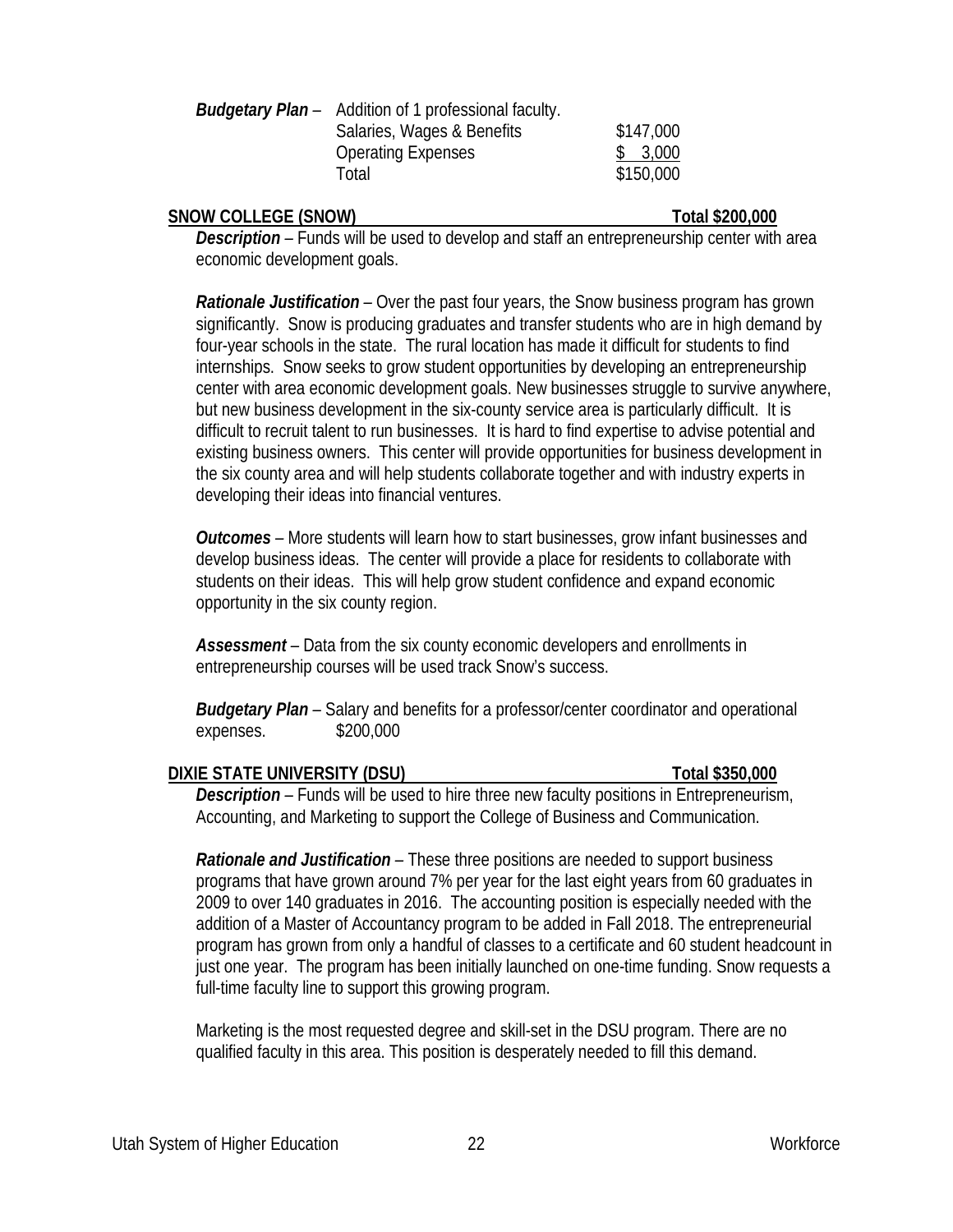DSU is proposing a Master of Accountancy degree with a scheduled start date of Fall 2018. Current faculty meet the needs of the undergraduate program but an additional faculty is needed to meet the demand for a master's program.

*Outcomes –* The addition of these three faculty positions will meet the demand for growing enrollment, provide training to students in demanded skill-sets, and help further the culture of entrepreneurship. Existing faculty resources are just meeting the needs of 1,200 business majors. The additional faculty lines will enable the DSU growth expected to support economic growth in this region

*Assessment –* Job growth, business start-ups, student retention, and career placement will be used to assess the outcomes of this proposed funding. In a recent faculty satisfaction survey, the need for faculty resources was stated the highest priority to support growing programs.

*Budgetary Plan –* Three new full-time faculty positions Salaries, Wages & Benefits \$350,000

## **SALT LAKE COMMUNITY COLLEGE (SLCC)** Total \$220,000

*Description –* Funds will be used to create and hire two faculty for an AAS degree in Hospitality Management.

*Rationale and Justification –* The AAS Hospitality Management program is intended to meet this high market demand area. It will be designed to help incumbent workers gain the knowledge and skills necessary to move into higher-level management positions, thereby increasing their earning power. In addition, the program will be attractive to those interested in entering the hospitality management industry. To address the broad skill range that incoming students may bring, the program will be designed with theoretical foundations of critical aspects of hospitality management and will include industry-embedded learning opportunities in the form of job shadowing, cooperative work placements, and internships. The program will have a capstone requirement where students will work directly with industry partners.

Hospitality Management is a high market demand area in Northern Utah. In 2014 there were 16,795 jobs including food service management, lodging management, meeting, convention and event planning, supervisors in food preparation and serving, and hotel, motel, and resort desk clerks. There were 944 openings in these occupations in 2014. These occupations have an average hourly wage of \$14.59 with the salary range from \$9.99 (hotel, motel, and resort desk clerks) to \$17.46 for lodging management positions. The following table shows the detail for each of the occupations.

| <b>Description</b>                            | 2014        | 2024        | <b>Increase</b> | %      | Avg.   | Annual          |
|-----------------------------------------------|-------------|-------------|-----------------|--------|--------|-----------------|
|                                               | <b>Jobs</b> | <b>Jobs</b> | in Jobs         | Change | Hourly | <b>Openings</b> |
| <b>Food Service</b><br><b>Managers</b>        | 3,794       | 4,637       | 843             | 22%    | 15.38  | 162             |
| <b>Lodging Managers</b>                       | 1,180       | 1,246       | 66              | 6%     | 17.46  | 57              |
| Meeting, Convention,<br><b>Event Planners</b> | 1,581       | 2.195       | 614             | 39%    | 21.66  | 88              |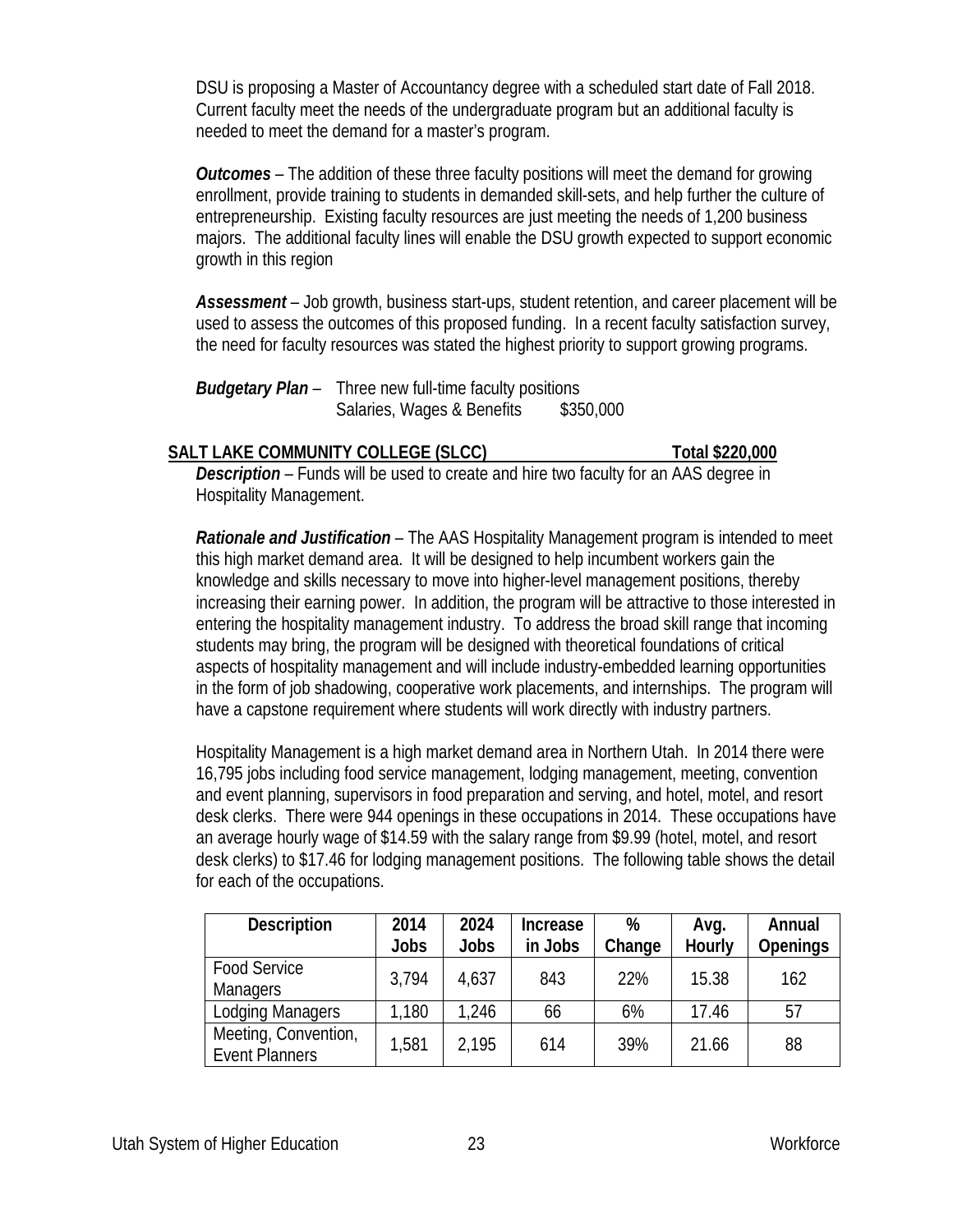| First-line supervisors<br>of Food Preparation<br>and Serving Workers | 7.314  | 9,052  | 1,738 | 24% | 14.07 | 416 |
|----------------------------------------------------------------------|--------|--------|-------|-----|-------|-----|
| Hotel, Motel and<br><b>Resort Clerks</b>                             | 2.925  | 3,551  | 626   | 21% | 9.89  | 221 |
| Total                                                                | 16,795 | 20,680 | 3,887 |     |       | 944 |

*Outcomes –* Establish partnerships with at least six businesses in the SLCC service area where students can engage in job shadowing, cooperative work placements, and internships. Partnerships will be established in the following sectors:

- 2 large-scale catering operations (Cuisine Unlimited, Utah Food Services)
- 2 major hotels (Grand America, Little America)
- 2 major resorts (Park City Mountain Resort, Deer Valley Resort)
- Develop partnerships with local business who support employee education so that a minimum of 50 incumbent workers enroll in the program each year.
- Involve representatives from the hospitality industry to participate in the Program Advisory Committee
- Deliver courses through online, on-ground, and hybrid delivery modes

*Assessment* – The following measures will be used to assess the effectiveness of the program.

- At least 10 students will have an embedded learning experience with one of the industry partners.
- At least 20 students will complete the program by the end of the 2019-20 academic year.
- The number of students who complete an embedded learning experience (job shadow, cooperative work experience, internship) will increase each year.
- Of the students who graduate from the program, within 6 months of graduation, 75% will be employed in a hospitality-related occupation.

| Budgetary Plan- | The funding will support 2 FTE faculty positions. |           |
|-----------------|---------------------------------------------------|-----------|
|                 | Salaries, Wages & Benefits                        | \$160,000 |

| Salaties, <i>Wayes</i> & Belletts | <b>DUU,UUL</b> |
|-----------------------------------|----------------|
| <b>Operating Expenses</b>         | \$60,000       |
| Total                             | \$220,000      |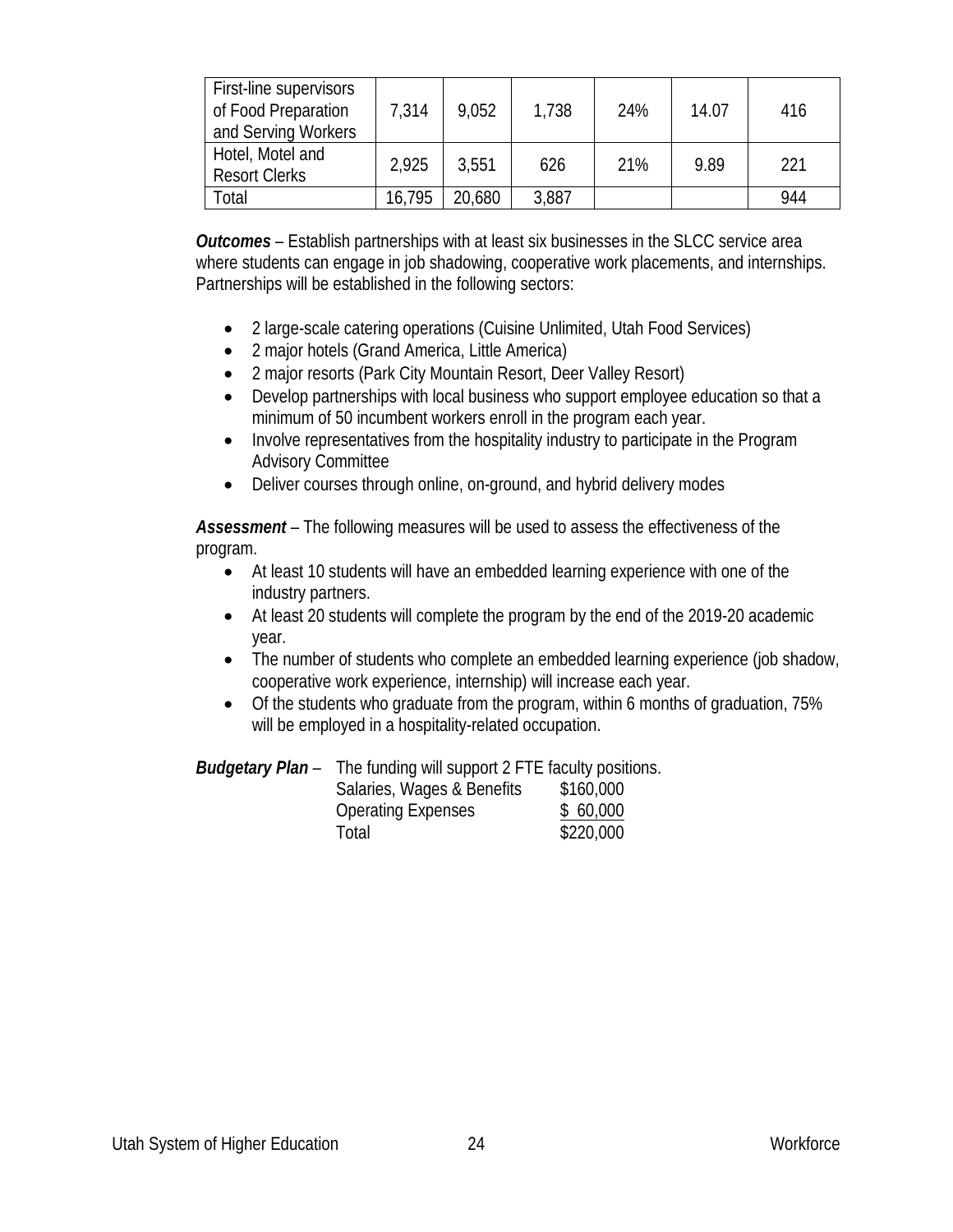# **STATEWIDE PRIORITIES**

### **PERFORMANCE BASED FUNDING \$3,850,000**

Performance Based Funding was first appropriated during the 2013 Utah Legislature to incentivize institutions to meet specific performance metrics that aid college completion. These metrics were subsequently adopted by the Board of Regents, and funding was awarded to institutions based on their performance on the metrics. Since 2013, there have been minor adjustments to the metrics with institutions eligible for the following fiscal year amounts: FY14 \$1 million one-time; FY15 \$1.5 million onetime; FY16 \$2 million on-going and \$7 million one-time; FY17 \$5 million one-time; FY18 \$6 million.

During the 2017 Utah Legislature Senator Millner introduced *Senate Bill 117: Higher Education Performance Funding* that established a restricted account based on the estimated growth in individual income tax revenue from targeted jobs as determined by the Department of Workforce Services. This budget request of \$3,850,000 is the current estimate and adheres to the bill requirements.

The bill also established several changes to the metrics and weights beginning in FY19:

- 1) Completions Number of awards plus transfer students for two year institutions (15%)
- 2) Underserved Students Graduates who were Pell eligible (10%)
- 3) Market Demand 5-Star occupations requiring a degree or certificate (25%)
- 4) Research Expenditures Research expenditures for research institutions (10%)
- 5) Awards per FTE Awards per FTE (40% research institutions, 50% others)

The institution's eligible award amount will be calculated based on its share of annualized full-time equivalent students from the previous year and its share of USHE current-year state tax funds – equally weighted at 50 percent.

The actual award amount is weighted according to the percentages above, and then based on the actual performance achieved for each metric using the most recent year compared to the average of the previous five years. In order for institutions to earn 100 percent of their eligible amount (per metric), they must demonstrate progress of at least one percent; otherwise they will receive the percentage that was achieved. For example, if recent year performance was 0.5% above the average of the previous five years, they would receive half of the eligible amount.

## **REGENT & NEW CENTURY SCHOLARSHIP \$3,345,000**

The Utah State Board of Regents administers two scholarship programs: the Regents' and New Century Scholarships. The Board of Regents is authorized to set the award amounts for both scholarships each year based on legislative appropriation and the number of qualified applicants.

## The Regents' Scholarship

The Utah Legislature created the Regents' Scholarship in 2008 to encourage Utah high school students to prepare for college academically and financially by taking a challenging college preparatory course of study during grades 9-12 while also saving for college.

The Regents' Scholarship currently has three levels of awards: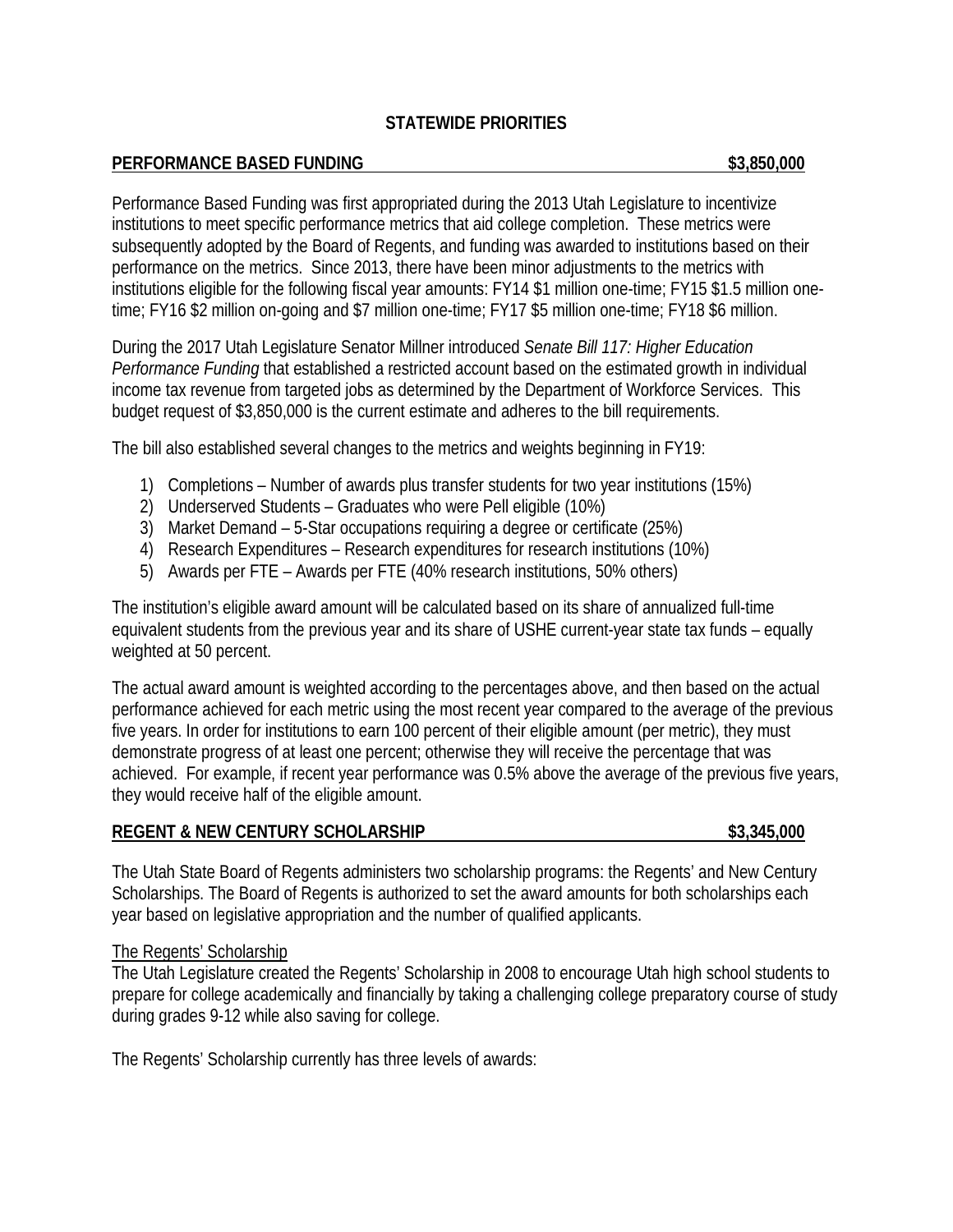- 1) The Base Award This scholarship provides a one-time payment of up to \$1,000 for students who complete the required college preparatory course of study, meet a minimum cumulative high school GPA of 3.0, earn minimum grades on each of the courses required for scholarship eligibility, and take the ACT.
- 2) The Exemplary Achievement Award Students qualify for the Exemplary Achievement Award by having no grade lower than a "B" in the classes required for scholarship eligibility, earn at least a 3.5 cumulative high school GPA, and reach a composite ACT score of 26. The amounts of the Exemplary Award vary based on legislative funding; the maximum amount a student may receive is \$1,250 per semester, renewable each semester during the students' first four semesters at college. Students who earn the Exemplary Award are also given the Base Award.
- 3) The Regents' Scholarship Utah Educational Savings Plan (UESP) Supplemental Award This award is granted if a student has met the minimum requirements of the Base Award and if they have contributed to a UESP account each year during ages 14-17. The award provides a \$100 match per year for each \$100 the student contributed to their own UESP account for a maximum supplemental award of \$400.

# The New Century Scholarship

The New Century Scholarship was established by the Utah Legislature in 1999 to encourage students to accelerate their education by earning an associate degree from an institution within the Utah System of Higher Education while still in high school. The scholarship requires at least a 3.0 cumulative college GPA and at least a 3.5 cumulative high school GPA. The New Century Scholarship award amount may vary based on legislative funding; the maximum amount a student may receive is \$1,250 per semester, renewable each semester during the students' first four semesters at college.

The office has awarding over 14,000 Regents' and New Century scholarships from 2008-2016 with another 4,500+ awards anticipated for the 2017 cohort. This amounts to over \$42 million provided to students attending colleges in Utah, with 75% of students who earned the award as part of the 2009 scholarship cohort have graduated from college within six years (data based on those attending USHE institutions only). Since their introduction, both scholarships have seen a steady rise in applications and awards. This current fiscal year, the Regents' Scholarship has seen a 17% increase in applications from last year and the New Century Scholarship has seen a 23% increase in applications.

To address these concerns, during the 2017 legislative session, the Utah State Board of Regents requested \$8 million in new, on-going state dollars to fully fund the Regents' Scholarship program. The 2017 legislature appropriated a total of \$12.7 million in on-going funds (which includes \$8 million in new ongoing dollars) for the Regents' Scholarship and \$1.9 million for the New Century Scholarship. This appropriation is sufficient to fully fund the New Century and Regents' Scholarships for the 2017-18 academic year.

The passage of *S.B.256 (2017): Regents' Scholarship Amendments*, enables several key changes that will streamline the student experience of the application process, improve coordination of other aid and scholarship opportunities and simplify the scholarship requirements. The mission of the Regents' Scholarship to help high school students become college ready remains intact while adding an emphasis on addressing college affordability and access. The proposed updates to the scholarship will enable institutional financial aid services to better assist students in leveraging all of their financial aid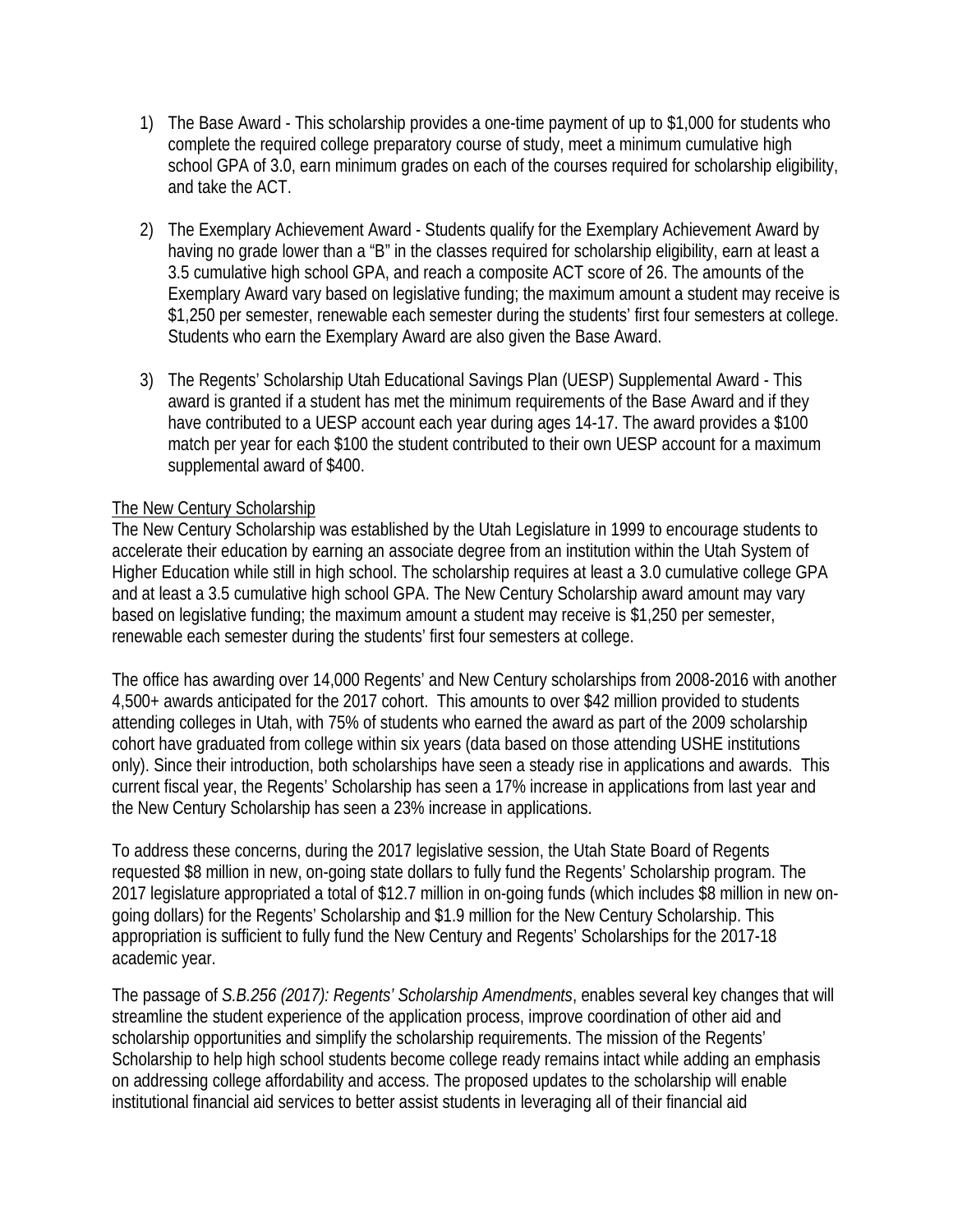opportunities. The new requirements will be effective starting with the high school graduating class of 2019. Students who graduate in 2018 or prior will not be impacted by the changes made through the legislation.

# **HIGHER EDUCATION IT NETWORK AND WIRELESS INFRASTRUCTURE \$4,900,000**

Funds received will be used to address IT network capacity and data security issues for USHE institutions associated with the network edge equipment (switches, routers, and wireless access points). The network edge equipment is necessary to bring the network signal from UETN systems and distribute it across the USHE institutions and their respective campus locations.

The critical importance of quality high-speed Internet connectivity to higher education and research is now a certainty. So much of today's core college and university knowledge and administrative functions are intertwined with innovative software, powerful hardware and interconnected services.

Just as the Internet reshaped the academic, research and administrative infrastructure of higher education, Information Technology has profoundly altered the way physical infrastructure is managed. Today, the core functions of campus buildings are tied to the Internet through a software product called "network edge." Functions such as security cameras, building entry systems, fire alarms, life and safety monitors, HVAC systems, utility monitoring systems (sprinklers, electricity, water), and telephones using Voice Over Internet Protocol (VoIP), all use the network for their functionality. These additional services are added to the traditional uses of technology to support classroom and online learning environments, systems that support student services including enrollment, advising, tutoring, financial aid, and the general business operations of the institution such as payroll, accounting, email support, data storage, and other IT functions.

**Capacity constraints:** This revolution to move the support of physical infrastructure services to technology has largely come in the past six years, but has accelerated exponentially in the past three as more and more devices such as thermostats, conference-room scheduling panels, smart TVs, even smart refrigerators have shown up on campuses. Couple this with student growth and the explosion of Wi-Fi devices such as laptops, tablets, smart phones, smart watches, etc., the demand for greater in-building networking capability has dwarfed the resources available to keep up with the requirements of existing and aging network edge equipment put in place years before the revolution.

**Security**: There are data security risks associated with using aging and outdated network edge equipment (switches, routers, wireless access points). The Board of Regents has required that the institution CIOs engage in a biannual review of IT security efforts at each of the institutions and ensure that appropriate hardware and software is being used to protect student and employee information. The most recent review conducted included an audit of the current network edge equipment and found that several USHE institutions have equipment that is outdated and no longer supported by the manufacturer. A risk of outdated and older equipment is that security updates and patches are no longer being provided for this equipment resulting in potential data security vulnerabilities associated with malware and other cyberattacks, if not addressed.

Existing Higher Education Technology Initiative (HETI) resources have primarily supported multiinstitutional software licensing to meet instructional and operational needs of institutions. After supporting software costs, there is not adequate funding to support the ongoing costs associated with IT infrastructure needs. We recognize that new buildings include funding for the initial purchase of the necessary network infrastructure and capacity, upgrading existing (older) buildings and maintenance of newer buildings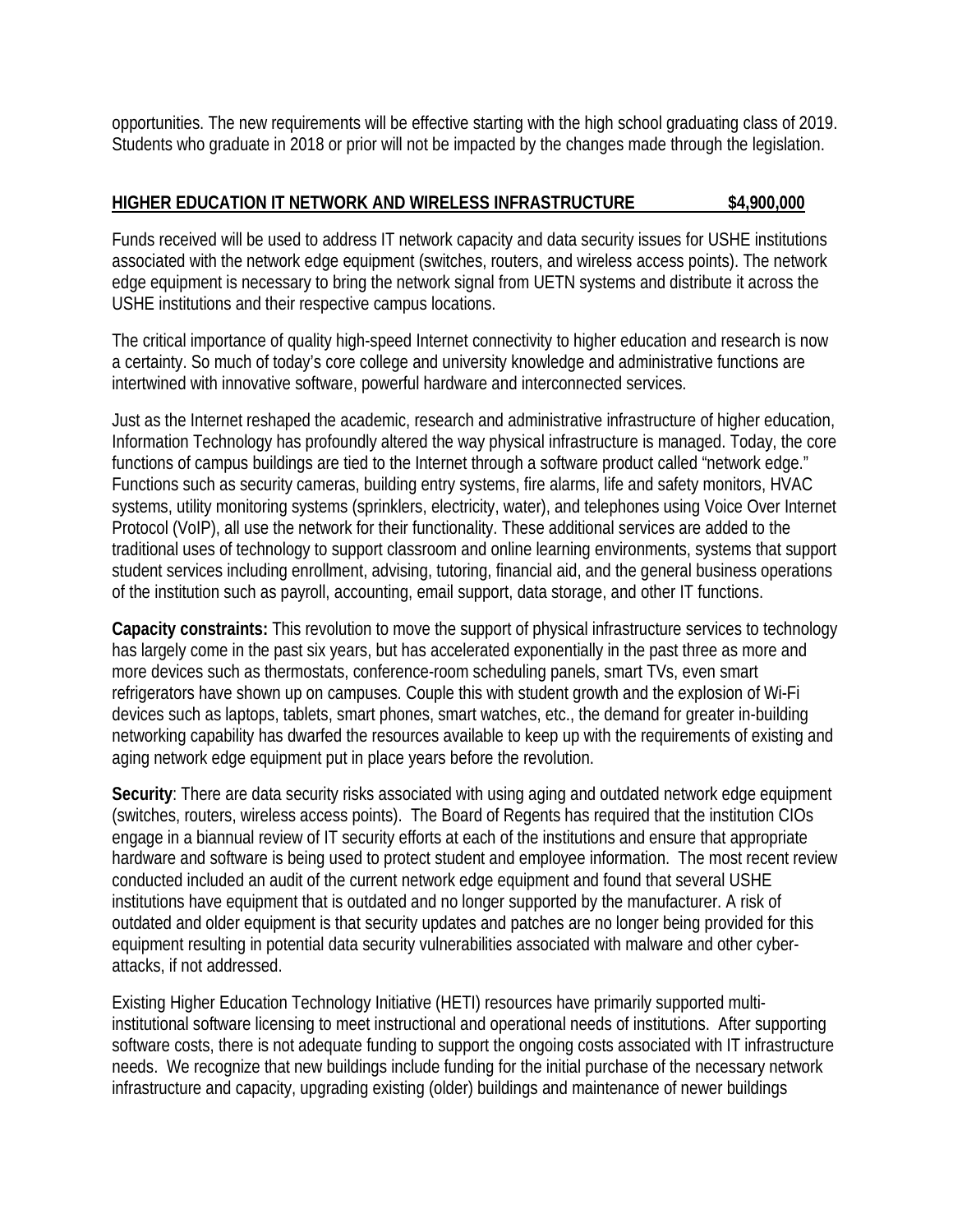continues to be a financial challenge. Institutions have not received ongoing resources associated with maintaining Information Technology systems and have relied on one-time balances and student tuition to cover these growing expenses.

To address the capacity constraints and data security concerns a system wide replacement cycle for network edge equipment was developed using a five-year lifecycle for wireless and a 10-year lifecycle for wired components. The cost to update the network edge equipment to ensure that sufficient capacity is available and that data security requirements are met requires \$4.9 million in ongoing funding. This will allow the institutions to maximize the purchasing power as a system to secure the best possible prices and support for this type of equipment. Updated equipment will allow institutions to expand capacity through newer types of technology being built into the newer routers, switches, and wireless access points while ensuring that security updates and patches are in place and supported by manufacturers enhancing the protection of the IT systems relied on by health, safety and security services; utility-monitoring efforts; and faculty, staff and students for academic instruction needs.

## **UTAH ACADEMIC LIBRARY CONSORTIUM \$1,300,000**

The Utah Academic Library Consortium (UALC) was formed in 1971 to improve the availability and delivery of scholarly and professional information to Utah's higher-education community. UALC is comprised of the eight USHE school libraries, the Utah State Library, and paying members Brigham Young University and Westminster College. UALC creates purchasing leverage, allowing USHE institutions to jointly purchase library resources. The group's acquisitions provide resources to all USHE students and faculty, supporting learning, teaching, and research at a reduced cost.

UALC's legislative funding support has decreased by 20% since 2002 (FY18 is \$2.6 million). And since the last funding increase in 2008, UALC's purchasing power has been severely impacted. The cost of library books, journals, and databases increases at a higher rate than inflation: increases of 3% to 9% per year are common. The cost of the materials purchased currently by UALC inflated by over \$40,000 last year. The average cost of annual subscription for a journal in chemistry, engineering, and biology is now \$4,773, \$3,408, and \$2,917 respectively. These costs have increased by nearly 25% in the last five years.

UALC jointly purchases essential databases and information resources and provides equal access to information for students, faculty, and staff at all institutions at a significant savings. Through cooperative purchases, UALC conservatively provides \$650,000 in annual savings over what the state's member libraries would pay individually for the same resources. By leveraging state resources, UALC is committed to using education dollars efficiently and effectively while continuing to support students.

Some resources have been preserved with strong management and diligent negotiations. For example, Safari Tech Books, a subscription to a collection of electronic books in computer science, engineering and business was renewed in FY2017 only because aggressive negotiations reduced the annual cost of the subscription by over 25%. However, this method of preserving subscriptions is only successful so long. Like other businesses, publishers cannot sell their product at a loss.

The specific titles UALC would purchase depend on the funding provided. UALC intends to use the additional funding to purchase several vital resources serving students and faculty working in science, engineering, healthcare and business. Plans are to purchase an expanded collection of journals for nursing